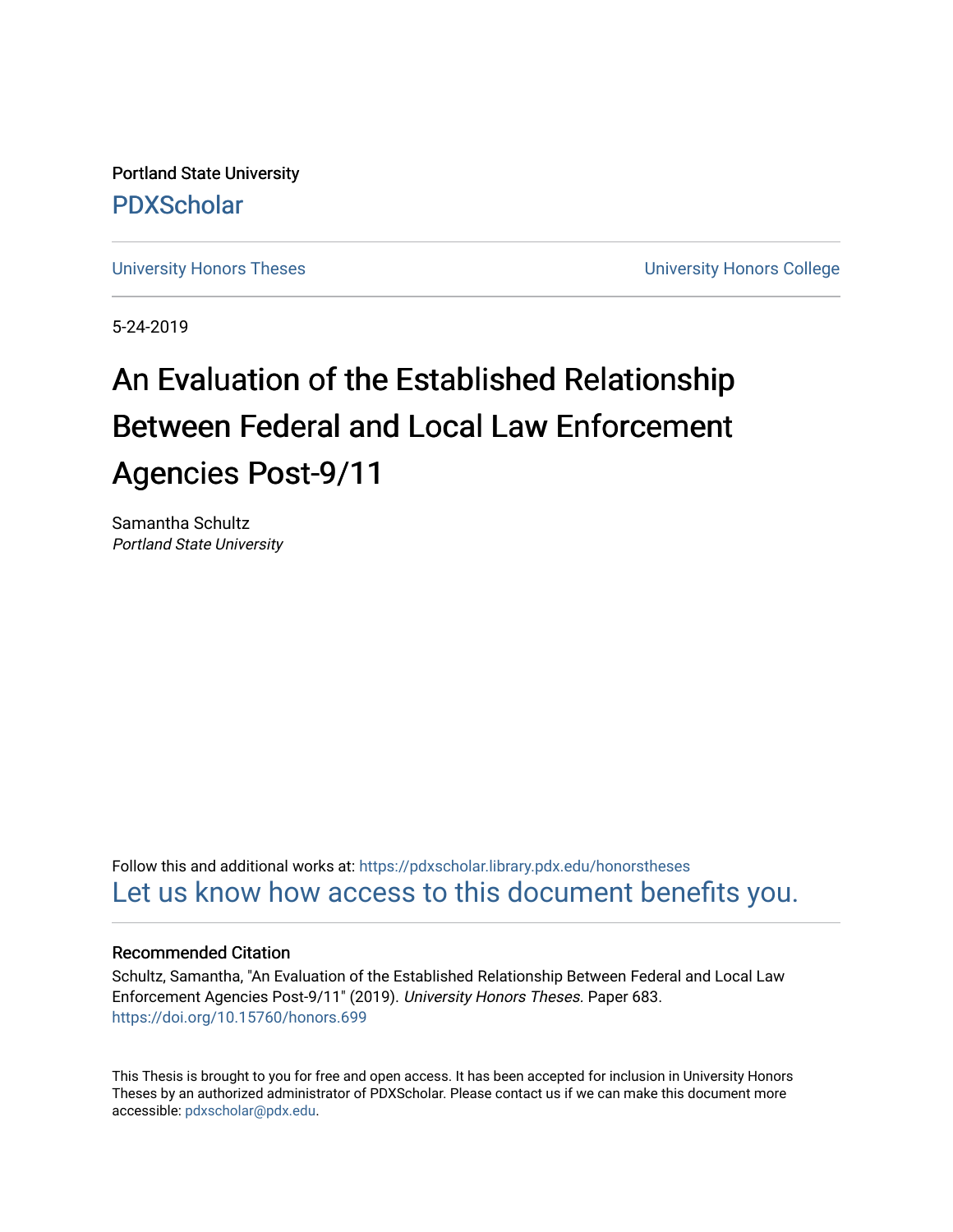# **An Evaluation of the Established Relationship Between Federal and Local Law Enforcement Agencies Post-9/11**

By

Samantha Jean Schultz

# An undergraduate honors thesis submitted in partial fulfillment of the requirements for the degree of Bachelor of Arts

in

University Honors

and

Social Science

Thesis Adviser

Professor Christopher Shortell, Ph. D

Portland State University

2019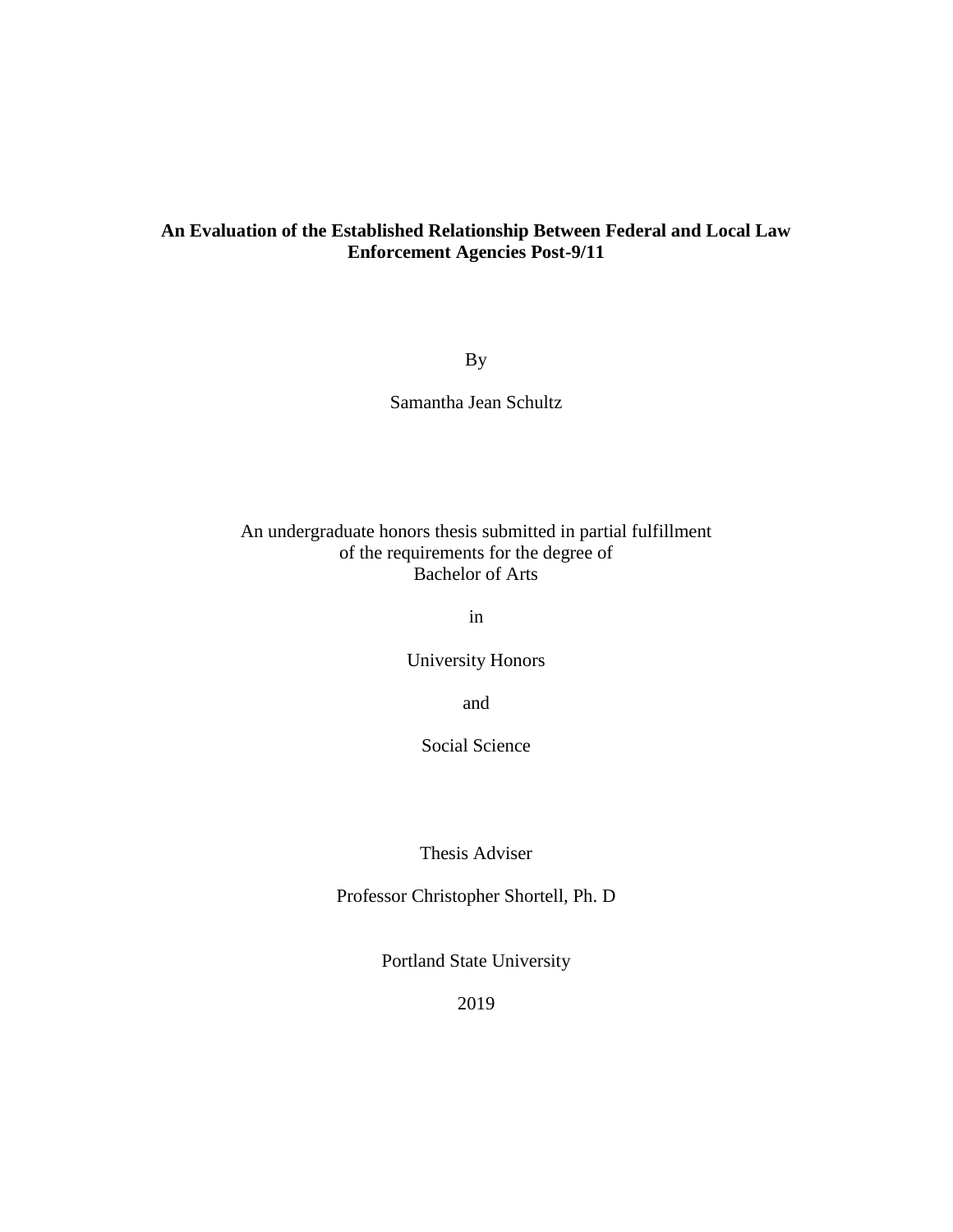#### **Introduction**

The United States and September 11th, 2001 is a unique relationship dynamic that focuses on a singular catalyst that has prompted a new era of national security policy present within enforcement, law, and public perception. When regarding security prioritizations and intelligence gathering, 9/11 disrupted the organization of the Department of Justice and how we as a nation interpret and combat both foreign and domestic threats. This is not a question on the content of 9/11, what the day's timeline was, the logistics of the attack itself, but instead an examination of how the mechanics of federal law and policy have reacted after a massive breach in national security. Not only did the federal government institute significant changes to its law enforcement tactics but this additionally included local law enforcement. It has been over seventeen years since September 2001 as of this writing and the discourse that evaluates the problems between federal and local law enforcement is woefully outdated by literature clustered in the early 2000s. This lack of literature means a gap in understanding how 9/11 ultimately impacted the United States and the ongoing War on Terrorism. It is important to address the long-term effects of post-9/11 institution and law changes both federally and locally. The purpose of this thesis is to assess the long-term results between the Department of Justice and local law enforcement agencies after the initial post-9/11 policy changes within the United States. Since September 11th, 2001, what is the state between the Department of Justice and local law enforcement relationships and how does this reflect current national security priorities?

The paper will be organized in multiple chapters to evaluate separate factors of the relationship between federal and local law enforcement. Since the initial aftermath of 9/11 is complicated and large in its scope, background information and an explanation of the function of the Department of Justice and the function of different levels of law enforcement will be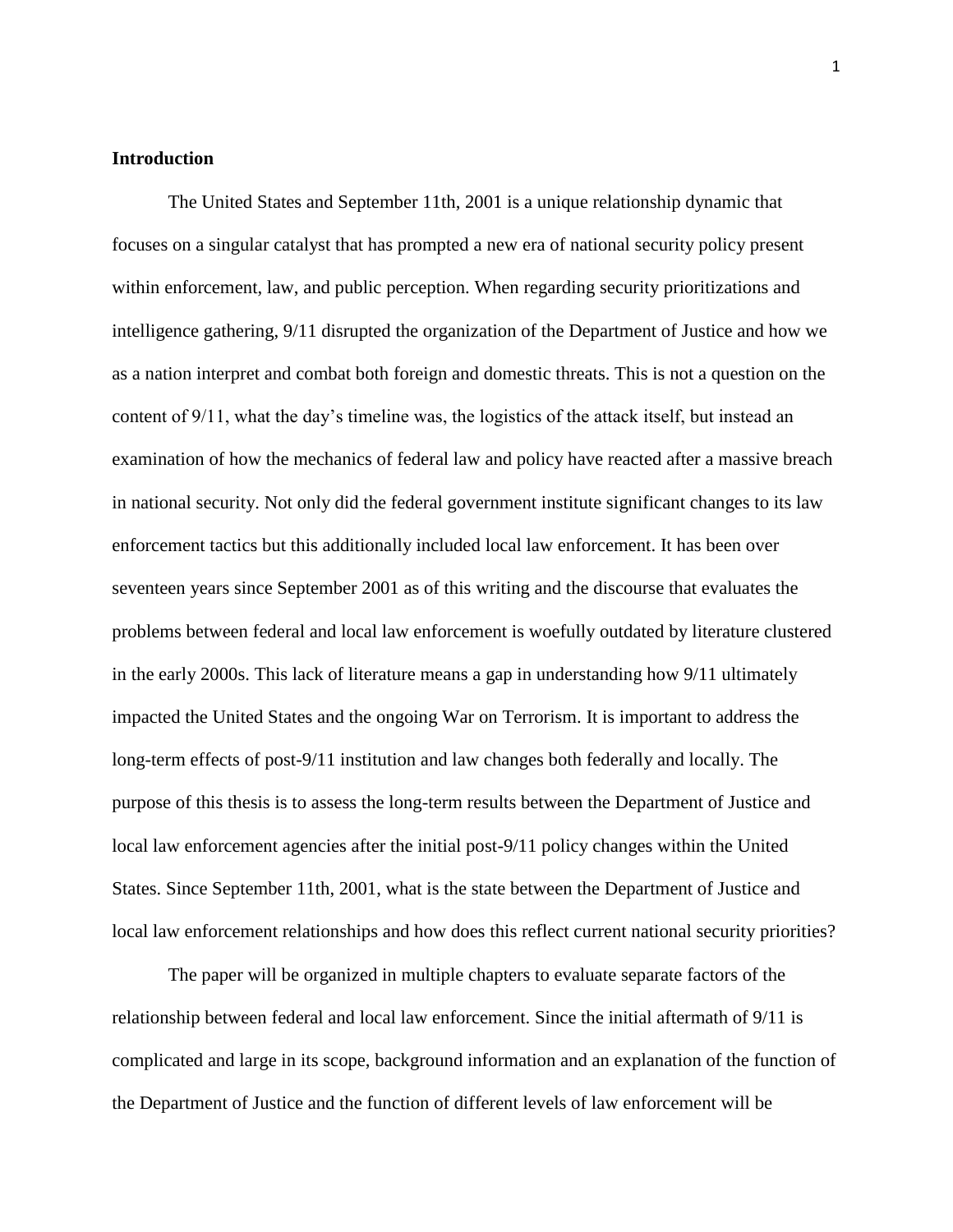provided for context. Then, the first substantive chapter will be based upon jurisdiction and how the legal territories overlap in regards to combatting and preventing terrorism. In this chapter, as in the two subsequent ones, the initial reaction after 9/11 will be established before moving to a consideration of developments from 2010-2019. The second section will examine the changes in communication and intelligence sharing across federal and local government levels, primarily in prevention and apprehension of suspected terrorists. The third and final section will be devoted to how resource allocation is managed. These sections will be categorized into two time: 2001- 2009 initial aftermath and 2010-2019 aftermath of 9/11. The reason for this differentiation is to divide the time since 9/11 and this publication somewhat evenly. There were many changes in the approximate eight years after 9/11 and, by the 2010s, many of these initial policies or tactics were appropriated or utilized in different ways. In addition, there was available literature available that served to compare and contrast the 2000s to demonstrate the long-term and contemporary changes present that are relevant to the current state of the United States. Of course, it is important to address why this thesis and the questions asked are pertinent to the discourse of political science.

A majority of literature that directly refers to September 11th, 2001 is based around the early and mid-2000s, meaning much of the research is based around short-term observations. While this provides a critical baseline of where national security policy was several years after 9/11, a direct connection of 9/11 security measures in the past ten years of discourse is largely vacant. Discourse that looks at the inter-related aspects of jurisdiction, communication, and resource-allocation between the federal and local law enforcement even less so. Policy changes, surveillance, and intelligence sharing between federal and local agencies require a more contemporary assessment.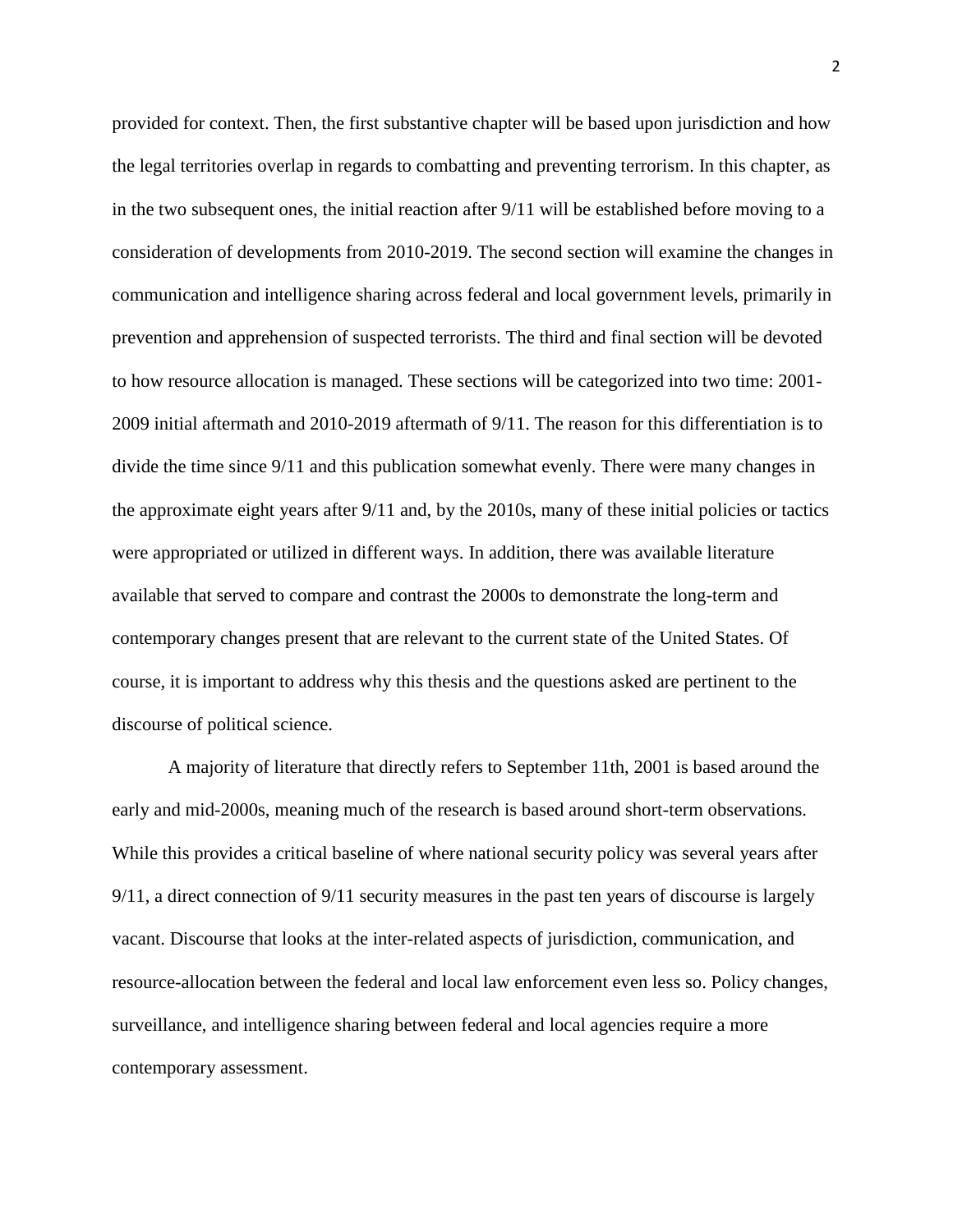Short-term post-9/11 discourse provides a baseline for the initial changes in national security policy. The literature varies in different spaces: immigration, surveillance, intelligence sharing, and prosecuting authority. Any direct literature regarding the events of September 11th, 2001 will be limited due to the thesis research being largely concerned with the aftermath. The one specific book that will focus on the immediate responses after 9/11 will be the *Commission Report* officially published in 2002 as an exhaustive review of the event and government changes. Other items will be federally-published documents or audits of specific agencies and/or acts.

Long-term post-9/11 literature will establish the ongoing results of these initial changes, primarily based around the 2010s. Since this thesis is both a qualitative examination and literature review, the arguments made will be based on qualitative information provided by a wide variety of primary and secondary literature that compares and contrasts the national security measures introduced and enforced in the described time parameters. The metrics for comparison from the short-term aftermath to the subsequent years of 2010 to 2019 will be focused around three questions pertaining to the three aspects that will be researched.

Firstly, when addressing the jurisdiction of national security policy, how is overlapping jurisdiction negotiated between multi-level agencies? Counterterrorism tactics and its relation to prosecution will be discussed to discover the impact of 9/11 policy on current measures. Secondly, regarding intelligence and communications, are counterterrorism efforts coordinated effectively and accurately? This aspect of national security remains the most popular topic of national security discourse and serves as a key piece to understanding whether initial changes provided a long-term positive impact. Thirdly, on resource allocation, does the federal government supply adequate resources to participating agencies? Successful counterterrorism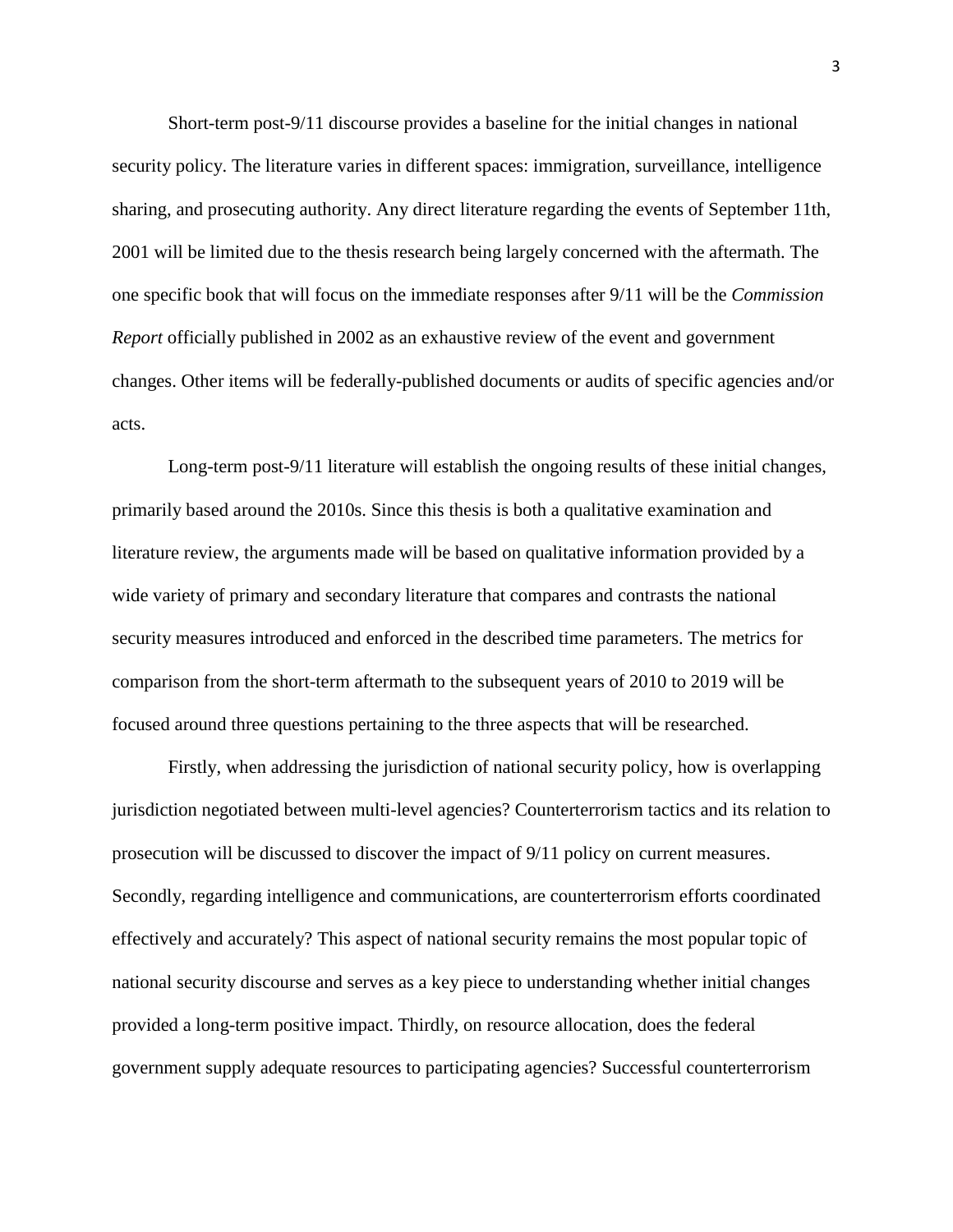efforts are multifaceted and dependent on training, funding and access to shared resources. These are critical questions that will assist with differentiating the short-term and long-term changes between the federal and local law enforcement relationship.

When assessing the impact of the September 11th, 2001 terrorist attacks, the event serves as a direct catalyst to massive reorganization of national security policies and how they related between federal and local law enforcement.

# **Limitations**

While the immediate post-9/11 aftermath was heavily documented in political science discourse, the reference to 9/11 as a factor in shifted national security policies and multi-level government relationships has become less common in the 2010s. Part of this can be attributed to distance in time as well as the reality that the United States and its politics do not function within a vacuum for nearly twenty years. Many other variables do play within how laws and agencies function within the U.S., but this research paper's scope is set to focus on the specific changes prompted by 9/11. Due to the extreme political and homeland security changes that occurred so soon after 9/11, it is critical to see its long-term impact in homeland security as many of the same institutions and laws that were created from 2001 to 2009 are utilized today for the purpose of policing in the United States. When assessing these changes, however, it is important to note that the research utilized for this paper will not fully describe the extent of surveillance and methods shared between federal and local law enforcement.

Many reports and audits published by government agencies commonly withhold information, especially concerning national security matters. Due to this limitation, there will be utilization of news reports and other secondary literature to supply the gaps made by redacted or classified information by government sources. This will be more apparent within the 2010 to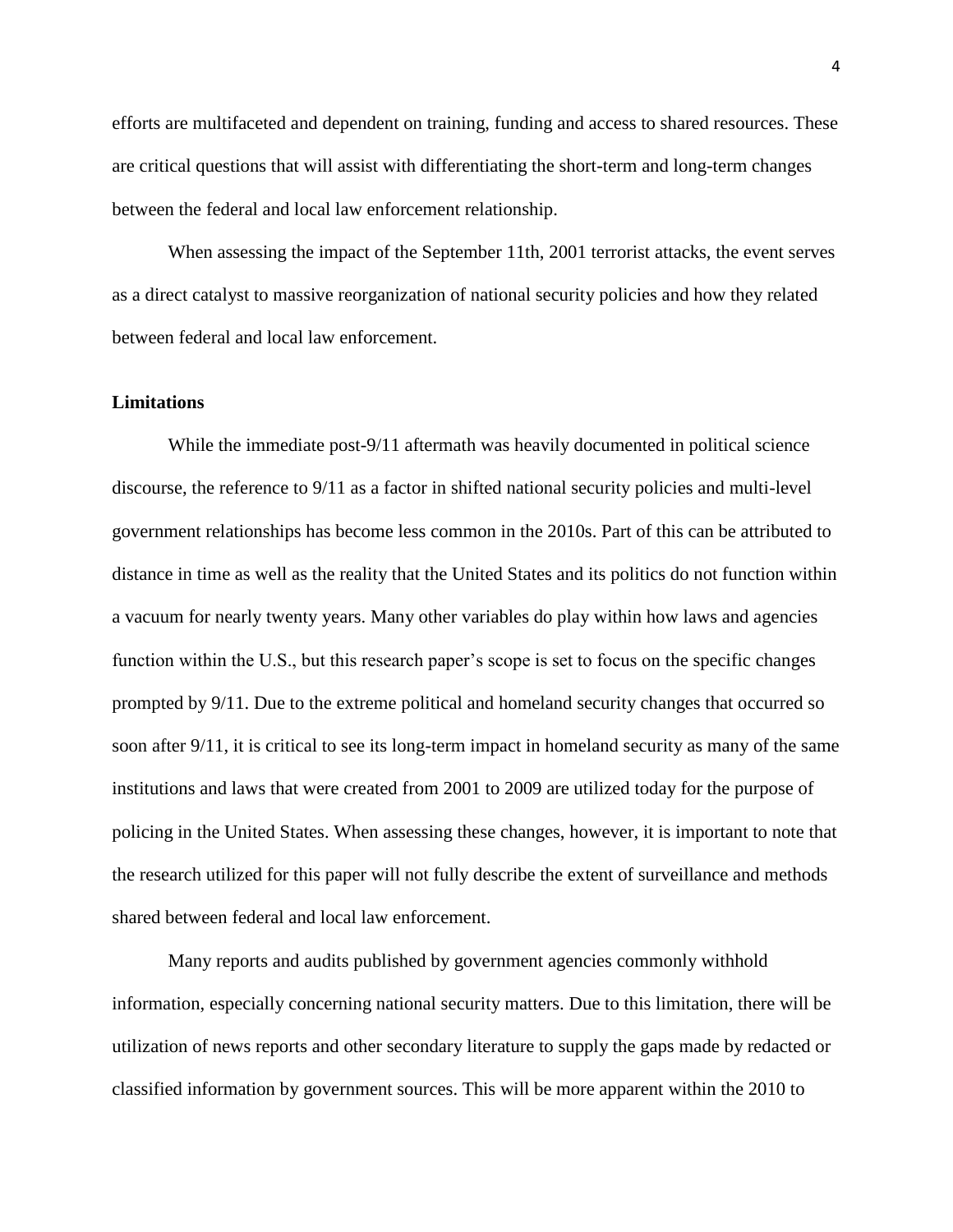2019 sections that required more recent primary sources and government publications, which were either not available as of this publication or could only provide generalized information on specific security topics. While this lack of recent literature within political science discourse is why this research paper was created, it is still important to recognize that this was a challenge to address in providing information to the extent to which this subject requires. For that reason, this paper should be viewed as a stepping stone to establish the foundation of where long-term 9/11 national security partnerships and policies are going.

# **Background Information**

Ultimately, it is a fitting image that Arnold Wolfers describes as,

"For a long time [the United States] was beyond the reach of any enemy attack that could be considered probable. During that period, then, it could afford to dismiss any serious preoccupation with security. Events proved that it was no worse off for having done so. However, after this happy condition had ceased to exist, government and people alike showed a lag in their awareness of the change"

While Wolfers refers to the attacks waged on Pearl Harbor in the midst of World War II in his 1952 paper, this disconnection between foreign threat risks and preparedness parallels the initial response of the United States on September 11th. Terrorism was always a potential threat, either domestic or foreign, and "September 11 only threw open the window of opportunity for policy change based, in large part, on preexisting ideas," (Birkland 2004) meaning the time to hypothesize policy had changed to sudden, necessary substantive action in the aftermath. 9/11 and the immediate aftermath was a time of massive renewal in the federal government's organization and relationship to local law enforcement. Most of the changes were controversial, confronted civil liberties, and complicated the nature of law enforcement and policing in communities.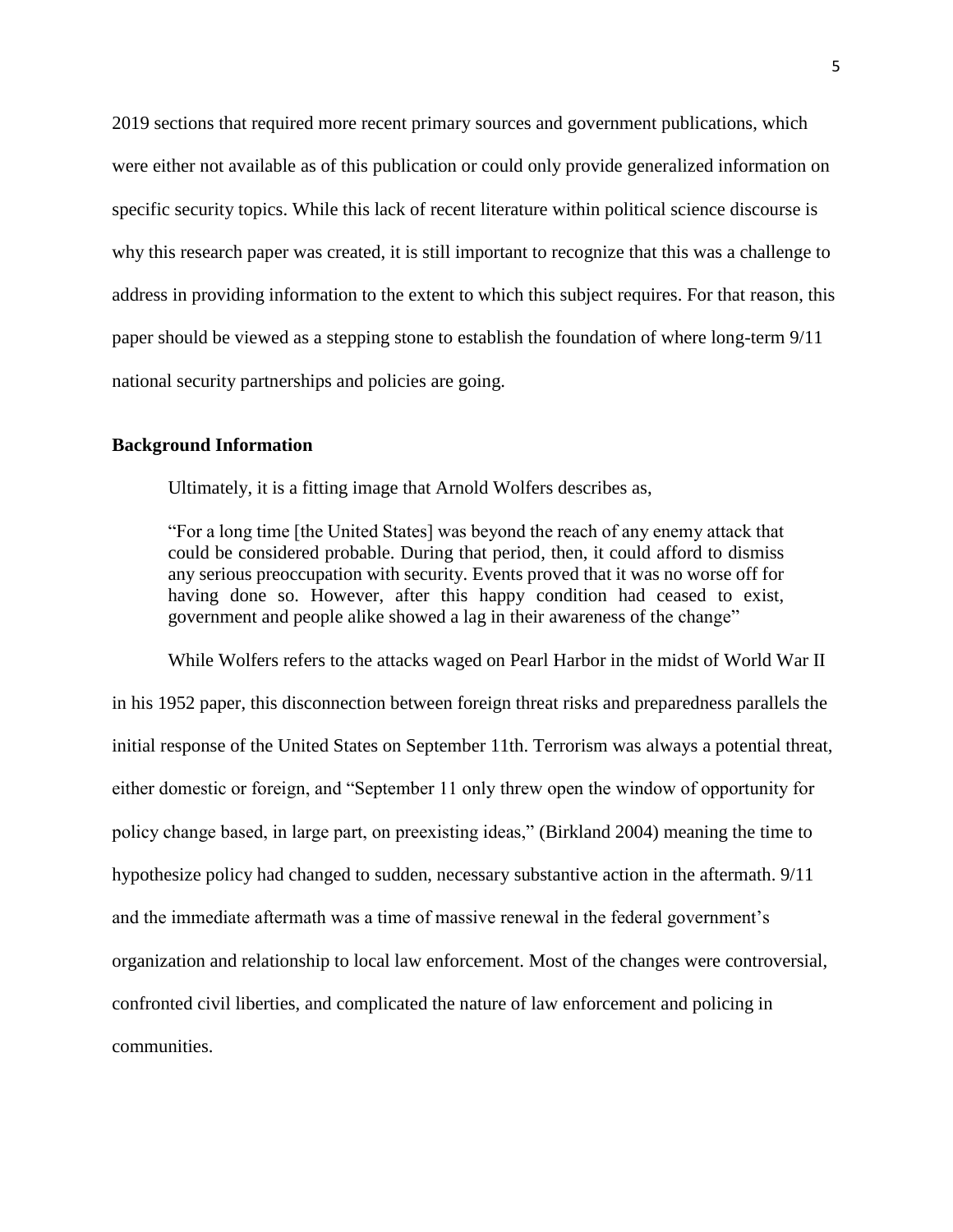*The Uniting and Strengthening America by Providing Appropriate Tools Required to Intercept and Obstruct Terrorism*, better known as the Patriot Act, was implemented on October 26, 2001 and became a quintessential law following its inception weeks after 9/11. The Patriot Act extended surveillance measures, established the International Money Laundering Abatement and Anti-Terrorist Financing Act of 2001, expanded border patrol and immigration control, and incentivized agency and civil cooperation through monetary rewards and lifting of bureaucratic obstacles (Congress 2001). Following soon after, the Homeland Security Act of 2002 established the formation of the Department of Homeland Security that addressed national security problems through surveillance, intelligence gathering, immigration measures, and new coordination measures with the Department of Justice, the main department that controls such agencies as the Federal Bureau of Investigations (FBI) through the executive branch of the federal government (Congress 2002). This lifted a significant weight off of the FBI initially in the attempt to increase counterterrorism efforts after 9/11.

Miscommunication and fragmentation were regularly cited as a major failure in the relationship between local and federal agencies. Many of the activities of the terrorists involved, including flight lessons, traffic violations, and subsequent appearances on numerous watch lists from multiple intelligence agencies took place within the United States and this brought the threat of terrorism into the communities. Terrorism could no longer be perceived as based abroad. "Sleeper cells" became a new threat to law enforcement and it became pertinent to prevent and apprehend perpetrators rather than after a terrorist attack was committed,

"The 9/11 attacks also created a national sense of fear that al Qaida and its allies were in the process of unleashing a campaign of additional attacks utilizing "sleeper cells" embedded in American communities, awaiting orders or opportunity to strike" (Waxman, 2008).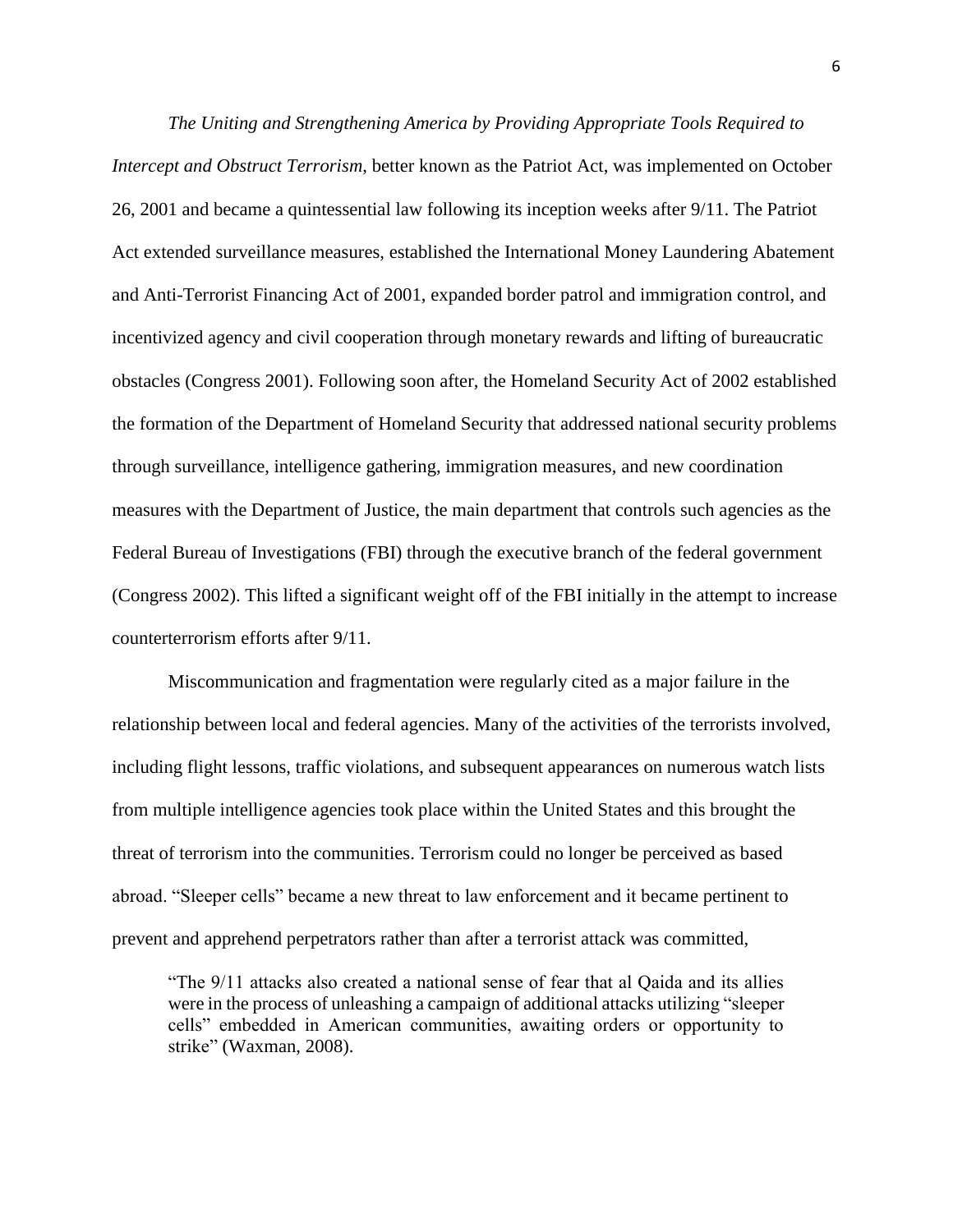This meant that local law enforcement was at the front line of terrorism as they were the most familiar with their own communities rather than the nearest federal enforcement office. No longer was terrorism in the whole jurisdiction of the federal government but now it dealt with the increased threat of radicalization and preparation within the border, most of this out of sight from federal agencies and not communicated between local, state, and federal levels.

Many of the acts approved through Congress highlighted the prior vulnerabilities that assisted terrorist attacks before and new counterterrorism efforts attempted to cover these gaps. This wasn't a simple issue of failing to capture the perpetrators in time but instead presented a much greater challenge that revealed the systematic problems within the federal and local systems. A common issue to identify was the fragmentation of the police agencies and the weakening of intelligence capabilities. This inherent intelligence weakness came after the scandal of President Nixon's Watergate as "many police agencies dismantled their domestic intelligence collection units… After September 11, 2001, many of these same police agencies scrambled to bolster their intelligence capacities" (Maguire and King 2004). A large reaction to this vulnerability was for the Patriot Act to enact an entire section devoted to surveillance that granted more flexible navigation of the Foreign Intelligence Surveillance Act of 1978 (FISA) and seizure of communications in emergency authority (Congress, 2001).

Other measures were to increase the personnel in all agencies, meaning a sharp increase on a local and federal level of police, support staff, and analysts. At the local level, this entailed a reversal of decreasing sworn officers as "about 9,500 more full-time sworn personnel were added from 2004 to 2008 than in the previous 4-year period." Other large local law enforcement agencies increased their sworn officers in the double-digits in cities like Phoenix, Arizona (18.5% increase) and Dallas, Texas (15.5% increase) (Reaves, 2008). Joint Terrorism Task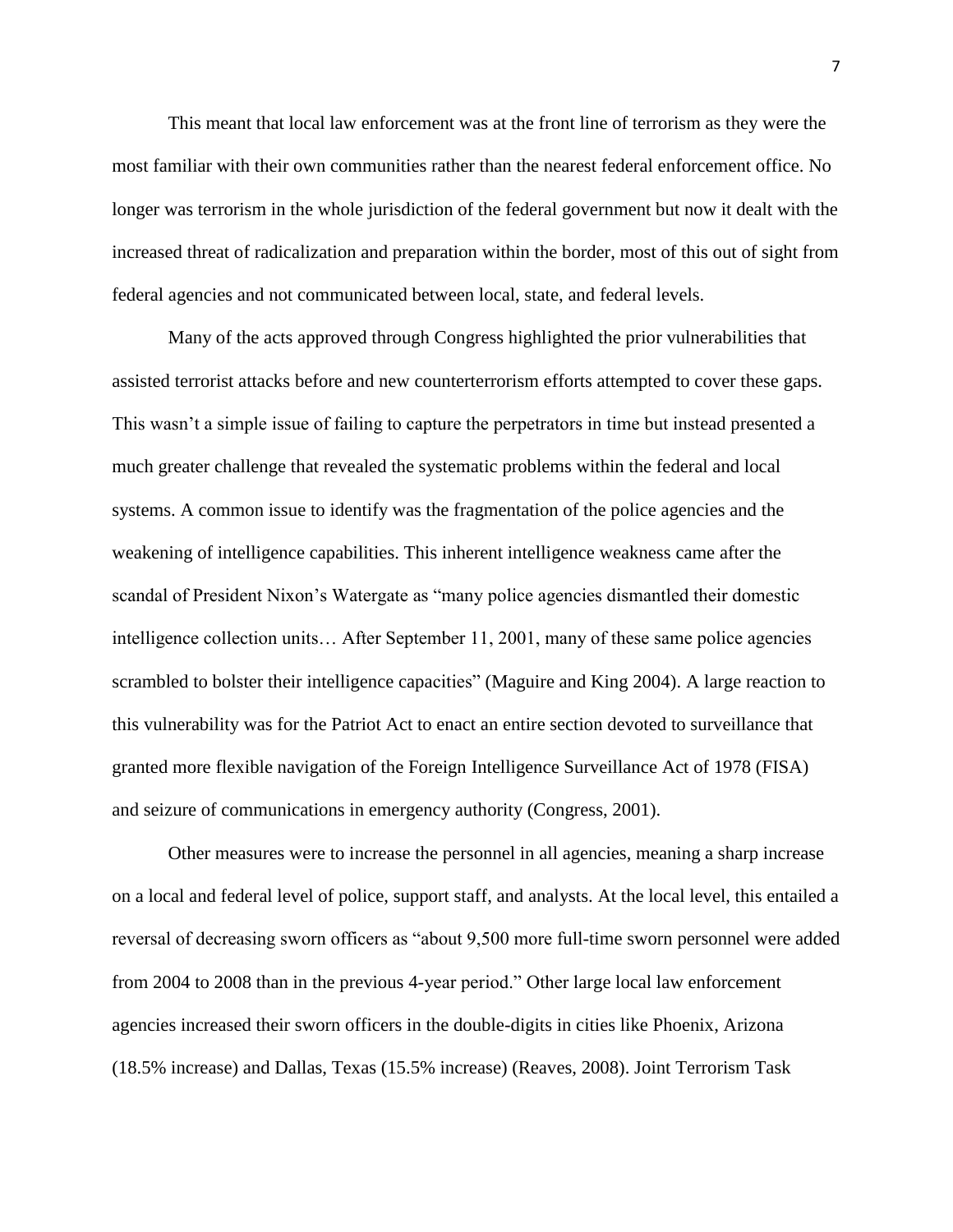Forces (JTTFs) became another way the federal government expanded out coordination with local enforcement to increase intelligence abilities (Waxman, 2008). Others tactics later on in the amendment of the Intelligence Reform Act was the formation of fusion centers to train and share intelligence between the federal and local levels (Congress 2007).

While these initiatives were created, there still remained the problem of the fragmentation and lack of preparation present within United States law enforcement, a problem not focused on necessarily to the degree it was several years after 9/11. "Sub-federal police agencies – including those at the state, county and city or town level, and which are responsible for the vast bulk of basic crime fighting and community protection in this country – are as heterogeneous and geographically dispersed as the local American populations they serve" and has remained a critical issue when applying federal policy and directives onto these agencies (Waxman, 2008). The United States is a large and diverse population that is a titanic effort to routinely police without the added challenges of coordinating between different jurisdictions, agencies, and allocating the resources needed to combat unpredictable terrorist scenarios.

#### **Jurisdiction**

#### **Initial Aftermath after 9/11**

An imperative piece to evaluating the relationship between federal and local law enforcement is the matter of jurisdiction. To begin, jurisdiction in this chapter refers to the formalized system of authority and protocols in place in law enforcement. The territory served by federal and local law enforcement will differ depending on the context of the situation or objectives identified by an agency. This can complicate matters, especially when responding to scenes that may have no protocol established or multiple authorities involved. After 9/11,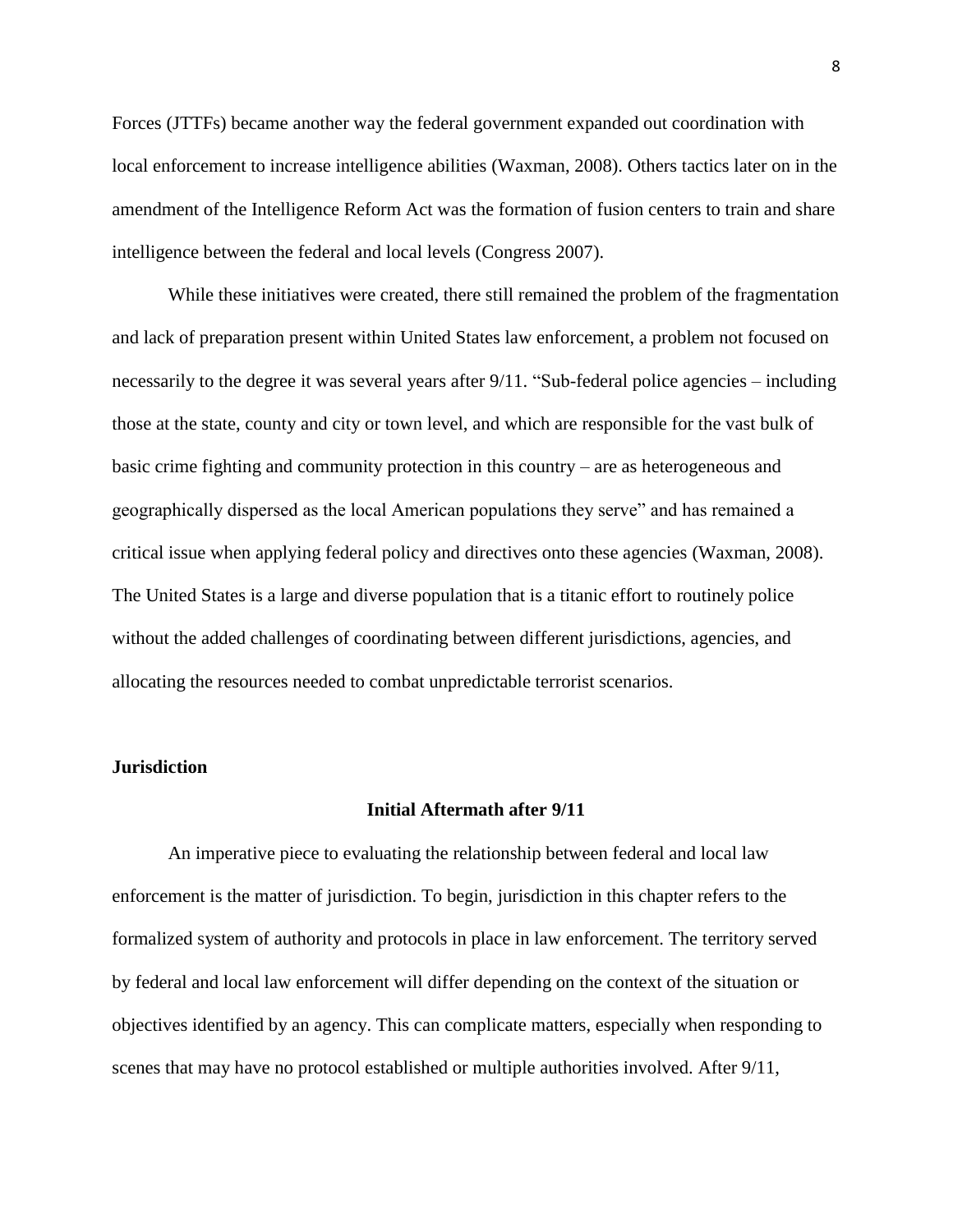terrorism and addressing national security threats involved establishing new tiers of authority that included numerous agencies across federal, state, and local levels and this has remained a prevalent issue with no singular solution. The massive changes seen after 9/11 were done through the federal government, primarily through the executive branch. As the supreme law, the United States initiated top-down policy changes to strengthen counterterrorism capabilities, applying their directives onto the local law enforcement that regularly dealt with the wide variety of crime occurring within communities. However, policy changes were easier said than done.

Federal law, created through legislation and executed through the executive branch within the Department of Justice, operates strictly within the realms of federal jurisdiction. This filters out a majority of court cases, leaving much to local courts and prosecutors. When federal courts can become involved is additionally vague as there is no strict standard to differentiate between federal and local court cases if jurisdictions overlap (such as in the case of terrorism committed on U.S. territory). In fact, federal courthouses have significant power to use their discretion over what state and local court will handle,

> "The foregoing considerations may make the Court (or Congress) prefer at least to give the federal courts a "right of first refusal" to hear cases that arguably fall within federal jurisdiction. The presence of a standard along a federal jurisdictional boundary imbues federal courts with considerable power to select the cases they wish to hear and to decline the cases they do not. In colloquial terms, a jurisdictional standard allows a federal court to "cherrypick" the cases it wishes to hear" (Nash 2012).

The same goes for crime across the nation. Municipal and other local law enforcement handle the litany of crimes that occur beyond the typically small jurisdiction of the federal government. However, terrorism has remained a tricky situation.

On one hand, prior to 9/11, many local law enforcement agents did not have the

capability to combat terrorism when encountered as this conflicted with the Constitution due to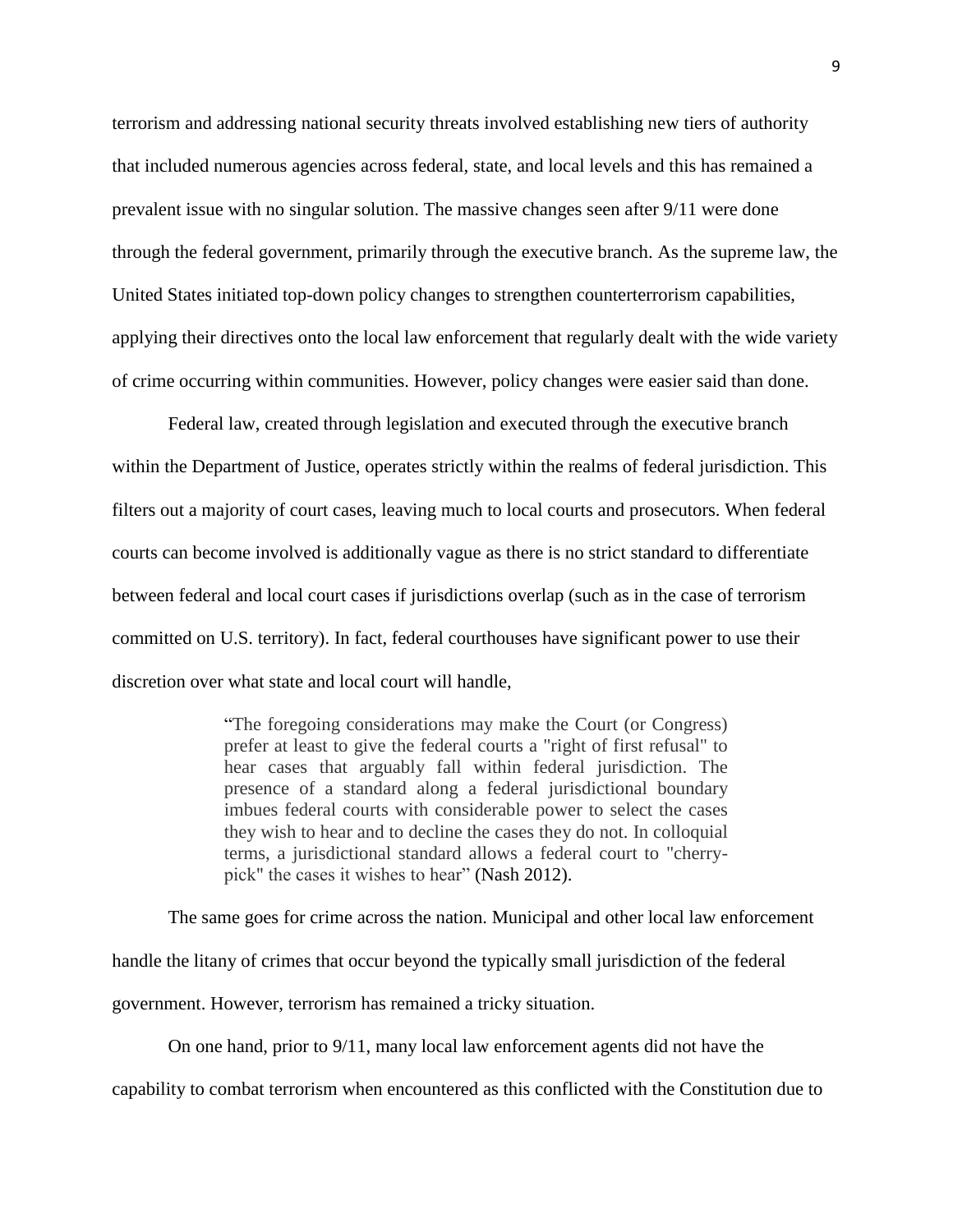federal agencies' claiming authority when dealing with foreign threats (White 2004). This left little effective system and collaboration in place with local police. As Waxman notes in "Police and National Security,"

> "Until the September 11 attacks, however, from a law enforcement perspective terrorism within the United States was not a priority issue and it fell largely within the province of the FBI (and even there it was generally of secondary importance to fighting federal crimes such as white-collar and narcotics offenses)" (Waxman, 2008).

This changed soon after 9/11 as the Department of Homeland Security was formed and state and local law enforcement were emphasized as a participant in counterterrorism efforts.

Federal agencies, primarily the FBI, were initially viewed as a stubborn and ineffective way to inform national security measures. In October 2001, FBI Director Robert Mueller addressed prior issues to 9/11 at a police conference in Ontario, Canada and faced skepticism and contempt at the FBI's inability to collaborate with fellow agencies to prevent the actions of 9/11. State and local law enforcement agencies within the United States were at the time disillusioned by the secrecy and lack of coordination at the federal-level, which only complicated matters of deciding jurisdiction in the face of post-9/11 national security strategy. Initial acts and directives published after 9/11 were meant to direct energy to collaboration across multiple government levels. However, problems persisted in many forms across different interagency relationships,

> "Unfortunately, federal law enforcement agencies mistrust one another at times. While not directly related to state and local issues, their failure to cooperate in some circumstances influences local police relationships. Many federal law enforcement agencies openly resent the FBI, and this attitude is frequently reciprocated. In addition, the creation of new bureaucracies such as the Transportation Security Administration (TSA) exacerbates rivalries. In the real world of bureaucracy, organizations on every level frequently act out of self-interest rather than concern with the overall mission" (White 2004).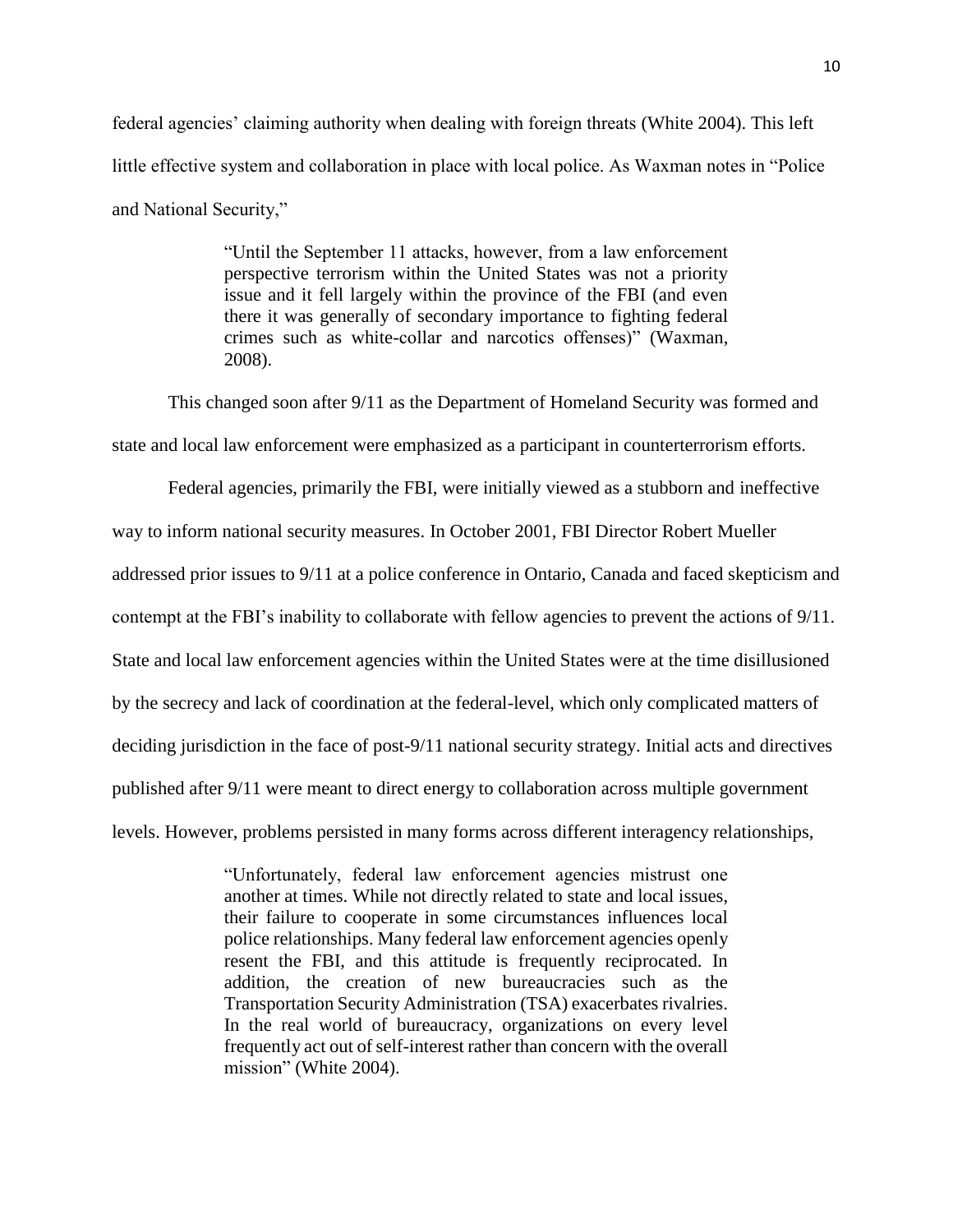Numerous instances between such agencies like the FBI and ATF have disrupted onscene diffusions of terrorist activities, further perpetuating the historically fragmented and tense relationship between multi-level agencies. In April 2005, a Seattle sheriff's department struggled to handle a firebomb within a suburban home as FBI and ATF agents fought outside to assess who should lead the operation. Another incident in 2008 led to the death of a bomb technician and a police chief when the FBI and ATF again fought over jurisdiction outside of an Oregonian West Coast Bank and failed to coordinate operations to diffuse a bomb. Other instances have occurred nationwide in areas like Baltimore, Phoenix, New York City and San Diego. As noted by journalist Theo Emery of *Times*,

> "the agencies don't dispute the problems. In a joint statement, FBI Assistant Director Michael Kortan and ATF Assistant Director W. Larry Ford agreed with the assessment and its 15 recommendations -- all of them so far unresolved, according to the report" (Emery 2009).

Crime and the unpredictable nature of terrorism is not confined to public law enforcement sanctioned by different levels of government but also private security. To put in perspective, "as of 2004, 12,766 local police departments, 3,067 sheriff's offices, 49 general service state law enforcement agencies, 1,481 special jurisdiction agencies (e.g., transit police, harbor police park rangers, and campus security forces, to name a few), and 513 other agencies" make up professional nationwide security, meaning the law enforcement networks extend beyond simplistic relationships at federal and local levels (Stewart 2011). Just as suspicion and lack of direction impacts police, the private security industry struggles to participate. This is especially important when the private industry protects a majority of critical infrastructure, approximately 85% of the United States is handled and secured by private security. Such services handled by private security range from "alarm installation, maintenance, and repair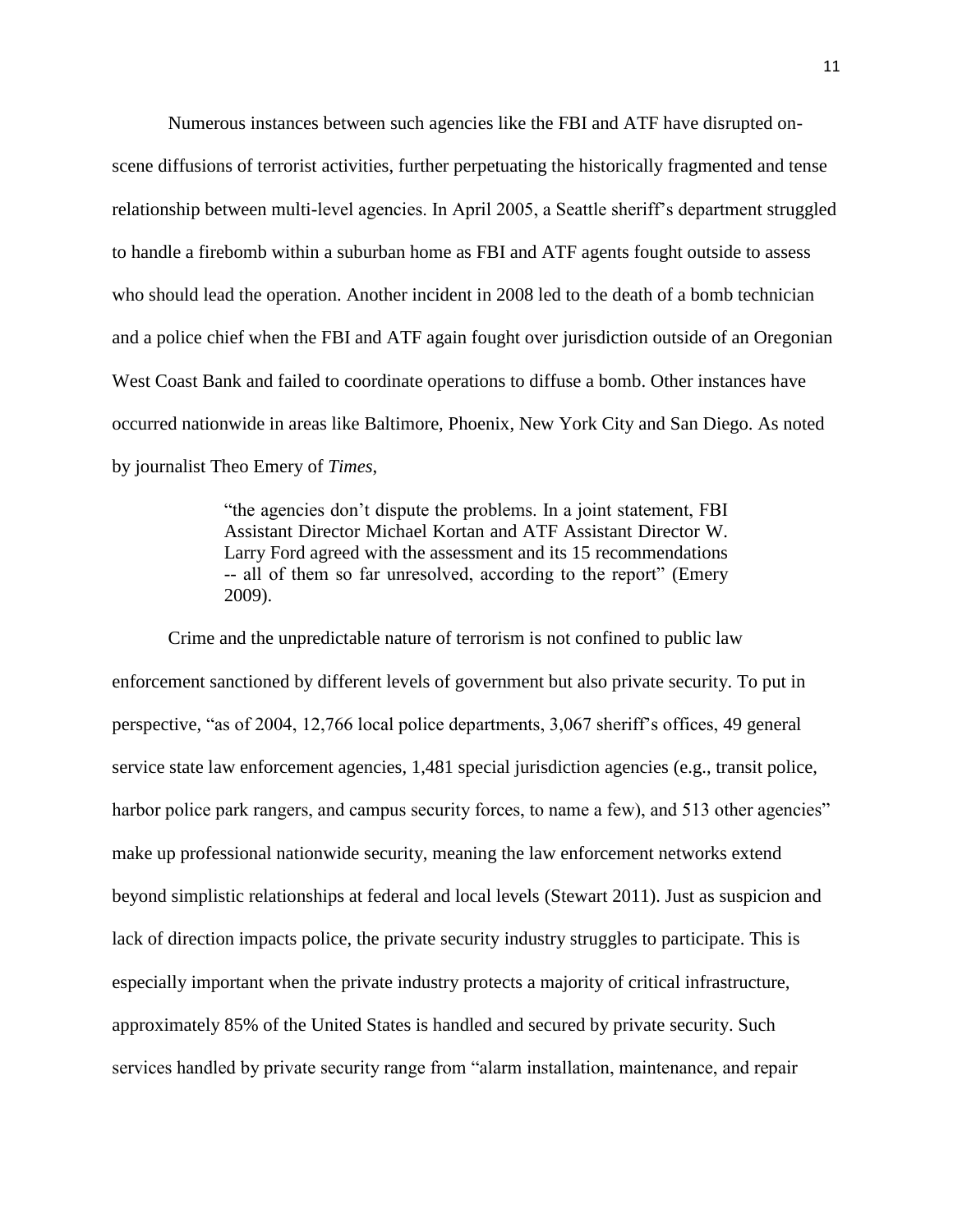(69.4%) and alarm monitoring services (68.9%) were most often outsourced, followed by substance abuse testing (61.6%) and background investigations (43.8%)" (Strom, 2010). Other aspects of security are even acknowledged by the federal government in the 2006 National Strategy for Homeland Security as a means to more effective government cooperation,

> "America's constitutional foundations of federalism and limited government place significant trust and responsibility in the capabilities of State and local governments to help protect the American people. State, local, and Tribal governments, which best understand their communities and the unique requirements of their citizens, provide our first response to incidents through law enforcement, fire, public health, and emergency medical services. They will always play a prominent, frontline role in helping to prevent terrorist attacks as well as in preparing for and responding to a range of natural and man-made emergencies. The private and non-profit sectors also must be full partners in homeland security. As the country's principal providers of goods and services, and the owners or operators of approximately 85 percent of the Nation's critical infrastructure, businesses have both an interest in and a responsibility for ensuring their own security." ("National Strategy for Homeland Security" 2007)

This increased collaboration with private security was indeed important to prioritize as, from 1990 to 2006, private industry employees doubled to approximately two million with over 60,000 companies (Sarre, 2010). In early 2004, a summit between law enforcement, government, and private security organized by the DOJ's Office of Community Oriented Policing Services (COPS), and the International Association of Chiefs of Police (IACP) to create initiatives to create better post-9/11 partnerships. Other steps like "Operation Partnership" between the DOJ and professional private security associations were started in 2005 through a federal grant to "support development of effective law enforcement-private security collaborations nationwide." An August 2009 publication by the DOJ cited a "high degree of satisfaction with partnerships" and increased cooperation between public and private security for homeland security purposes. Some issues regarding accountability and privacy with surveillance increasing in the private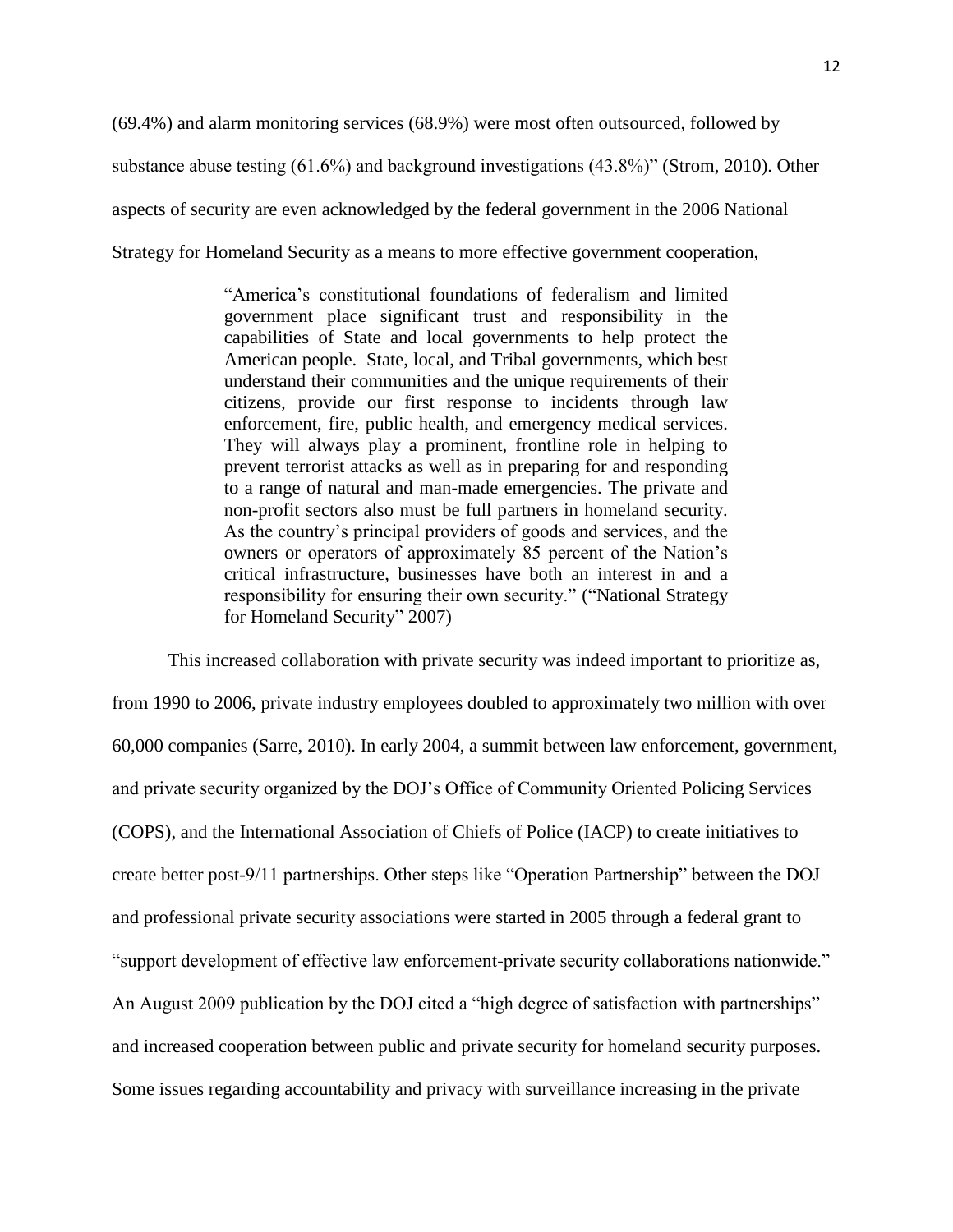security field were raised and, as of this paper's publication, no updated report through "Operation Partnership" has occurred since 2009, leaving some of these issues underdeveloped in literature into the 2010s ("Operation Partnership: Trends and Practices in Law Enforcement and Private Security Collaborations," n.d.). Regardless, private security has justified its importance in homeland security and it is still finding its appropriate place in the jurisdiction between federal and local law enforcement.

#### **2010 - 2019 Aftermath of 9/11**

So how is jurisdiction negotiated between multi-level agencies when preventing and investigating terrorism activities in more recent years? This remains unfortunately a complicated and fragmented matter across the United States and for various reasons. While jurisdiction involves coordinating all aspects of counterterrorism from investigation to prosecution, as discourse has lessened in direct references to post-9/11 security measure changes, one piece of jurisdiction has remained in conversation. Primarily, in current discourse, immigration is now a key feature of national security policy.

The expansion of border control and the inception of the Department of Homeland Security and subsequently U.S. Immigration and Customs Enforcement (also known as ICE) were meant to regulate mobility of non-citizens in the United States after 9/11. These departments do not exist within a vacuum, however, and require the assistance of numerous agencies such as the Department of Justice as well as local agency partners. Immigration is a matter altogether apart from terrorism but post-9/11 opinion was focused on enforcing stricter border regulation to account for and intercept potential criminals that would bypass immigration processes. This fear meant counterterrorism became associated strongly with the undocumented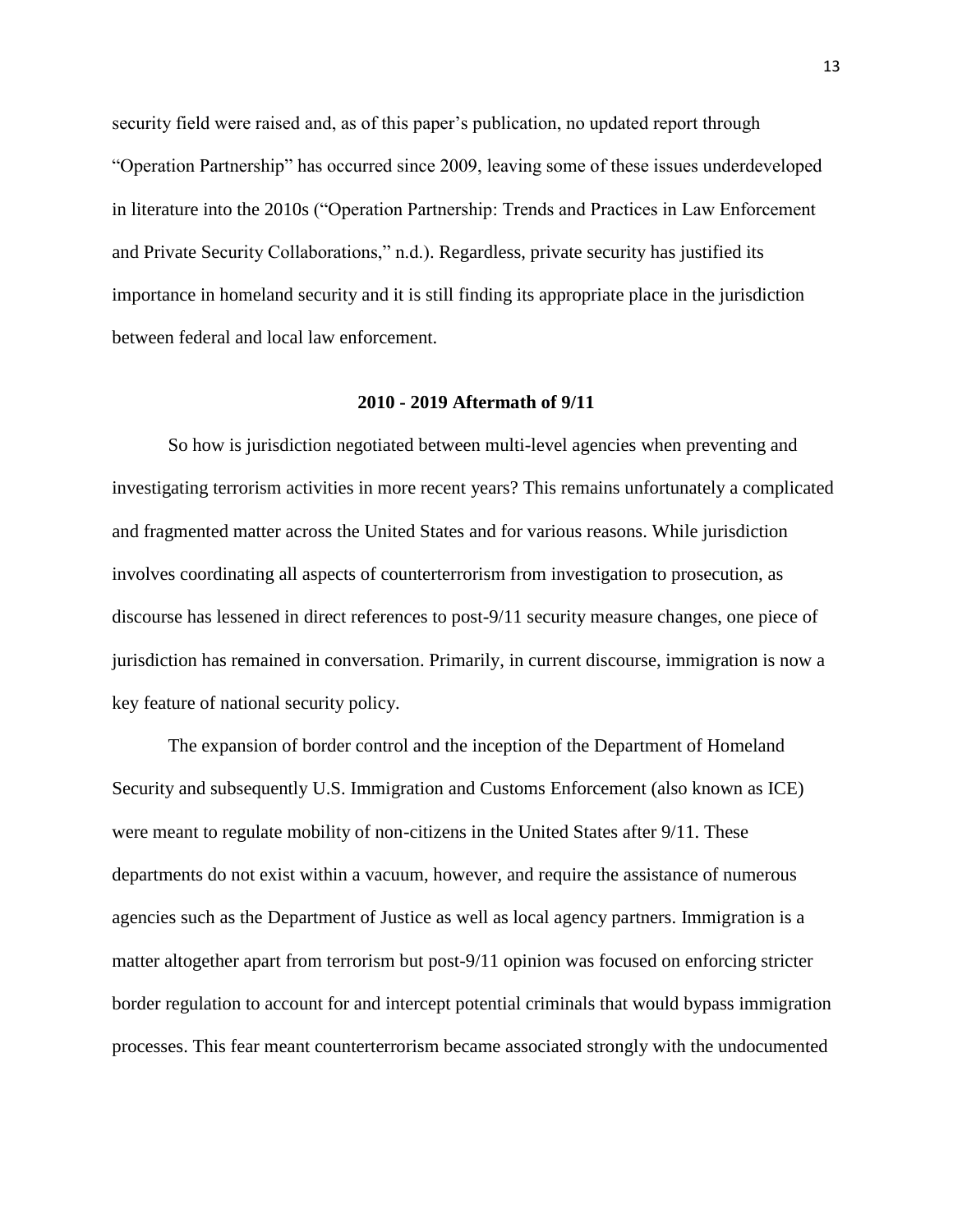population and that they could harbor radicalization and foreign-based terrorist associations

(Kirk et al. 2011; Coleman and Kocher 2011).

A key piece of enforcing the partnerships between federal and local law enforcement over instances of immigration became the  $287(g)$  law. The law was supplemented in the Illegal Immigration Reform and Immigrant Responsibility Act of 1996 and obligated state and local law enforcement to cooperate through originally several methods:

> "Under the task force model, during the course of daily activities deputized officers who encounter alleged noncitizens may question and arrest individuals they believe have violated federal immigration laws. Under the jail enforcement model, deputized officers may interrogate alleged noncitizens who have been arrested on state or local charges and may place immigration detainers on inmates thought to be subject to removal. The hybrid model combines elements of both models."

By 2009 and then again in 2013, the standardized agreements were revised to increase

federal oversight as well as a discontinuation of the task force and hybrid model. As of 2017, approximately 1,822 officers from both state and local law enforcement in 16 states were trained and certified by ICE to serve as a deputized-officers executing federal immigration law. The  $287(g)$  agreement, known as a memoranda of agreement or MOA, must be consented by both participating government agencies and the agreement may be ended even before the official expiration date ("The 287(g) Program: An Overview | American Immigration Council" n.d.).

" $287(g)$  and the Politics of Interior Immigration Control in the United States: Explaining

Local Cooperation with Federal Immigration Authorities," describes the basis of how the

program functions as,

"The 287(g) Program formalises partnerships between local and federal agencies in regards to immigration enforcement. ICE promotes these partnerships because, in its view, terrorism and other types of criminal activity that may be attributable to the undocumented are most effectively combated through multi-agency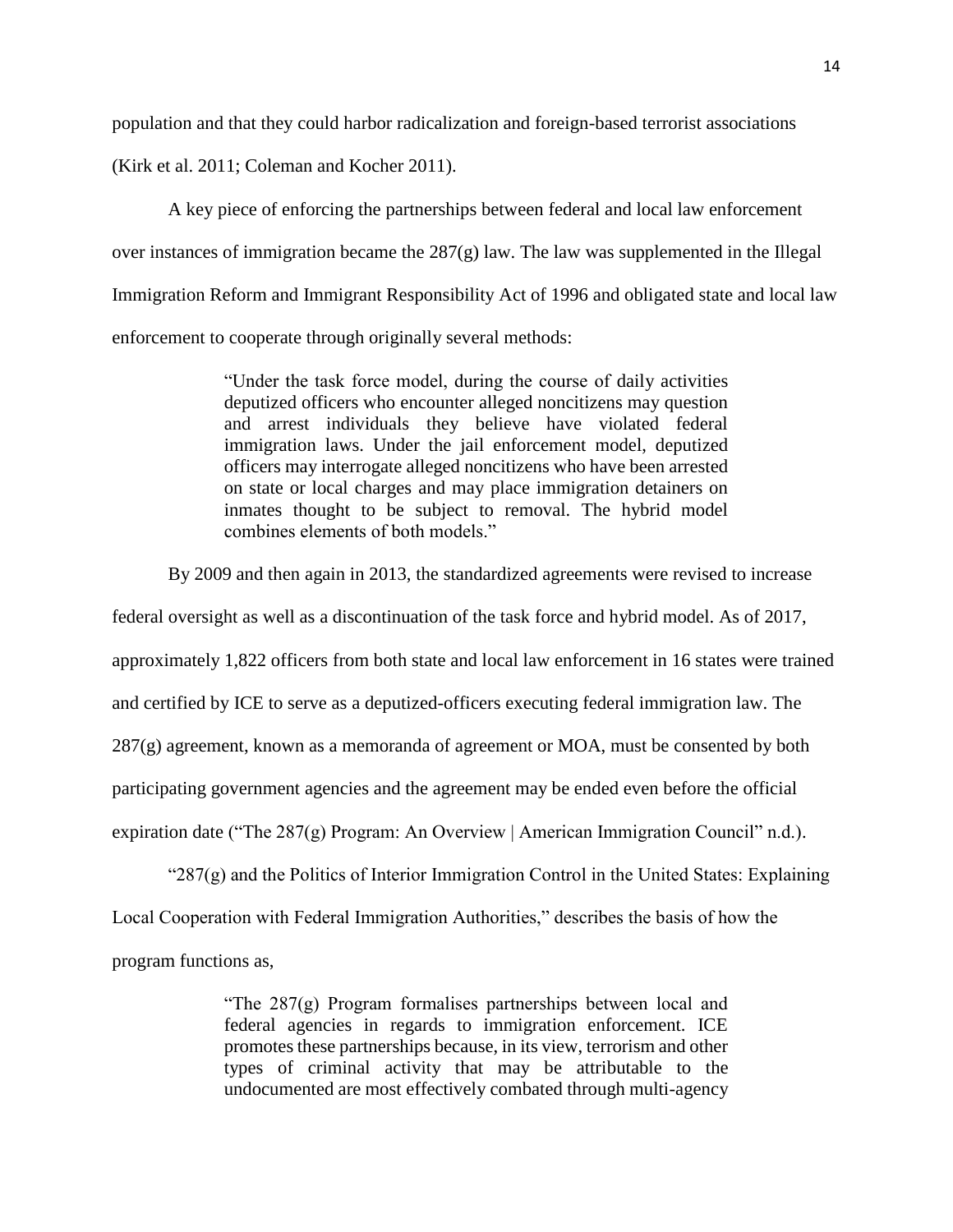and multi-level cooperation. According to ICE, local law enforcement officers, as first responders, 'often encounter foreignborn criminals and immigration violators who pose a threat to national security or public safety'. Thus state and local law enforcement agencies play a critical role in ensuring homeland security" (Wong 2012).

The importance of incorporating local agents hasn't been lost on some local police agencies who realize they have the advantage of already participating on the frontlines of criminal investigations. The National Sheriff Association published a position paper in 2011 that acknowledged the need for increased federal and local law enforcement cooperation to expand immigration enforcement nationwide. It is worth noting that, in their justification, increased federal and local cooperation on immigration and border security was needed as "not all individuals come into the country to make a better life for themselves… some come into this country with dangerous ties to terrorist cells and intend to do us harm" ("National Sheriffs' Association Position Paper on Comprehensive Immigration Reform" 2011).

These concerns harken back to the early rhetoric expressed after 9/11 in which sleepercells and undocumented individuals were tied to national security. In regards to the reality of detainment and removal of undocumented noncitizens, this remains on the frontline of local law enforcement. Coleman and Kocher describe the local law enforcement's ability to conduct traffic stops, investigate small violations and misdemeanors as the "ground zero" for conducting nonfederal detainments as, "indeed, data suggest that over the past 10 years hundreds of thousands of individuals have been deported as a result of these sorts of encounters with local and state police, in sites far removed from US territorial borders" (Coleman and Kocher 2011). With this comes a drastic and changed shift to how national security settled onto the borders of America in the subsequent decade after 9/11.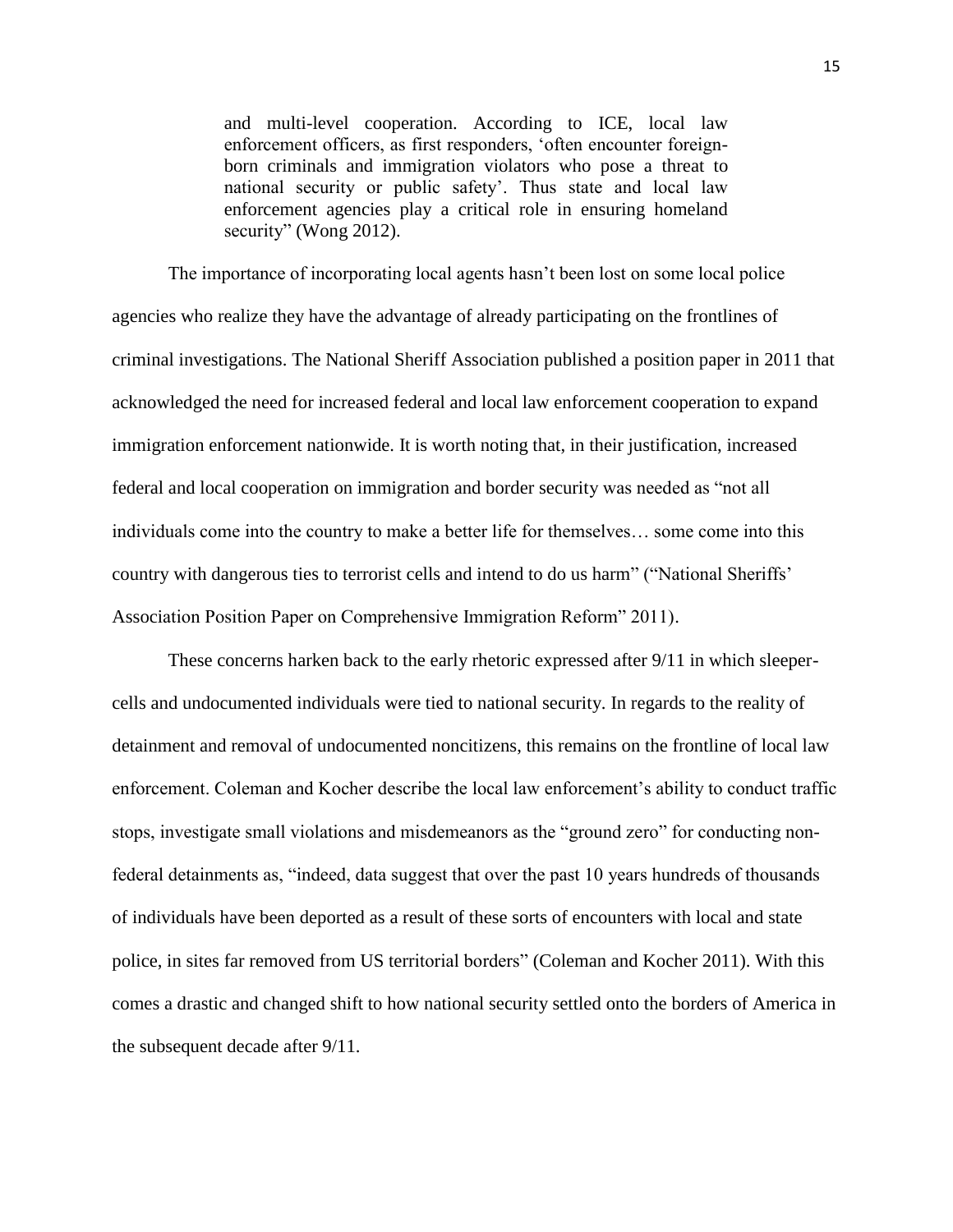However, a clear consequence of this increased collaboration between federal and local law enforcement has meant a decreased sense of trust from citizens and non-citizens alike. This observation came from a 2012 study that identified increased paranoia from local communities to cooperate with agencies within the jurisdiction:

> "For instance, in a 2009 evaluation of the federal 287(g) program, which expands the authority of local and state law enforcement officials to enforce civil immigration violations—the U.S. Government Accountability Office (GAO) reported evidence of considerable fear among community residents that police would deport individuals because of incidents as minor as a traffic violation" (Kirk et al. 2011).

Much of this distrust originated from minority groups more likely to be profiled as a noncitizen and from the increased rhetoric produced post 9/11 that highlighted the threat of an invisible enemy that could freely enter the country without formalized processes, specifically from the United States-Mexico border (Coleman and Kocher 2011). Ultimately, this has led to the determination that, "while strict immigration laws are often touted politically as ways to ensure public safety, the enactment and enforcement of harsh immigration laws may actually undercut public safety by creating a cynicism of the law in immigrant communities" (Kirk et al. 2011). This concern is validated when considering the federal government's reliance on state and local partnerships that grant their approximately 650,000 officers to participate in executing federal immigration objectives (Wong 2012). While 287(g) continues in federal-local enforcement partnerships, the politics surrounding immigration stateside impact the partnerships that are either fostered or denied. Harsh state laws like Arizona's 2010 SB 1070 are prime examples of why distrust in the community has led to many organizations wanting clear jurisdictions present so states cannot infringe on what is argued to be a federal matter. The SB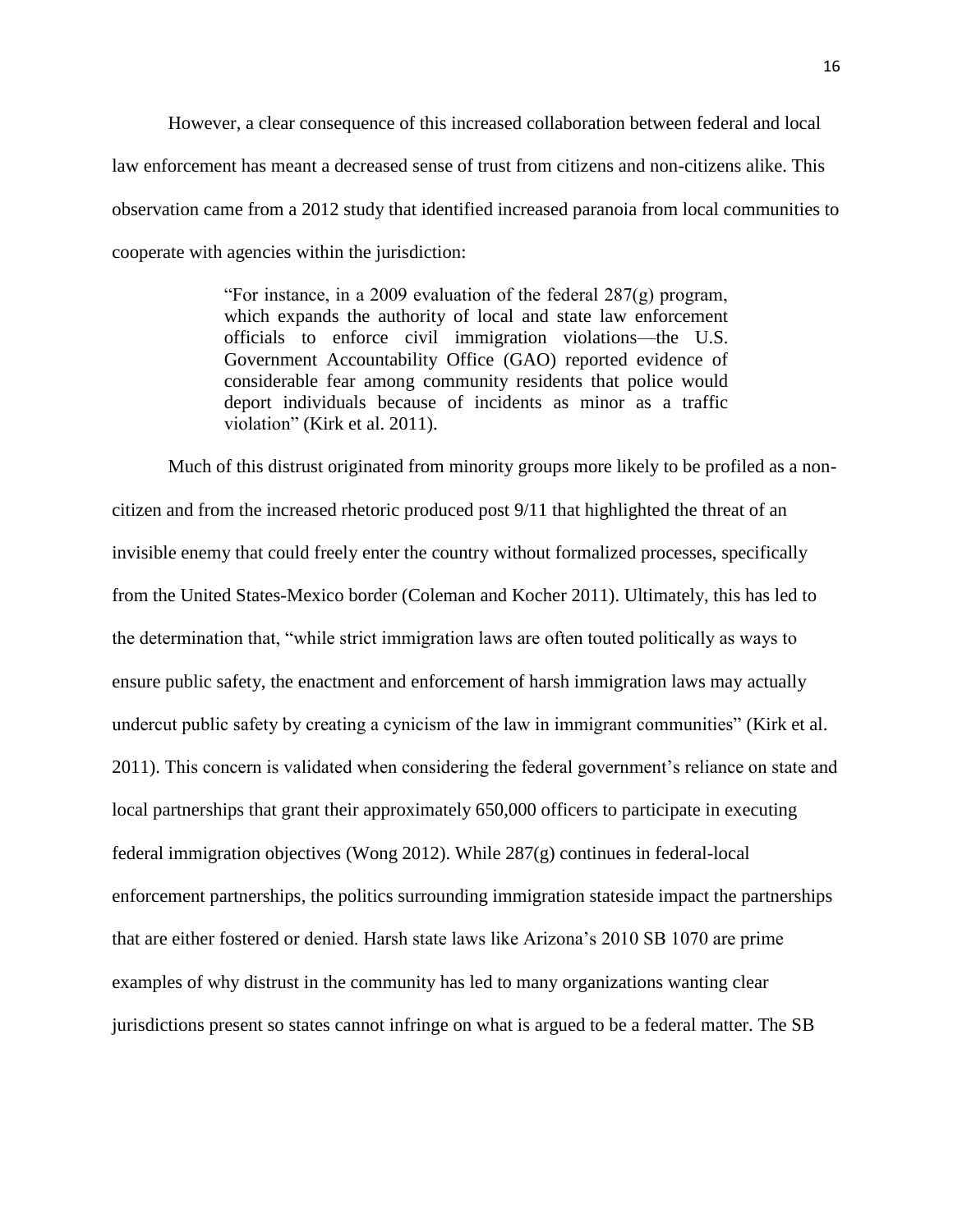1070 law was enacted originally to provide looser restrictions on how a state and local officer may investigate and charge individuals for immigration violations as,

> "Section 2(B) of SB 1070 requires Arizona law enforcement officers to determine (or attempt to determine) a person's immigration status only in two limited circumstances: (1) when the officer arrests a person for a state law crime (like DUI), or (2) when the officer detains a person on suspicion of a state law crime and the officer, during the course of the stop, develops reasonable suspicion that the person 'is an alien . . . unlawfully present in the United States'" ("SB 1070 in 2018: What Are Our Rights?" 2018)

Not only is the law discriminatory and encourages police to profile an individual without proof of status but many argue that cases of officers utilizing the law violate the Fourth Amendment. In reaction to the backlash by immigration rights organizations, state legislature including the Arizona attorney general attempted clearer guidance for local agencies to execute SB 1070. The ACLU of Arizona noted, "after eight years of litigation and heated debate, no state court has ever interpreted the meaning of Section 2(B), despite the fact that six years ago, the U.S. Supreme Court gave that responsibility to state courts" ("SB 1070 in 2018: What Are Our Rights?" 2018). For those who see the dangers in state and local law enforcement conforming to federal immigration objectives, cases like Arizona exemplify the slippery-slope that some believe may occur in other states with increased federal intervention or aligned federal interests. While this specific law came to fruition in reaction to little federal intervention within Arizona, the law coincided with federal acts to increase enforcement on undocumented individuals who were in the country illegally ("A Special Report: Immigration and the States" n.d.). Other parts of the nation have taken a different route in addressing federal partnerships.

Sanctuary cities interpret federal immigration priorities and thereby other federal law enforcement partnerships unnecessary. Under the U.S. Constitution, undocumented individuals have only committed a civil violation. Immigrants cannot be arrested by a local or state officer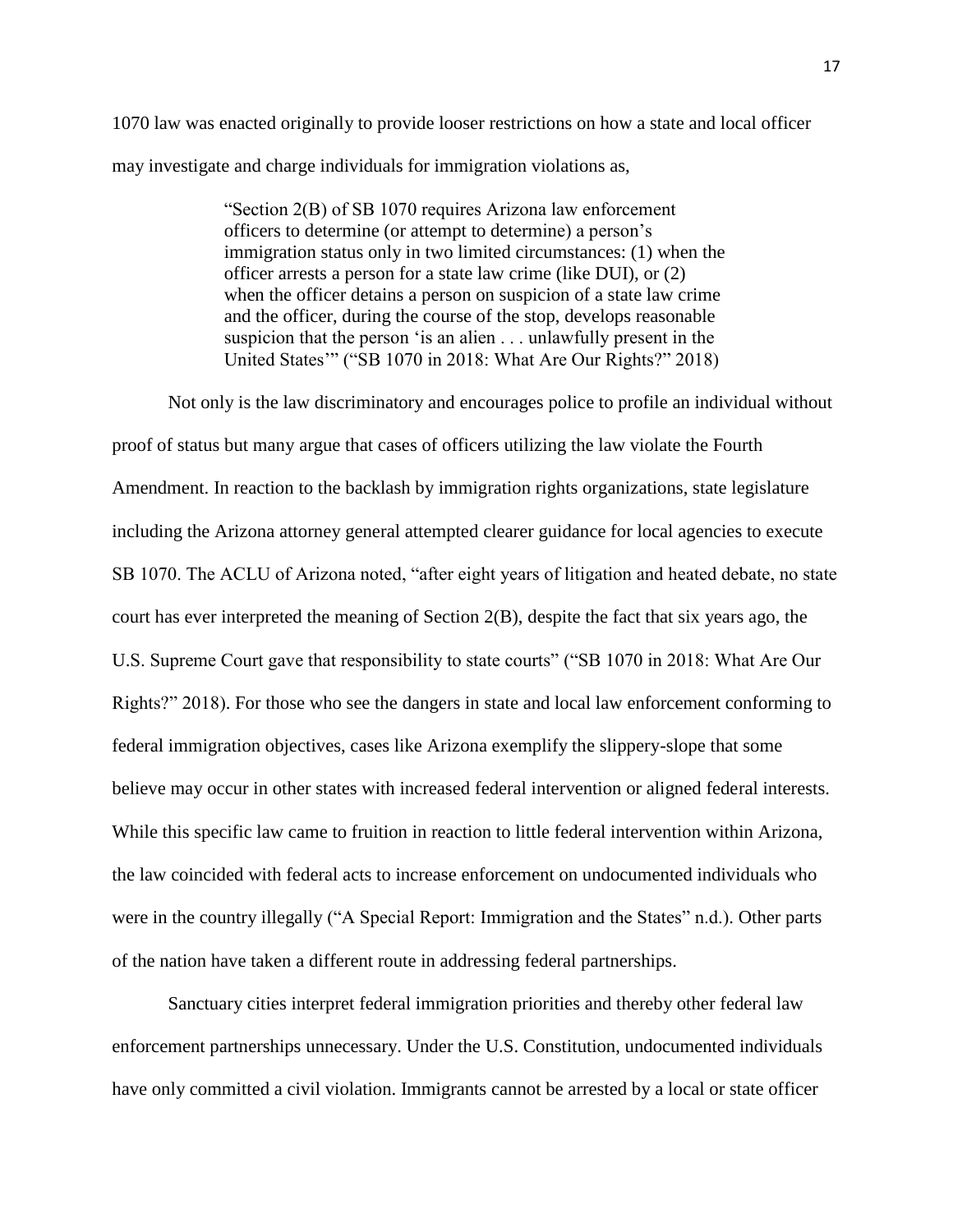unless charged for a crime unlike ICE that has authority to identify and detain undocumented individuals. If an immigrant is detained, the police in a sanctuary city may refuse ICE or other federal protocols and release an individual to prevent deportation and later databasing within the Department of Homeland Security. In a non-sanctuary city, police may partner with ICE or other federal agencies to hold an immigrant for future deportation although this is unconstitutional by multiple court systems ("Extended Immigrant Hold Ruled Unconstitutional But Fight Far From Over" 2017; Voice 2017). As immigration has increased as both a political and law enforcement issue in the 2010s, numerous counties, cities, and states across the country have created legislature or resolutions that define them as "sanctuary jurisdictions." In April 2019, the Center for Immigration Studies identified eight states (California, Colorado, Illinois, Massachusetts, New Jersey, New Mexico, Oregon and Vermont) and approximately 172 counties or cities that identified themselves as a sanctuary space for immigrants ("Maps: Sanctuary Cities, Counties, and States" n.d.). While this growing phenomenon has demonstrated the opposition to post-9/11 federal enforcement law enforcement, the DOJ and DHS have access to jailhouse information through the 1996 Illegal Immigration Reform and Immigrant Responsibility Act and through increased intelligence and communication post-9/11. Additionally, as these sanctuary cities grow, the recent Trump Administration has considered withholding funding or denying funds to specific municipalities that participate (Winston 2017). This has stressed not only immigration partnerships but other formalized collaboration post-9/11 between federal and local authorities.

With immigration tied to federal and local law enforcement's shared jurisdiction, the Joint Terrorism Task Forces are also vital to discuss on jurisdiction and how territory is negotiated. In 1980, the first Joint Terrorism Task Force (also known as a JTTF) was established by the FBI in New York City. After 9/11, 71 JTTFs were formed nationwide with FBI field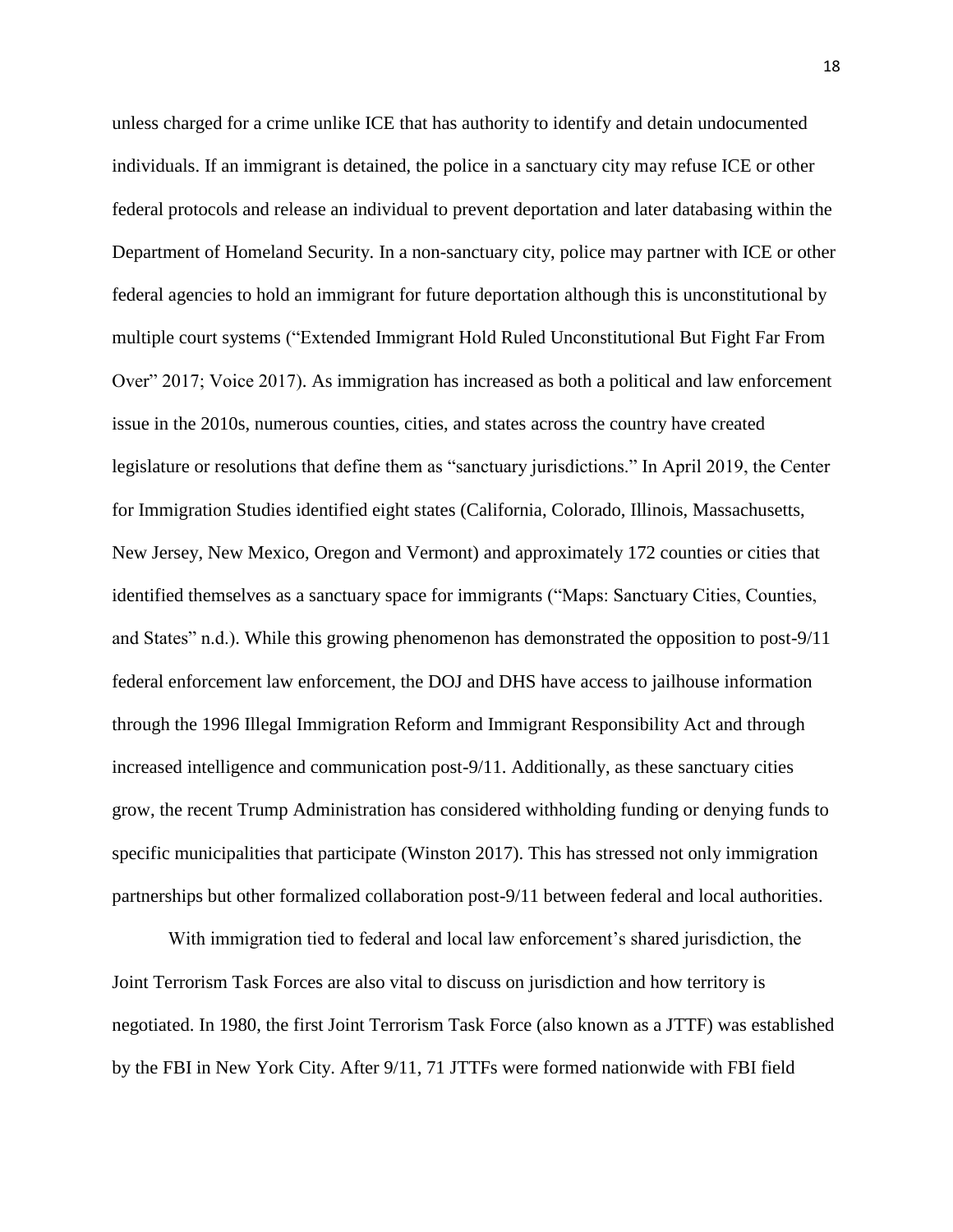offices and with approximately 500 state and local law agencies. JTTFS are described as "onestop shopping for information regarding terrorist activities" and serve as the meeting point for multiple levels of law enforcement agencies to communicate, investigate and respond to threats. While there are 4,000 participating members (four times more than before  $9/11$ ), this resource has met resistance in several areas in regards to jurisdiction ("Joint Terrorism Task Forces" n.d.).

Notably, Portland, Oregon has, for the second time, passed a resolution to pull out of its local JTTF. In early 2019, the City Council of Portland removed police officers from the JTTF after a publicized debate over the merits of federal oversight. While only two local officers were on the task force, Tom Potter, the mayor of Portland from 2005 to 2009, argued that having officers gain Top Secret security clearance while he personally could not was concerning for oversight. Additionally, due to Portland's sanctuary status to protect undocumented residents, the JTTF was found to not coincide with the state "as Oregon law prohibits police from collecting information about individuals or groups based solely on their political, religious, or social beliefs or their status as illegal immigrants" ("Citing Deep Distrust, Portland Pulls from FBI Anti-Terror Panel - Oregonlive.Com" n.d.). This break between federal and local law enforcement is similar to other areas.

After Donald Trump was elected the 45th president of the United States in 2016, San Francisco and New York City were among a large group of cities that took local action against the federal government. For context, much of this local action was spurred by President Trump's intention after election to create a physical U.S.-Mexican border wall, institute a Muslim visa ban against several Middle Eastern countries, and threaten to cut funding to sanctuary jurisdictions in an attempt to increase immigration control (*Time* n.d.). In California, sanctuary cities like San Francisco destroyed ID card records to limit federal identification of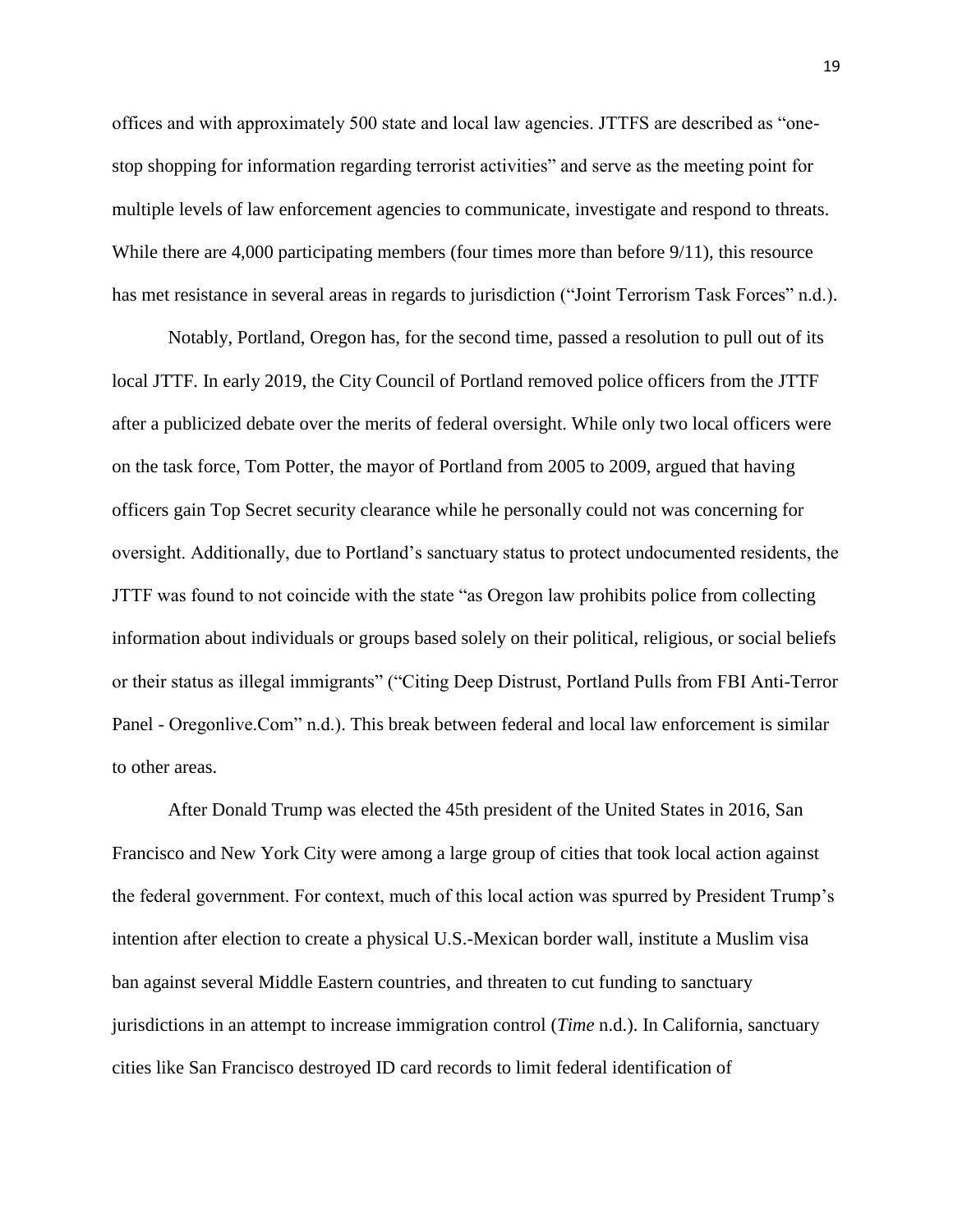undocumented individuals within the municipal and pulled out of the JTTF (Winston 2017).The city did not renew its partnership with the federal task force after ten years in 2017, citing they were unwilling to provide local resources to investigate "people of color without probable cause" and that "the Feds and the SFPD would collaborate to a higher degree to target undocumented immigrants and Muslims residents under the Trump Administration" ("Supervisors Approve Mayor Breed's Police Commission Appointments" 2018; "San Francisco Dropped the Joint Terrorism Task Force Two Years Ago. Now the FBI Wants to Pick Things Back Up." 2019). In 2018, the city's mayor appointed two new members within the Police Commission, which brought debate over rejoining the JTTF, however, as of 2019, the city has refused to rejoin ("Supervisors Approve Mayor Breed's Police Commission Appointments" 2018). In the case of New York City, the NYPD and JTTF remain partnered but the city has taken other steps to limit federal oversight, In April 2017, a federal judge granted IDNYC, a card ID program for undocumented immigrants in New York City, to destroy roughly 900,000 records to prevent federal agencies such as ICE from using the applicant records for deportations. NYPD also built community ties to immigrant communities in an attempt to differentiate non-immigration law enforcement from federal officials like the FBI and ICE (Winston 2017). These different dynamics and polarizing views on federal jurisdiction in local communities have become a key piece as to how national security is now negotiated between agencies.

Additionally, the private sector has remained a forgotten but critical aspect to national security priorities in debate. Just as local police serve the community, private security handles a wide range of critical infrastructure that can be compromised and targeted by terrorist acts. However, "governments, in general, have facilitated and even stimulated the unobtrusive appearance of contract guards, but have responded quite sluggishly to the need for regulation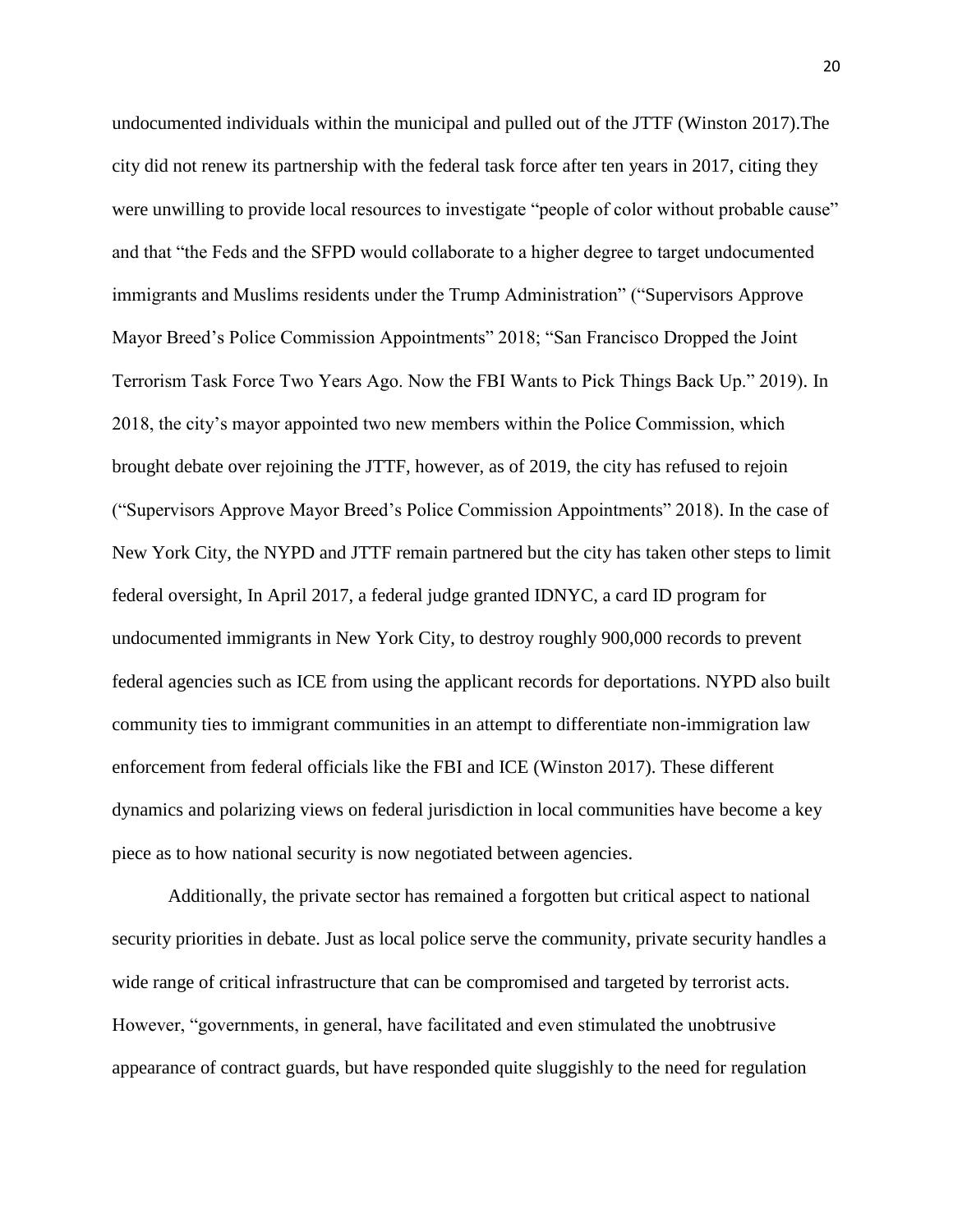(Brodeur and Shearing, 2005: 394–395), implying an attitude of indifference and neglect," meaning that most of the collaboration formulated between federal and local law enforcement does not incorporate those who work in the private sector (Sarre, 2010). This remains a neglected gap in the personnel available to navigate the complicated and fragmented territories relegated to federal, state, and local.

While discourse remains sparse on the subject of private security in relation to national security policies, the importance of utilizing private security is still not lost. As Strom notes in "The Private Security Industry," law enforcement agencies could benefit from the increased collaboration of private security entities that can report suspicious activity through regular reporting, further developed intelligence sharing and coordinating resources available to federal agencies. However, historically, the relationship between private and public security has remained less instituted in comparison to law enforcement partnerships, even after the federal agencies acknowledged the need for increased coordination in the aftermath of 9/11.

Private security, although highlighted as a critical actor in protecting infrastructure within the U.S., has remained on the fringe in law enforcement post-9/11. Some of this comes down to the authority given to sworn officers as opposed to private security, but other factors relate to competition in the security industry. One survey conducted in the mid-2000s highlighted the tension between public and private law enforcement,

> "Police officers feel that private security personnel generally lack education and training and are threats to their policing domain (professionals versus nonprofessionals). Private security personnel believe that public law enforcement officers have limited knowledge about the private security industry and do not appreciate the important role they play in solving and preventing crime"

Early attempts were made to combat this stigma and the DOJ reported increased partnership programs nationwide to connect government law enforcement and private security.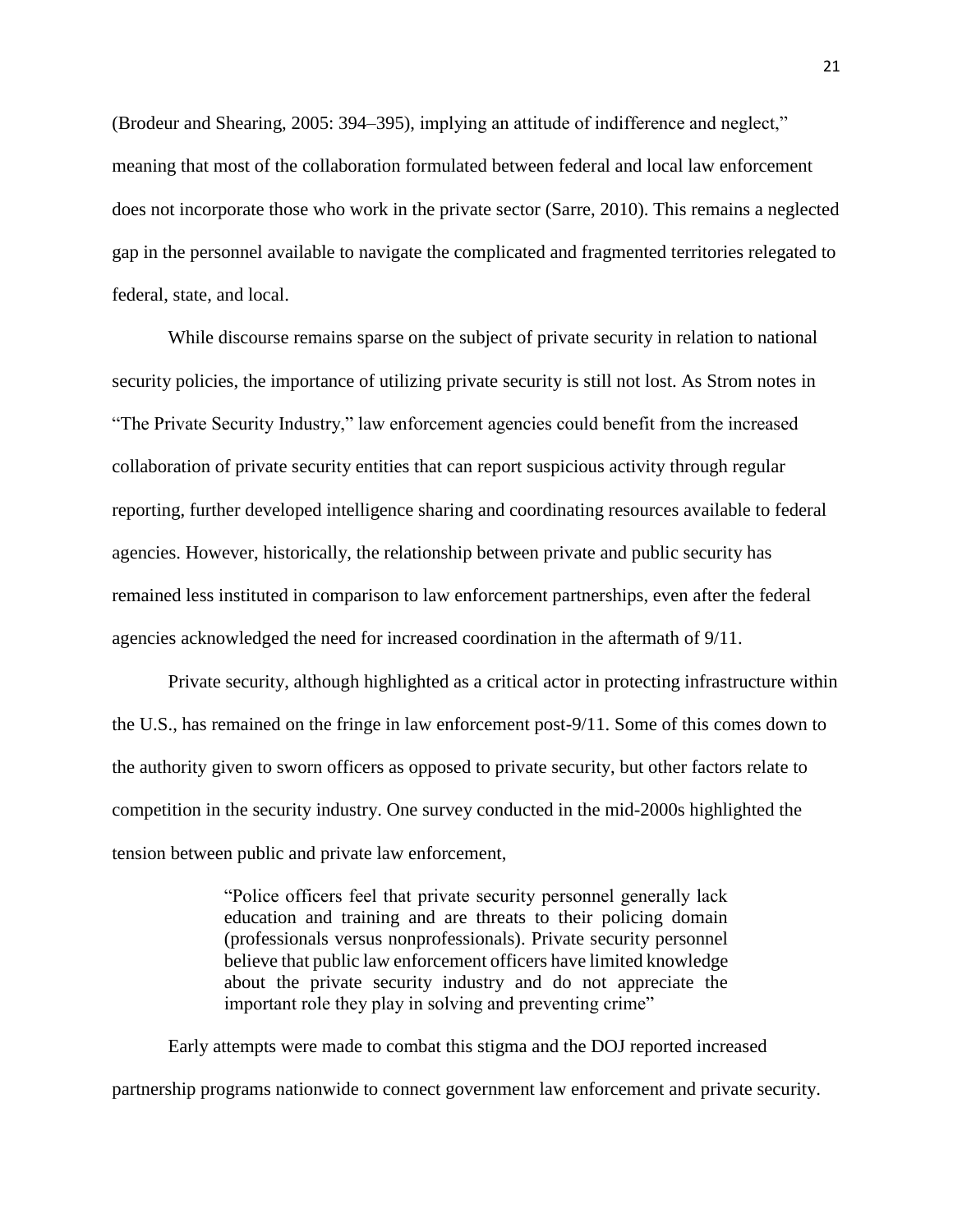While 450 private security-law enforcement partnerships were established since 2009 by the Operation Partnership, but further updates and discourse on this subject remains lacking (Strom, 2010; "Operation Partnership" n.d.).

However, ASIS International and other professional private security associations have highlighted important steps taken in the 2010s to address partnerships between federal, local, and private law enforcement. With the assistance of ASIS International's NYC Chapter, the New York Police Department (NYPD) created the SHIELD program that coordinates with the approximate 26,000 security professionals based in the city to make emergency response protocols and shared counterterrorism training (Kennedy, 2017.; "About" n.d.). With New York City established as a high-risk metropolitan area for terrorist attacks, the added assistance of private security could improve surveillance and protection of critical infrastructure as well as justify the importance of this partnership. Other efforts have included ASIS International's Law Enforcement Liaison Council creating free guidelines for local law enforcement private security to establish partnerships as well as professional private security associations providing security certifications and other training materials (Kennedy, 2017). By 2019, the FBI published a press release to highlight the importance of private security partnerships where FBI Director Christopher Wray noted that, much like local law enforcement, private industries were on the frontlines of terrorism and other crimes and should maintain communication with federal agencies for support ("The FBI and the National Security Threat Landscape: The Next Paradigm Shift" n.d.). This could be telling of the continued attitude of private security's role within national security as there is little new information within the 2010s that explicitly discuss these relationships in-depth.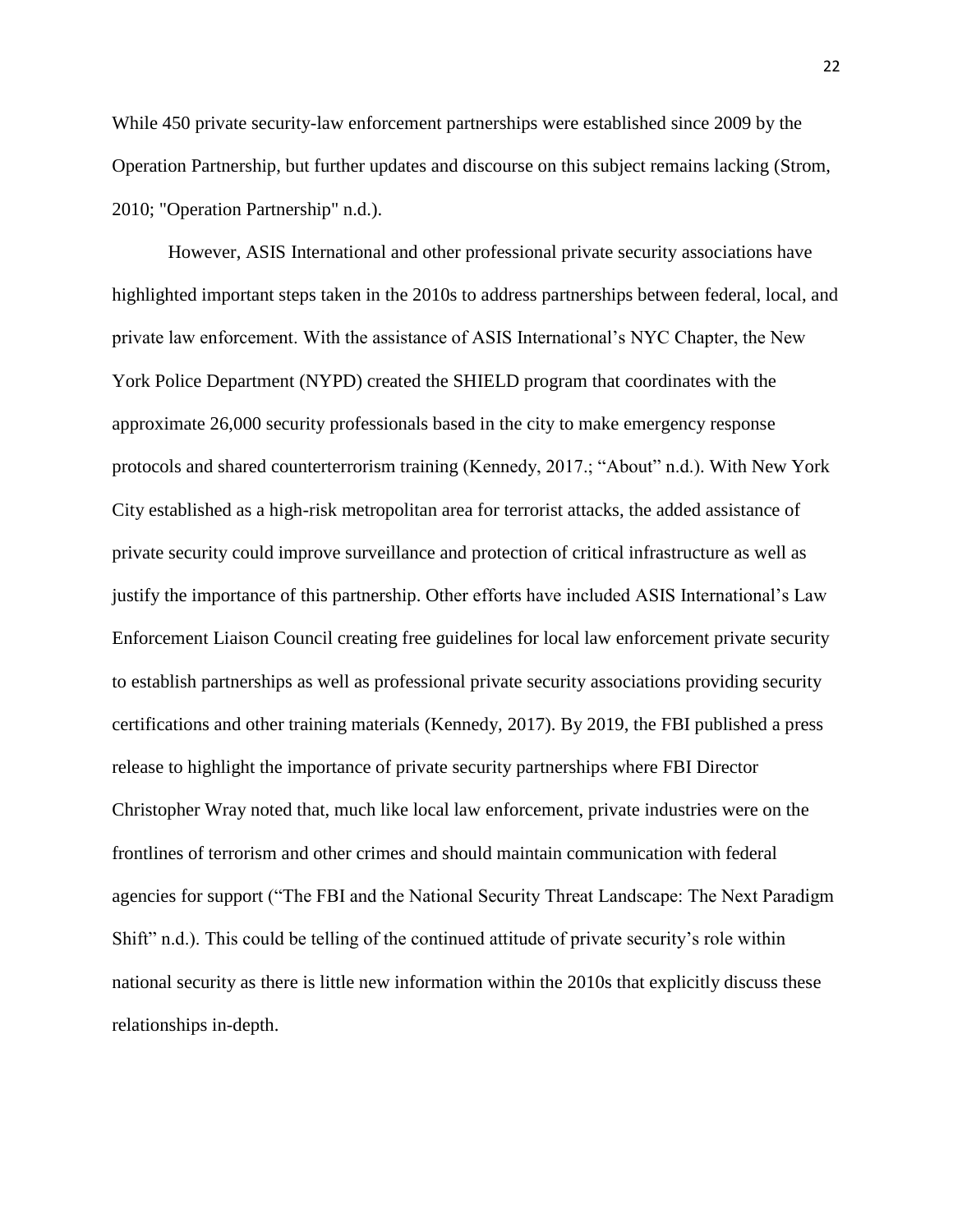Since the early discourse presented after 9/11 in the 2000s, there has been a considerable prioritization on federal-local partnership but the matter of jurisdiction remains murky. Programs headed by the DOJ and other affiliated departments like DHS have attempted to bridge the gap but most energy is now directed towards border security. This priority has only led to more reevaluations by local entities who question the merit of granting the federal government greater control over policing efforts in communities. While general support through training and increased coordination is more available for local law enforcement to utilize now in the 2000s and more so in the 2010s, politics and moral concerns have impacted the specific relationships between federal and local agencies. This issue, coupled with the increased complication of aligning homeland security priorities directly with all immigration movement within the United States, means that a consistent relationship and standardized protocol for sharing jurisdiction is severely complicated between federal and local forces. Additionally, as discourse continues to go farther from the direct relevance of 9/11, the issue of how terrorism is negotiated between local and federal agencies in the long-term aftermath of the event remains somewhat unresolved and undocumented.

#### **Communications and Intelligence**

### **Initial Aftermath of 9/11**

A major component to the subsequent changes after September 11th, 2001 was the communication and intelligence capabilities within the federal and local government. Similar to the jurisdiction issues presented between both levels of government, the lack of effective communication between agencies became a key piece of discourse and subsequent policy change over time.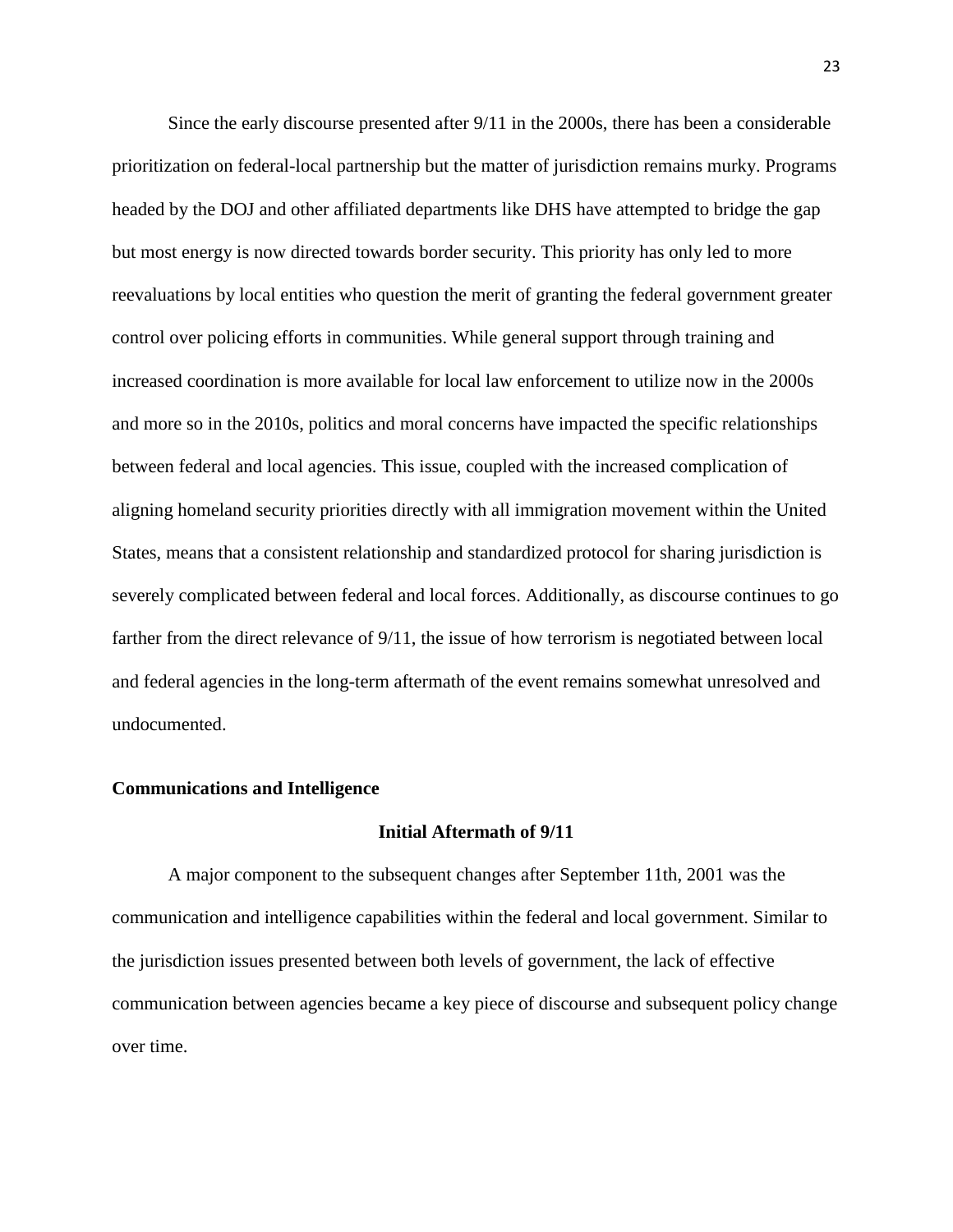Prior to 9/11, the weakening of intelligence capabilities and communication were impacted by both priorities and budgeting. Once domestic surveillance in the United States was large and originally intended to counter foreign threats, largely communism, through the DOJ's FBI. Government intelligence in the United States grew especially in the 1930s in response to growing international tensions prior to WWII but it was during the Cold War with the Soviet Union that intelligence capabilities expanded rapidly. One such program was the FBI's COINTELPRO, a counterintelligence program that occurred from 1956 to 1971. Interestingly at the time, COINTELPRO was the FBI's solution to the limitations presented by legislation and "the major premise of the programs was that a law enforcement agency has the duty to do whatever is necessary to combat perceived threats to the existing social and political order" (*Supplementary Detailed Staff Reports on Intelligence Activities and the Rights of Americans* 1976). Ultimately, racial activists, socialists, and other political leaders including the likes of Dr. Martin Luther King Jr. were subject to aggressive surveillance and smear campaigns to discredit their political influence under the justification of national security (Murphy, 2002). After the abuses by COINTELPRO in the 1960s and 1970s, the U.S. Senate published a review of the damages incurred by the operations and found that the FBI had conducted surveillance without warrants and "black bag jobs," which involved break-ins for wiretapping on targeted individuals. Such actions were banned around 1967 but "certain wiretaps placed on executive officials and journalists during 1969-1971… was not discovered by other FBI officials until after [Assistant to the FBI Director] Sullivan was forced to resign in September 1971." Congress started inquiries into the federal domestic intelligence actions and led to cutting back intelligence capabilities in the FBI by 1973 (*Supplementary Detailed Staff Reports on Intelligence Activities and the Rights of Americans* 1976). In 1971, all COINTELPRO operations were ended and "rightfully criticized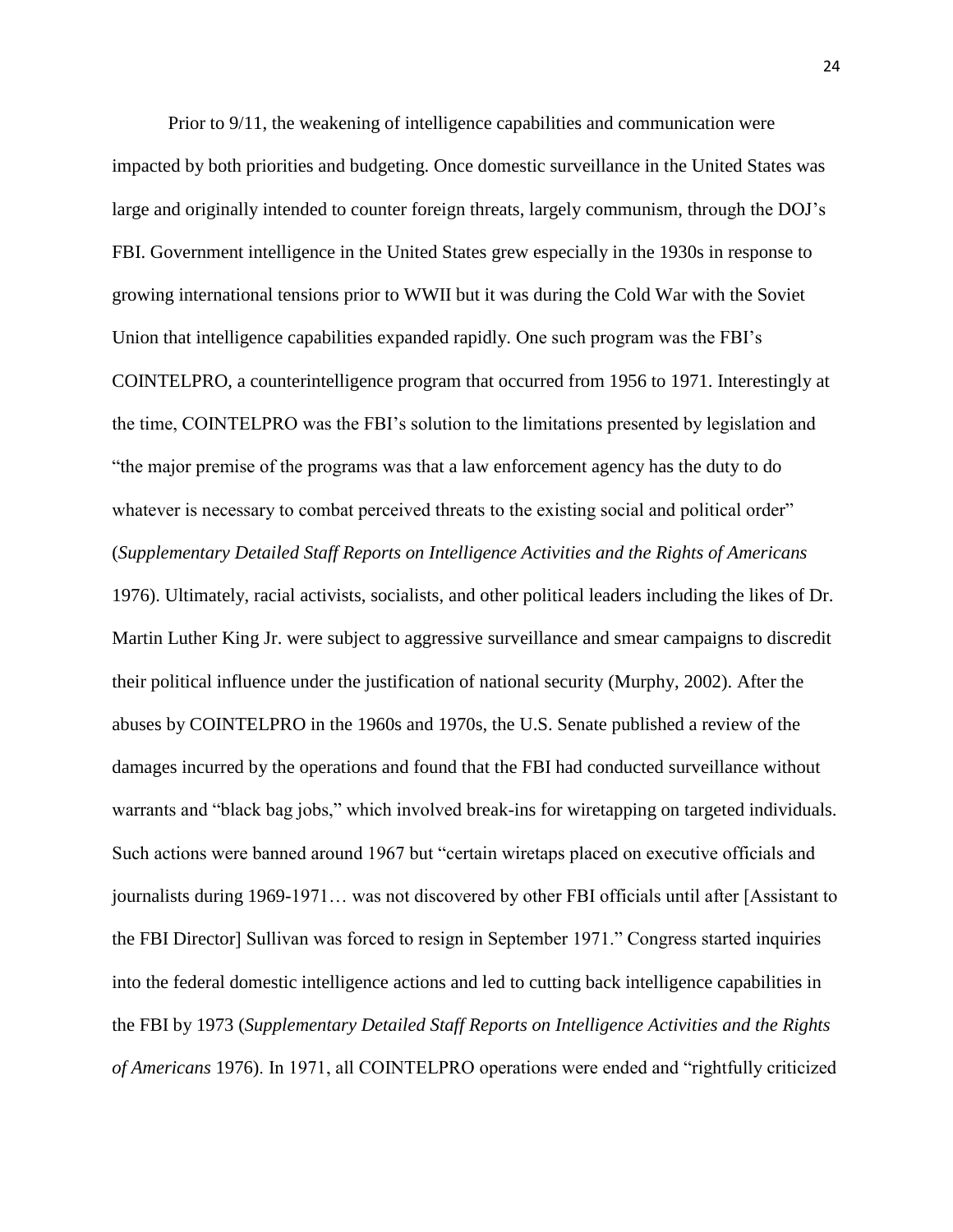by Congress and the American people for abridging first amendment rights" ("COINTELPRO" n.d.). Domestic intelligence afterwards would be relegated to the FBI but at a smaller capacity due to the past abuses and the little priority for a strong nationwide counterterrorism program.

Prior to 9/11, terrorism in the homeland was uncommon and hadn't required local law enforcement partnering with the FBI. Most terrorist attacks previous to 9/11 involved the CIA abroad in clandestine operations. There was little need to share information with local agencies as "most agencies viewed the likelihood of a terrorist incident within their jurisdictions as unlikely" (Maguire and King 2004). Other restrictions that resulted from the past abuses by the intelligence abuses resulted in the Foreign Intelligence Surveillance Act of 1978 (FISA). This established the Foreign Intelligence Surveillance Court (FISC) and set provisions for controlling the surveillance powers of federal agencies. While this act would be amended to address increased technology well into the twenty-first century, FISA would require agents to justify probable cause attached to a foreign-powers to conduct electronic surveillance ("The Foreign Intelligence Surveillance Act of 1978" n.d.). In addition to the lack of necessity, Congress did not prioritize intelligence financing. This directly resulted in the Department of Justice's largest agency, the FBI, losing support for legislation to increase intelligence capabilities, as "committees with responsibility for the FBI tightly restricted appropriations for improvements in information technology, in part because of concerns about the FBI's ability to manage such projects" ("The 9/11 Commission Report," 2002). Prior to 9/11, the United States' domestic intelligence capabilities were small and didn't utilize the support or cooperation of local law enforcement entities.

Federal agencies were not only hindered by the above-mentioned issues but by the lack of strategic cohesion in national security policy.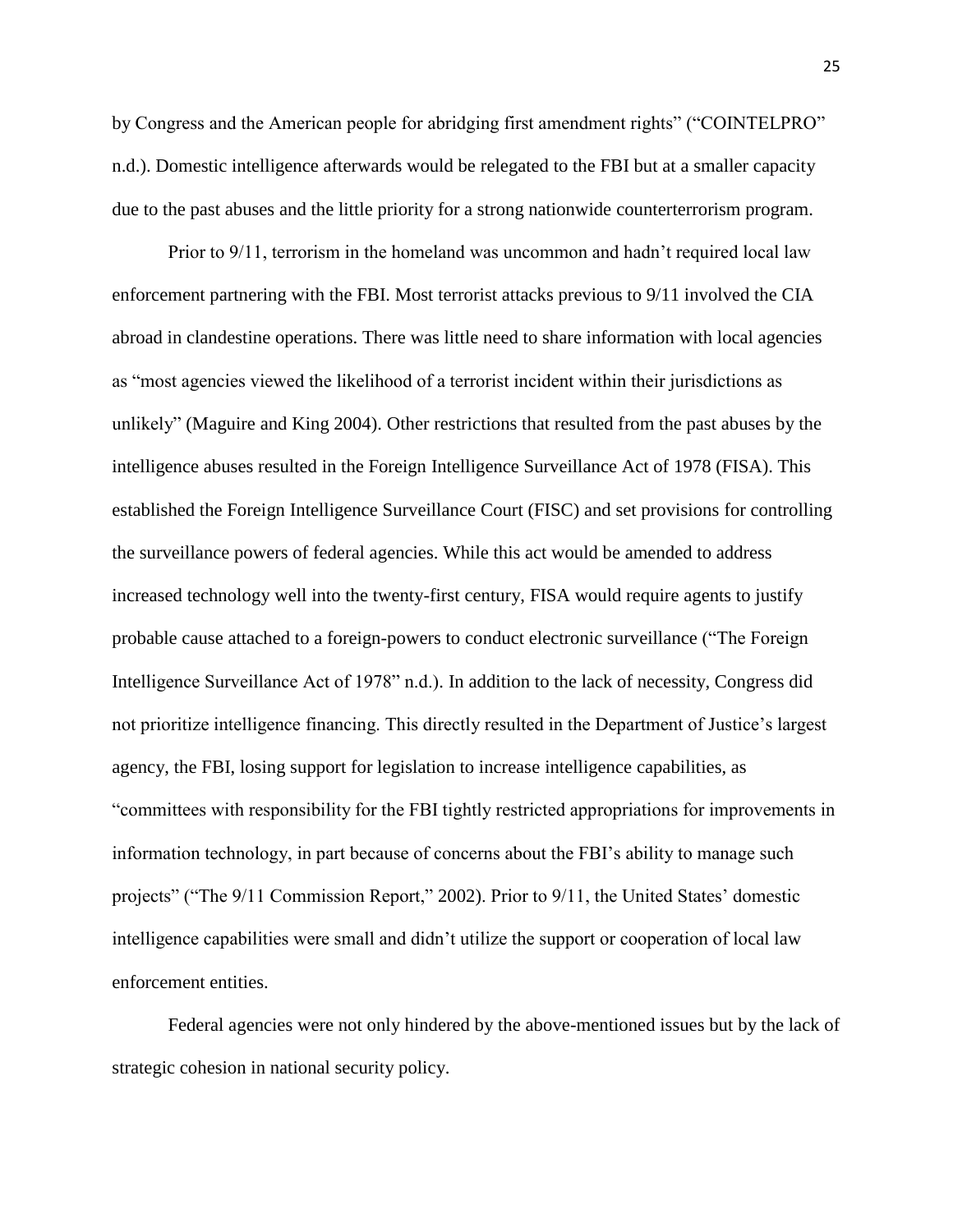"By 9/11, FBI agents understood that there were extremist organizations operating within the United States supporting a global jihadist movement and with substantial connections to al Qaeda. The FBI operated a web of informants conducted electronic surveillance, and had opened significant investigations in a number of field offices, including New York, Chicago, Detroit, San Diego, and Minneapolis. On a national level, however, the FBI never used the information to gain a systematic or strategic understanding of the nature and extent of al Qaeda funding" ("The 9/11 Commission Report," 2002).

9/11 served as the de facto example of how lack of communication failed homeland security and thus change was immediate. No longer was the FBI the sole authority in counterterrorism as the Department of Homeland Security became established by 2002 to serve as the federal government's main enforcer and intelligence operative. In addition, by executive order through President George W. Bush in 2004, the National Counterterrorism Center was implemented to create a consolidated intelligence center for federal agencies, mainly the DOJ and DHS, to rely upon (Bush 2004). In the same year, the 9/11 Commission proposed the creation of a National Intelligence Director and, in February 2005, John D. Negroponte was nominated as the first director. This post helped to create a principal advisor to the President on national intelligence as well as delegate newer powers to expand the federal intelligence community ("History" n.d.). While this unloaded the pressures off the Department of Justice, this did not mean their own communication systems weren't addressed. One of the largest and most well-known laws enacted and enforced by the Department of Justice was the Patriot Act. This law expanded the authority for federal agents to gain intelligence at a larger scale and loosened the restrictions to reign in this power, much to the relief of many in law enforcement.

### **Communication**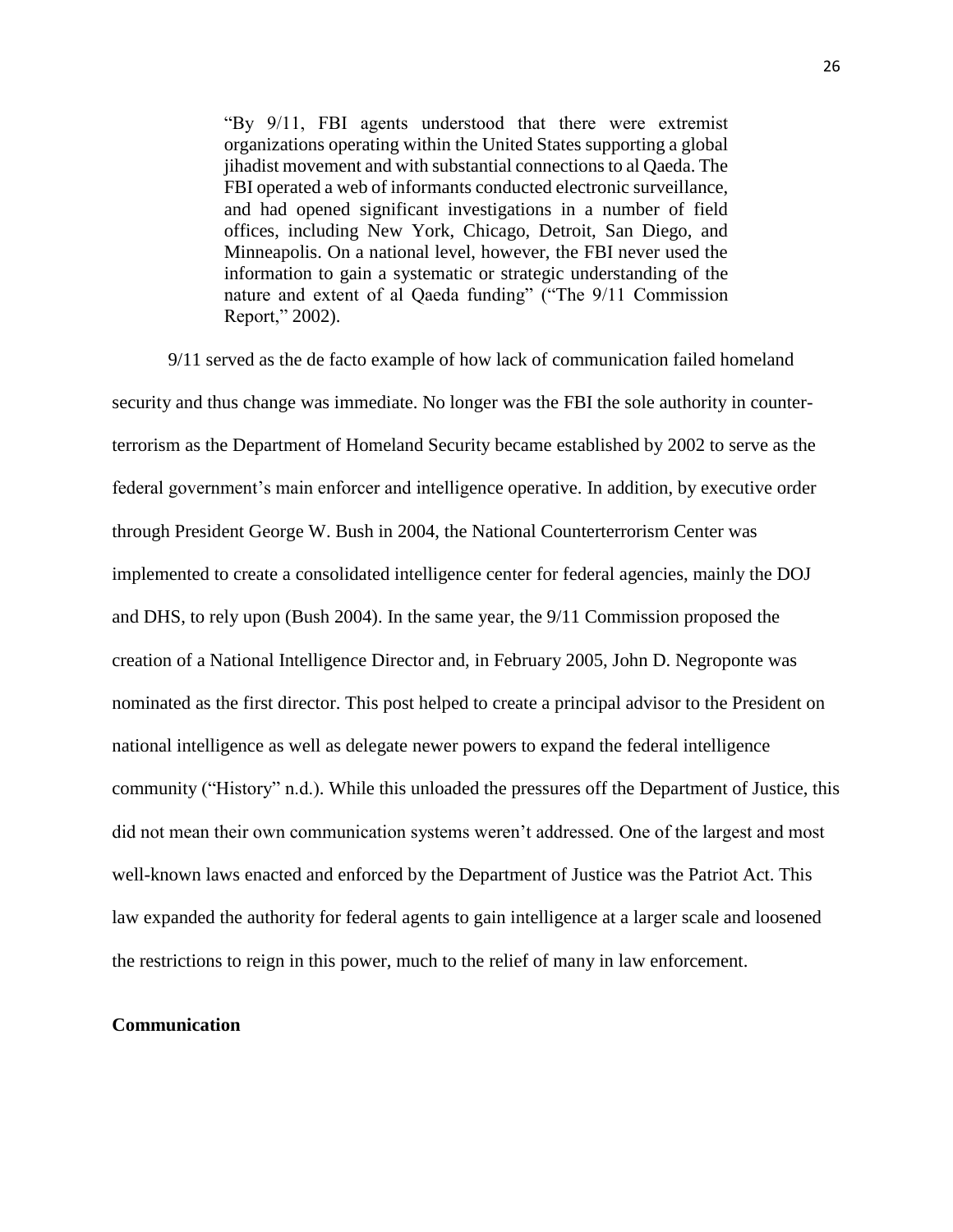Communication post-9/11 is important to differentiate from the intelligence efforts at the same time. While both coincide with the actual functions of policing, communication is more focused on the reorganization of the intelligence community post-9/11. In the 2000s, much of intelligence gathering became centered around the idea that terrorism stemmed from immigration and noncitizen movement into the United States. The National Crime Information Center, one of the oldest crime databases headed by the FBI and shared outwards to state and local law enforcement agencies, was one of the many centralized intelligence centers to increase dramatically after 9/11. While there are 21 separate files that index sex offenders, supervised releases, and wanted persons, deportations are listed as well for law enforcement to rely on. However, while border control is largely built on the idea of preventing crime by undocumented individuals,

> "deported felons have been listed there since 1996, the approximately 250,000 new files are different because they include civil violations. Indeed, the fastest growing category of IVFs accessed during routine policing relate to civil rather than criminal deportation orders" (Coleman 2009).

This has granted wider access and justification to arrest, detain, and deport individuals in the post-9/11 law enforcement world, even by agencies that do not necessarily cooperate with the 287(g) set by the federal government as discussed in the previous section. This coincides also with other earlier acts instituted by the George W. Bush administration in 2002 such as the Enhanced Border Security and Visa Reform Act that limited entry to individuals arriving from countries sponsoring terrorism. In an effort to police local communities "the Immigration and Naturalization Service (INS) arrested and detained approximately one thousand mostly Arab and Muslim noncitizens for immigration code violations in an effort to uncover possible terrorists among them" (Romero 2003). Altogether, the new intelligence centers and laws that the federal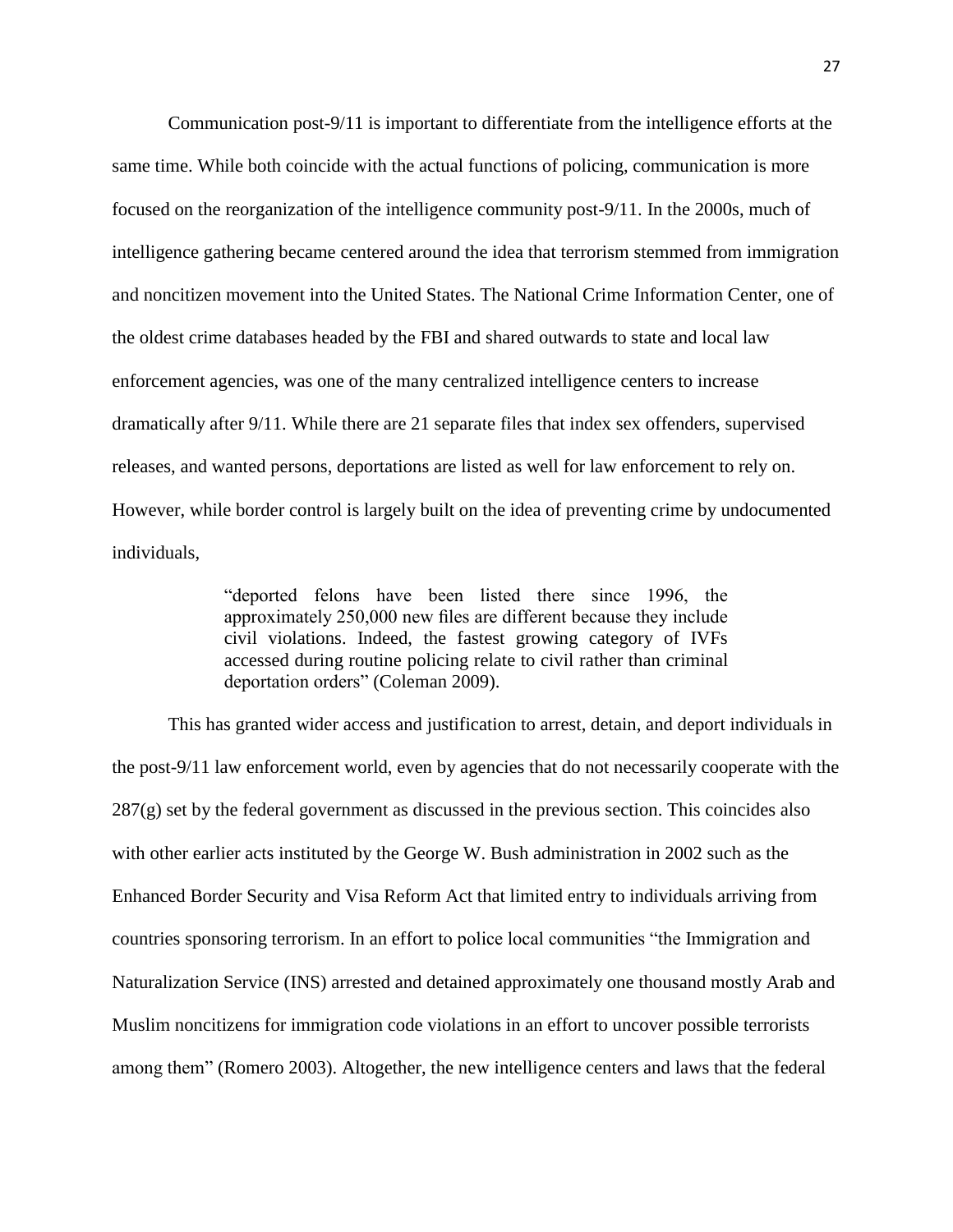government followed granted wider access to investigating individuals at a scale that had the potential for misuse and exploitation.

For local law enforcement, intelligence capability at this time was only accessible through partnerships with the federal government. The fragmented and diverse police agencies within the country remained a unique challenge to overcome as, prior to  $9/11$ , most local agencies were directed to investigate criminal acts rather than monitor and prevent specific issues like terrorism. The capabilities of local police, too, would serve as a problem as some agencies may not have the resources, nor the manpower to dedicate themselves to counterterrorism intelligence operations. While there were clearer expectations for the local police in counterterrorism, improving the intelligence and combating terrorism capabilities at a nationwide level was difficult as, "unfortunately, there is no rubric available for the implementation of those objectives, nor are there metrics available to assess their efficacy" (Pelfrey 2007). This inconsistency would remain an ever-present theme between federal and local law enforcement.

However, after 9/11, several partnerships were formed between federal and local law enforcement to increase intelligence-sharing. *The National Criminal Intelligence Sharing Plan* (NCISP) was published in 2003 through the Department of Justice to establish long-term objectives to improve communication between agencies. This ultimately led to the inception of the Criminal Intelligence Coordinating Council (CICC) of 2004, the National Network of Fusion Centers with guidelines in 2006, and the *National Strategy for Information Sharing and Safeguarding* of 2007 and 2012. Specifically, the CICC serves as a multi-level government body that collaborates with the International Association of Chiefs of Police, the National Sheriffs' Association, Major Cities Chiefs Associations, Major County Sheriffs' Association, and federal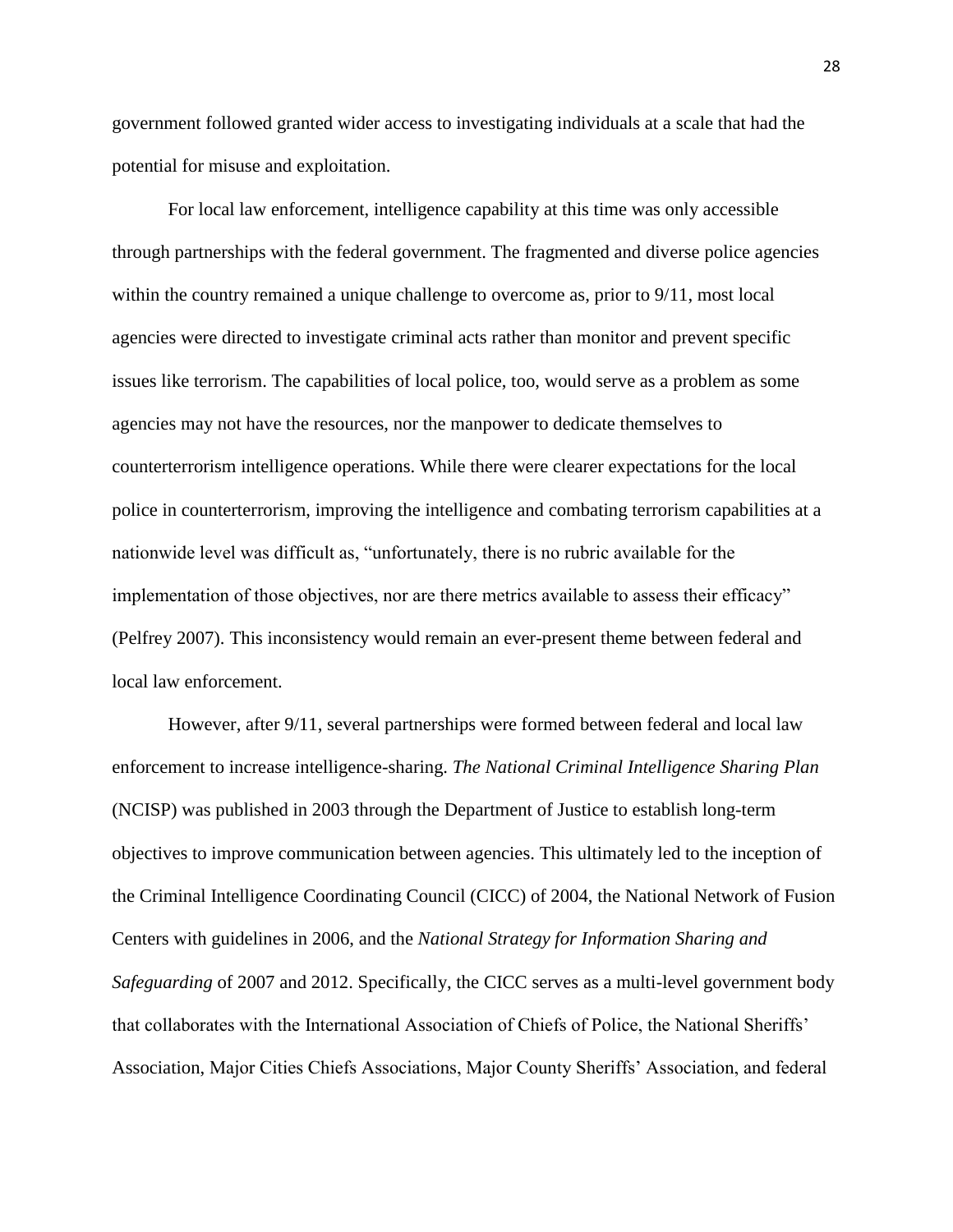investigative entities to decide and review nationwide intelligence objectives since 9/11 ("National Criminal Intelligence Sharing Plan" 2013). These organizations granted local law enforcement access to intelligence-based policing techniques and more collaborative databases managed by federal and local authorities through intelligence fusion centers ("National Strategy for Information Sharing" 2012). In 2008, the Law Enforcement National Data Exchange or N-DEx, was created and managed by the FBI to incorporate all criminal records for analysis and investigations at all levels of law enforcement. However, it is worth noting that these partnerships remained voluntary between the federal and local law enforcement entities, meaning that consistency across the entire United States couldn't be promised even with these changes.

#### **Intelligence**

Intelligence, while related to communication between federal and local law enforcement, is worth examining by itself. In the early post-9/11 era, it was vital that the intelligence community find new ways to utilize technology and navigate laws to prevent and combat terrorism. Additionally, gathering intelligence in the law enforcement community had created parameters to ensure appropriate use. Those safeguarding these parameters, whether it is a judge, police chief or legislative body, set the landscape for how information for preventing and combating terrorism was and is collected. After 9/11, intelligence limits set by FISA or other acts were seen as problems and a new mindset of gaining information over acknowledging privacy was set as the new precedent. The Patriot Act specifically revised fifteen federal laws that granted more leniency in the courts to conduct wiretapping, gain search warrants, and expand what was readily accessible to law enforcement, whether it was education records or financial information and transactions (Bloss 2007).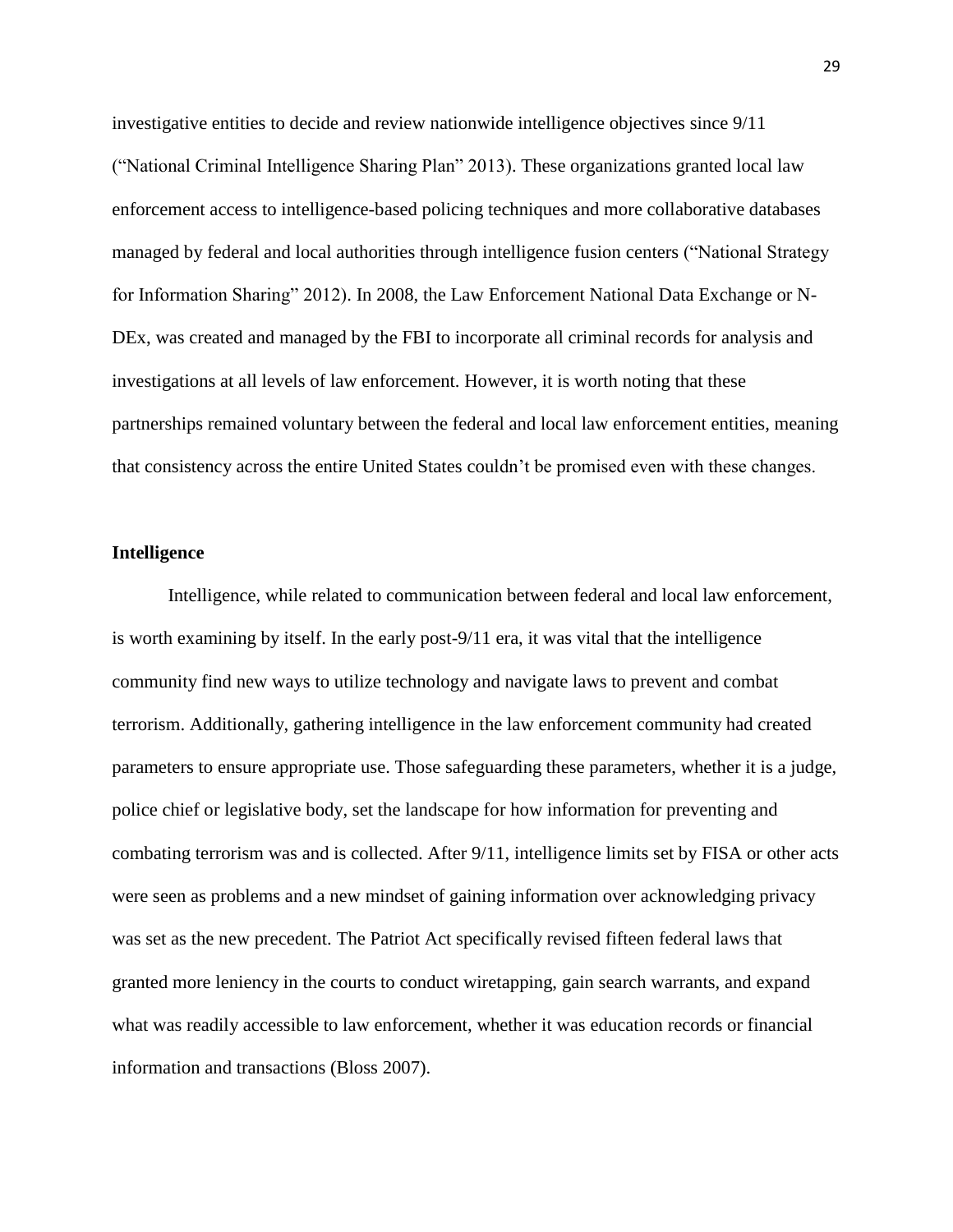With this act came justified controversy at the implications of the United States' stance on surveillance. The Fourth Amendment of the Constitution remains one of the key protections for American citizens that ensures:

> "The right of the people to be secure in their persons, houses, papers, and effects, against unreasonable searches and seizures, shall not be violated, and no Warrants shall issue, but upon probable cause, supported by Oath or affirmation, and particularly describing the place to be searched, and the persons or things to be seized" ("The Constitution of the United States," n.d.).

Under the Patriot Act, "sneak peek" search warrants and increased surveillance on phones, computers, and other communication devices with a flexible sense of what constitutes "probable cause" undermined the protections regularly associated with being a citizen. Much of this delays the individual in question of even being notified of agencies gathering prosecutorial evidence with the increased flexibility of gag orders and warrants that don't require notifying the suspect for security reasons although this can range widely (Bloss 2007). However, this extends beyond citizens and has notably included individuals who are residents and noncitizens within the United States, commonly those that are profiled as threats to the homeland.

The expectation that intelligence can preempt terrorism has led to many individuals becoming profiled and targeted early on after 9/11 through tighter immigration restrictions and information collection. Much of this shift in policing came from the paranoia of potential "sleeper cells" or dangerous perceived threats based off of the

> "similar profiles of the 9/11 bombers (all young, male Middle Eastern nationals), focusing government efforts on immigration violators provides it with a legitimate method for killing two birds with one stone: the government is able to enforce our immigration laws while simultaneously enhancing our national security (or at least attempting to do so" (Romero 2003).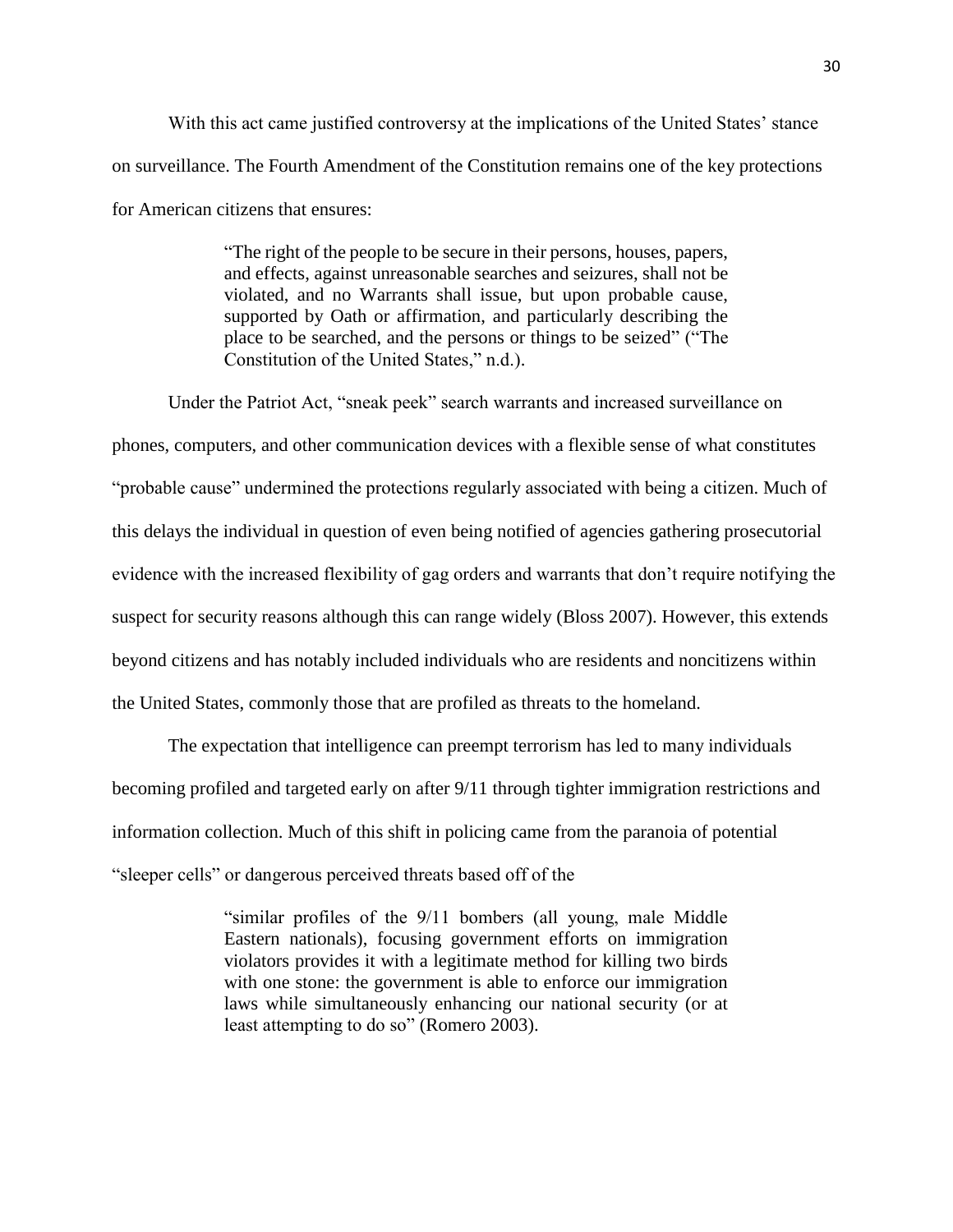The American Civil Liberties Union (ACLU) has served as one of the main legal challengers to the federal government's intelligence efforts. The ACLU early on published a series of reports discussing the Department of Justice's Patriot Act. One of the main issues that they addressed was the violation of the First and Fourth Amendment through Section 215, which lessened the oversight and restrictions for gaining information through search and seizures. Concerningly for those targeted for these searches the government does not need to show that the target of an investigation is related to terrorist activities, nor any criminal acts, indicating that almost any individual within the United States was vulnerable to a search by the government ("Surveillance Under the USA/PATRIOT Act" n.d.). In a later publication, the ACLU found that from 2003 to 2006, 192,499 national security letters (NSLs) were issued by the FBI to gain personal information without a judge's approval. Out of this large number, only one terrorrelated conviction occurred although it was noted, "the conviction would have occurred even without the Patriot Act" ("Surveillance Under the Patriot Act," n.d.).

Other efforts include the Electronic Frontier Foundation, which has regularly filed lawsuits to challenge intelligence surveillance expansion. Notably in 2007, the EFF filed a Freedom of Information Act (FOIA) request to seek documentation of new intelligence tools used by the FBI. This led to the discovery of the FBI "Computer and Internet Protocol Address Verifier" (CIPAV), which was software utilized since 2001 to infiltrate targeted computer systems to collect information like IP addresses, installed and running programs, and usernames attributed to the computer. This bug has been utilized numerous times in the 2000s, however, the FOIA request raised concerns regarding the nature and legality of this tool. Notably, some declassified correspondence between FBI agents noted,

> "There is still admittedly a good deal of uncertainty about what authority is required to deploy an IPAV. Of course, the safest course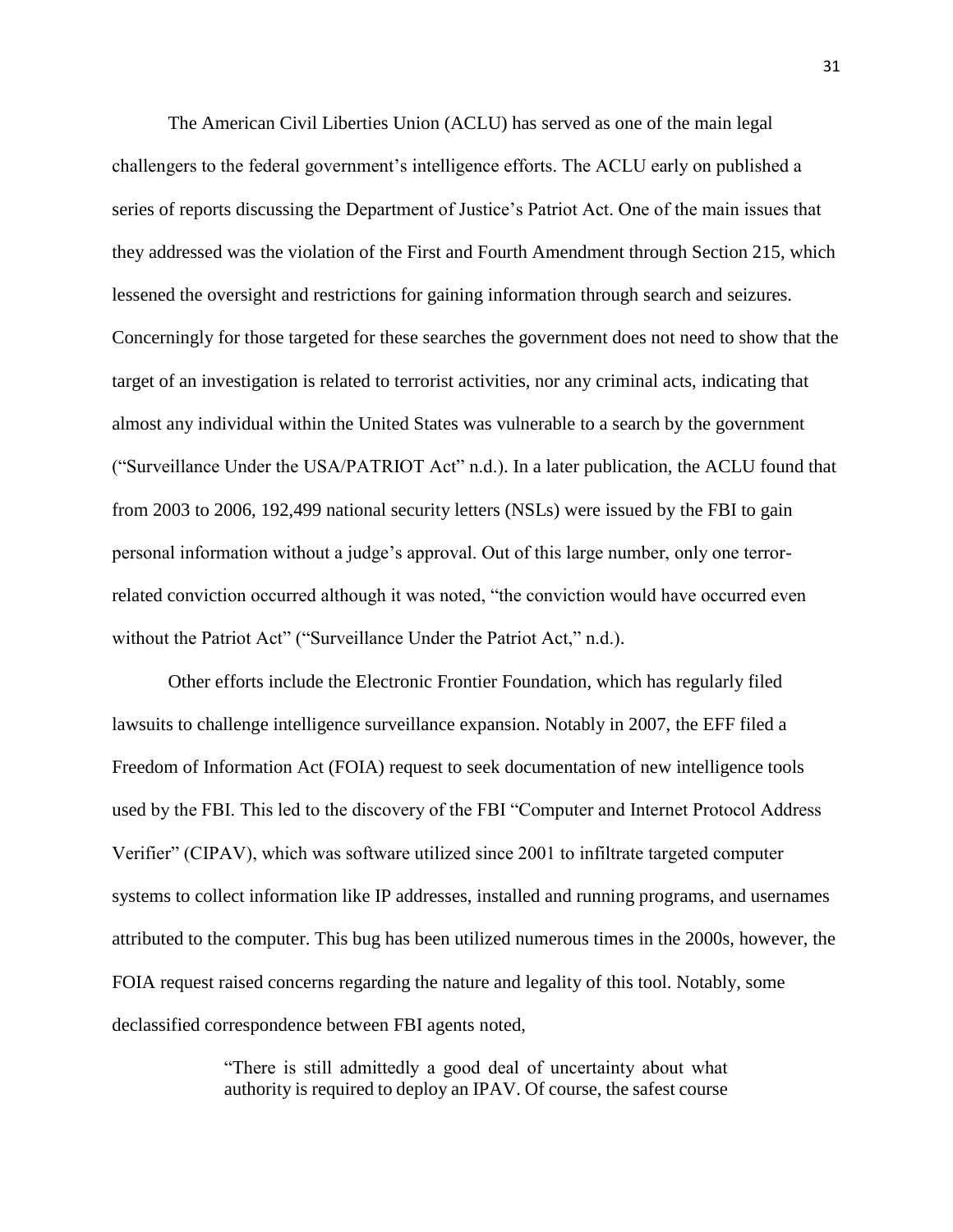is to secure a warrant, though one might arguably not be required hence DOJ's position that a warrant should be obtained."

Eventually legal opinion from the Office of General Counsel led to a "two-step request" that would to require a search warrant and Pen/Trap order, a request that is used by law enforcement to collect electronic information. However, it is a form of spyware that can persist on a computer unless limited by time and scope for a specific surveillance mission. This meant in certain situations a computer could remain compromised by federal spyware for perpetual information collecting (Lynch 2011). In 2008, EFF sued the DOJ regarding the constitutionality of the intelligence efforts, noting that "surveillance had gone ever further than what the law permits, with the Foreign Intelligence Surveillance Court (FISC) issuing at least one ruling calling the NSA's actions unconstitutional" ("FISC Orders on Illegal Government Surveillance" 2012). The Washington D.C. federal district court released several legal opinions by the FISC that addressed criminal violations by federal agencies for the EFF in the mid-2000s. While ascertaining these documents have involved long legal battles extending into the 2010s, the EFF has argued "the public has a fundamental right to know, read, and understand the decisions of the federal courts... secret courts, and secret court opinions, are inimical to our democratic system" (Rumold 2015).

While the United States remained challenged since the early post-9/11 era, nonetheless, intelligence capabilities expanded at both the federal and local law enforcement. By 2004, as published in the ANNALS of the American Academy of Political and Social Science "Trends in Police Industry," there were nationwide increases in occupational capacity for intelligence analysts with new technologies and clearer data collection objectives. However, at this time so shortly after 9/11, contemporary literature was "not sufficient to determine whether these trends constitute transformations at the industry level" (Maguire and King 2004). It would be near the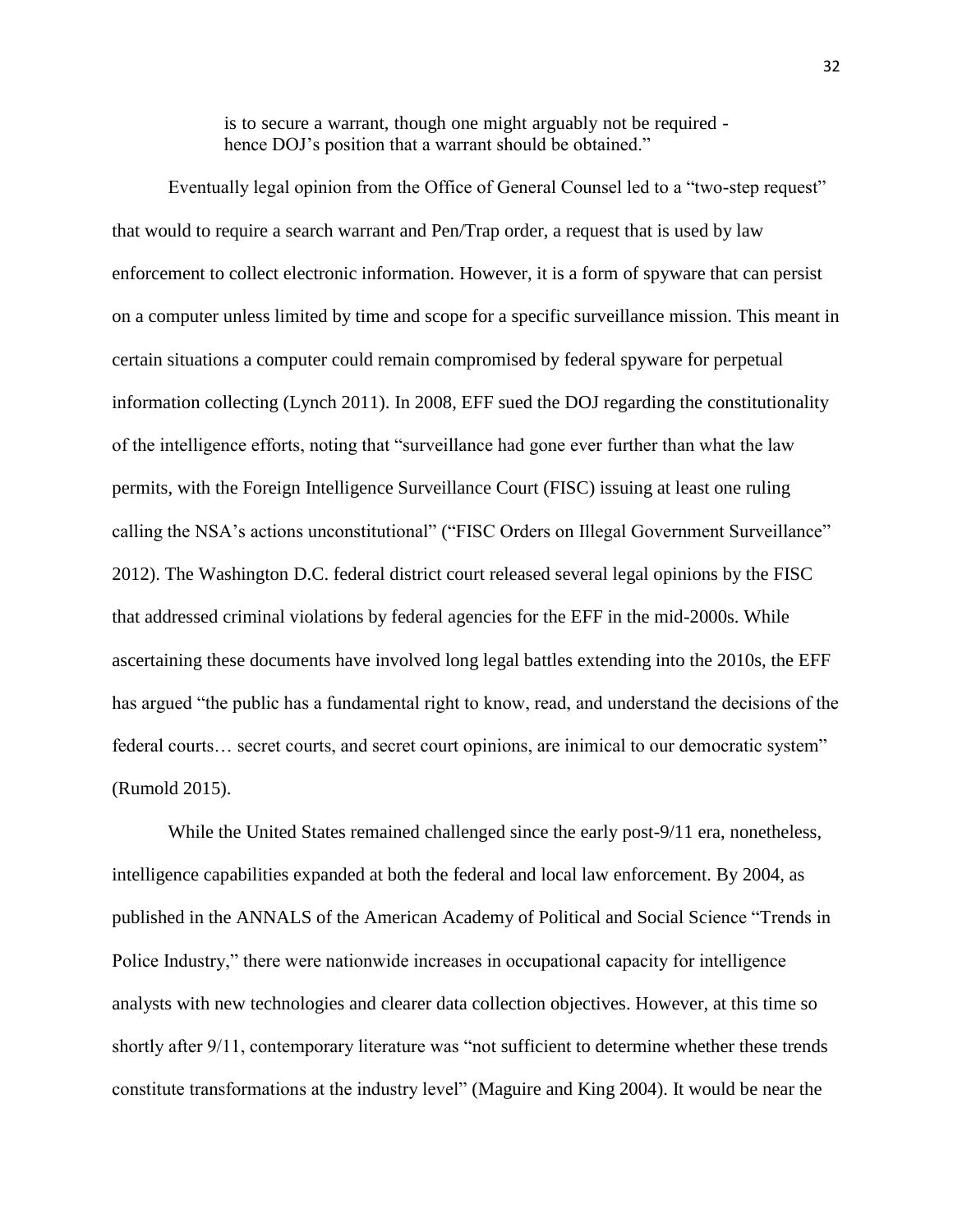end of the 2000s that the efforts of President Bush administration-era intelligence would begin to show issues beyond external legal battles. In a 2009 report by inspectors general from the DOJ and Pentagon noted that many wiretaps conducted through the FBI and CIA since 2001 were not directly connected to terrorism. The intelligence programs were also cited by agents as vague and little was documented to track the success of the wiretap programs ("Bush-Era Wiretap Program Had Limited Results, Report Finds - CNN.Com" n.d.). A state police survey published in 2011 noted that while there was a "higher level of agreement… with the notion that homeland security was the dominant strategy for the entire police institution," roughly 63% of police chiefs in Texas disagreed that agencies like the FBI were effectively using law enforcement as a resource (Stewart 2011). Therefore, without a sense of what was effective and what was not, intelligence capabilities continued to expand while discourse by the research community would only follow rather than lead.

#### **2010-2019 Aftermath of 9/11**

By the 2010s, surveillance and intelligence within the United States expanded and normalized in both federal and local law enforcement. However, like the matter of jurisdiction, the relationship between multi-level government agencies has not stayed within the parameters of only counterterrorism. Much of the same acts and institutions from the initial post 9/11 aftermath remains, however the transparency and uses of gathered intelligence has shifted over time. Policing would become broader and more well-equipped to utilize the technology and communication protocols well in the 2010s. Additionally, the boundaries between intelligence centers became merged together, meaning federal government intelligence efforts between different departments and agencies were no longer separated from each other.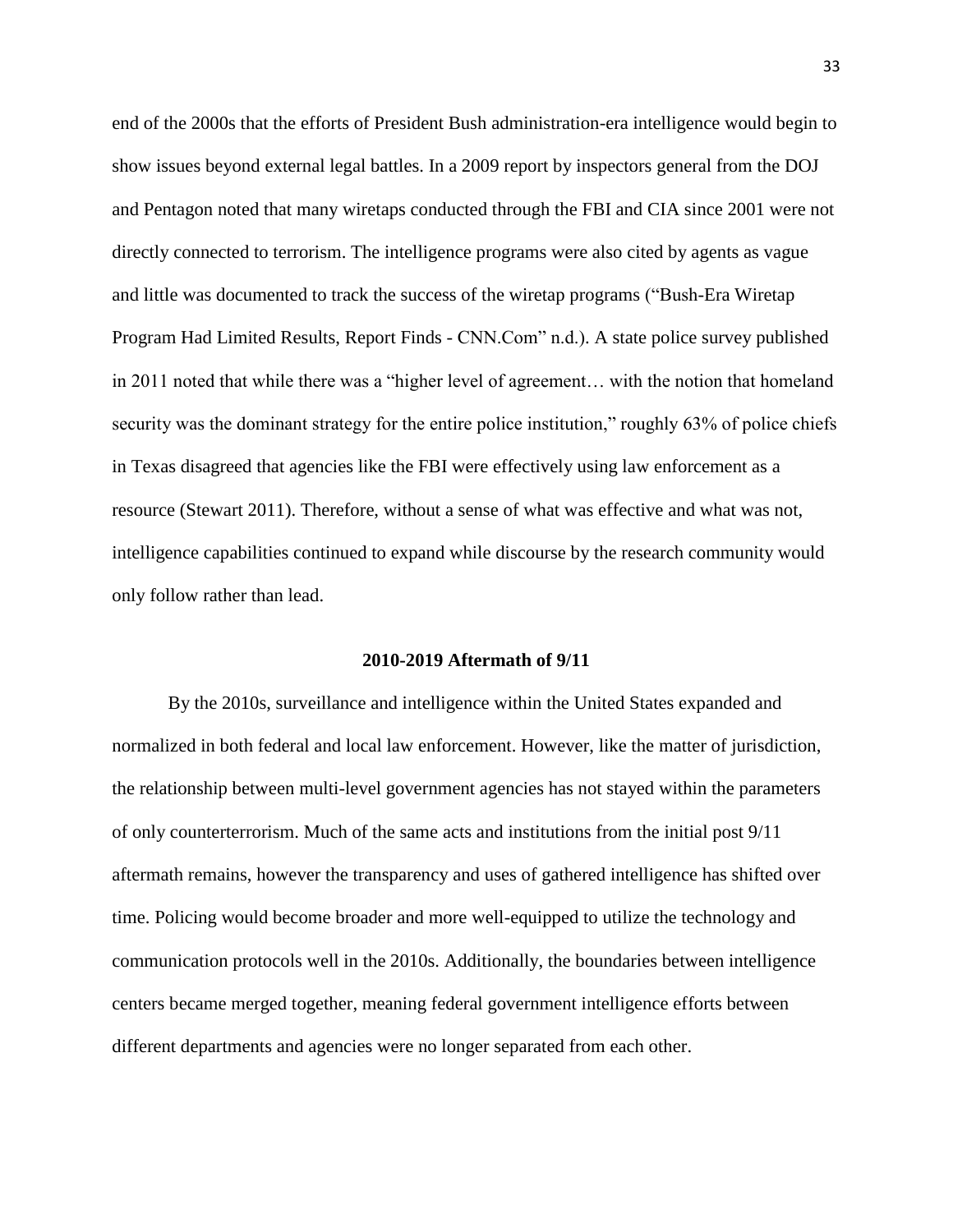#### **Communication**

As these intelligence databases expanded, so did the access local police agencies in the United States would have to these capabilities. The federal government has maintained its authority on counterterrorism intelligence nationwide but it was always the intention to coordinate information with local, state, and tribal authorities to prevent monopolization within the intelligence community. Intelligence resources like the Nationwide Suspicious Activity Reporting (SAR) and the continued use of the N-DEx offered standardized police reporting that was supplemented by training in 2011 to 2012 for local law enforcement authorities ("National Criminal Intelligence Sharing," 2012).

While success stories and controversy still highlight the far spectrums of this relationship between local and federal law enforcement, numerous resources and clearer directions for local law enforcement agencies to abide and participate by have grown exponentially. The DOJ's Nationwide SAR Initiative, addressed to local, state, and tribal authorities and available through different online sources, detail how to coordinate successfully with federal agents when requesting assistance on suspicious activities as,

> "A law enforcement or homeland security professional, you are responsible to ensure the public you serve understands how to report suspicious activity and your agency or organizational members support the collection, analysis, and submission of suspicious activity reports to your fusion center or FBI JTTFs" (Nationwide SAR Initiative 2014).

SAR training is also free for line officers and other law enforcement personnel if they are associated through associations like the National Sheriff's Association, indicating more accessibility for agencies that value partnerships. The Major Cities Chiefs Association (MCCA), which serves about 76.5 million North American residents, also recognizes the need for its estimated 177,000 sworn workforce members to coordinate with federal agencies. Other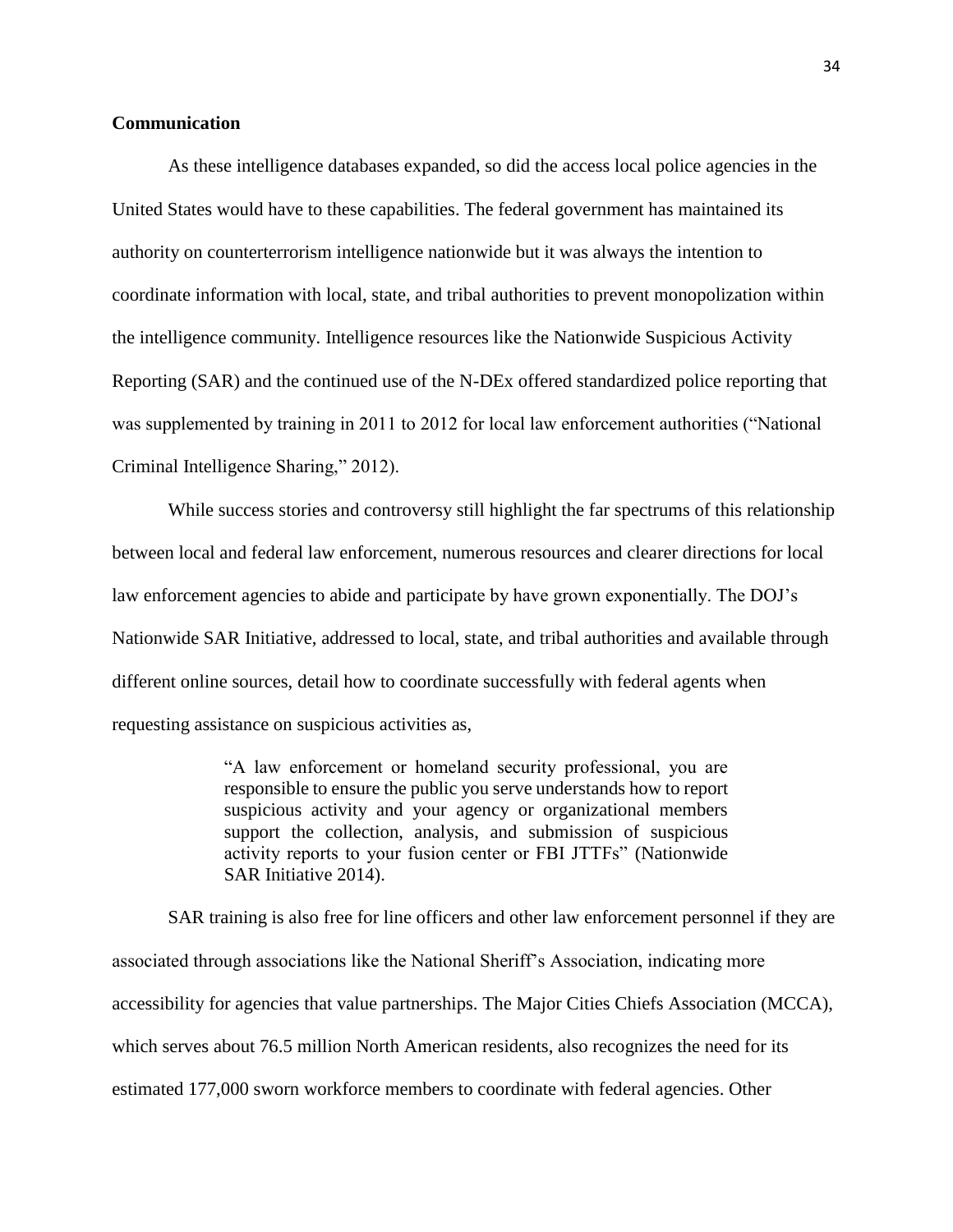partnerships between the MCCA and organizations like the Intelligence Commanders Group (ICG) have created formal committees with the FBI "to help execute a comprehensive threat assessment and reporting process to identify local groups and national threat issues," as noted in the MCCA's 2017 Annual Report. Other developments between local law enforcement agencies even extended into improving digital evidence access and utilizing DNA for future investigations ("2017 Annual Report" 2018). However, this doesn't account for the entirety of local law enforcement and the presence of sanctuary cities and those that have pulled from JTTFs. These local authorities that oppose federal collaborate highlight the conflict still present between some federal-local partnerships.

As discussed within in the jurisdiction chapter, Portland and San Francisco are two prominent examples of cities unwilling to follow initiatives like the 287(g)-immigration program or counterterrorism partnerships, like the JTTF, that deputize local and state police to conduct federal investigations and arrests. Due to immigration becoming heavily politicized and policed at a federal level, federal oversight has scared off some municipalities and states that do not share these same priorities. This inevitably limits the clearances and access to ongoing investigations that certain police will have with other agencies. Currently, no agreement is in place ("Citing Deep Distrust, Portland Pulls from FBI Anti-Terror Panel - Oregonlive.Com" n.d.). For these extreme cases opposition, it is important to understand that while communication has increased, individual police authorities may not elect to fully cooperate or abide by typical partnership styles nationwide.

As stated in an official executive summary of the Criminal Intelligence Enterprise initiative of the MCCA, "we cannot have quality analysis without quality collection. Without improving the quality of intelligence collection, fusion centers are left without adequate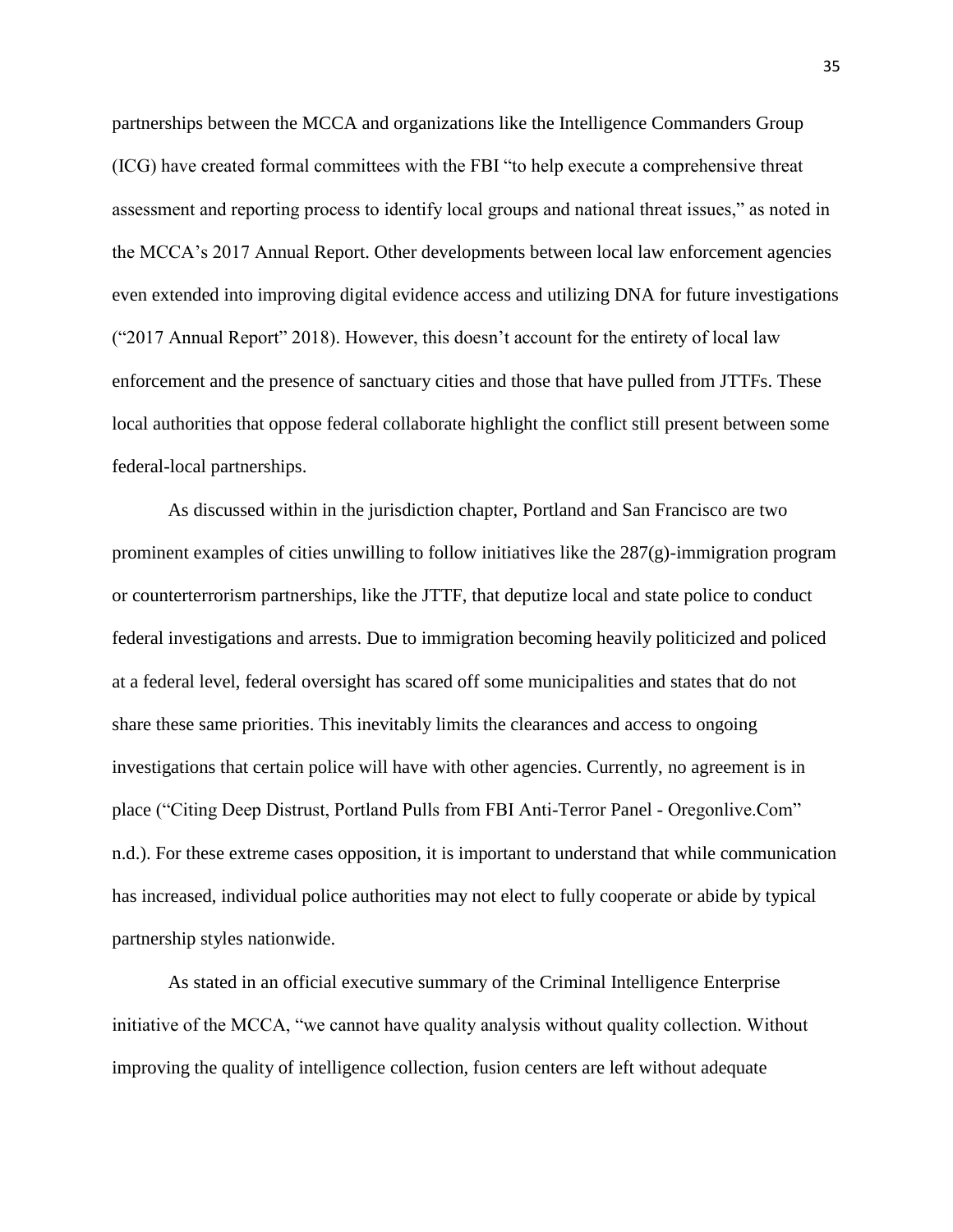information to analyze and share," thus highlighting the need for combined nationwide support that many local law enforcement associations are now understanding and accepting. Not only is this pertinent to expedite terrorism and other large investigations but "22 percent of the 68 foiled terrorist plots (15 cases) from 1999 to 2009 were developed from leads from state and local law enforcement agencies" ("Criminal Intelligence Enterprise (CIE)" 2012). Other initiatives like the Global Justice Information Sharing Initiative serves as an advisory committee to the DOJ's U.S. Attorney General to assist and implement publications and resources to local law enforcement agencies. One notable publication is the "Recommendations for First Amendment-Protected Events for State and Local Law Enforcement Agencies" from 2011. The article instructs local agencies on how to identify and recognize first amendment protections when investigating crimes that could potentially violate rights of the suspect or related individuals ("Recommendations for First Amendment-Protected Events for State and Local Law Enforcement Agencies," n.d.). While not directly associated with counterterrorism, certain publications like this anticipate the potential for more legal challenges that local and state police may experience when employing intelligence and communication with federal agents. This increases only more so when understanding that intelligence-led policing is no longer strictly for terrorism investigations but involves immigration, drugs, and other criminal acts that are regularly charged and prosecuted at a local and state level.

#### **Intelligence**

Understanding the DOJ's connection to other federal intelligence centers is vital in understanding how surveillance and communication functions in the 2010s. A major event that reveals the scope of federal intelligence was the unauthorized release of classified surveillance information by a former National Security Agency contractor, Edward Snowden. In 2013,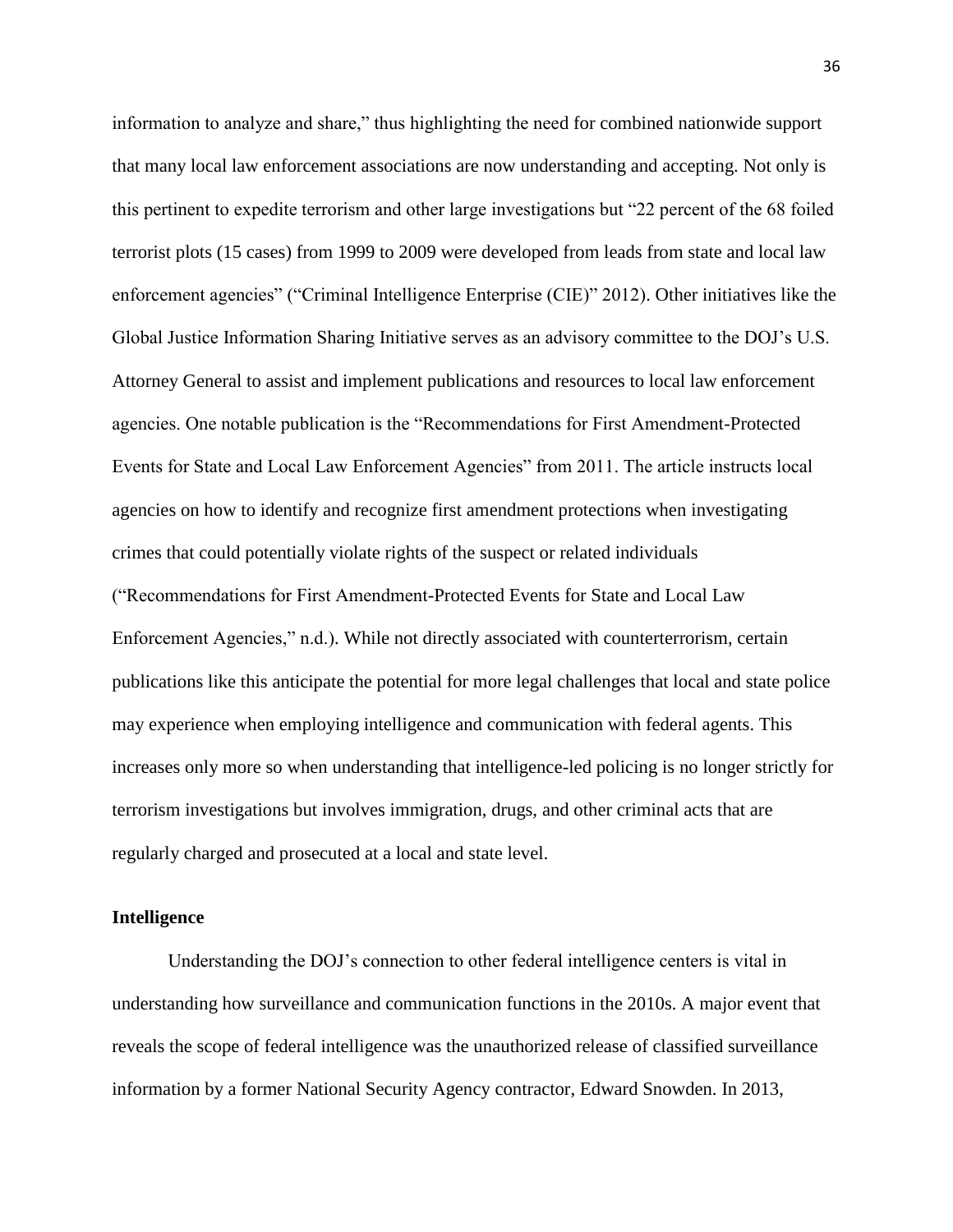Snowden released information on the United States' intelligence centers and scope of surveillance to *The Guardian* after fleeing to Hong Kong to avoid arrest for what many politicians, including the Senate's Intelligence Chair, Dianne Feinstein, called 'treasonous' behavior (Landau 2014). In a subsequent review by House Permanent Select Committee of Intelligence (HPSCI) published in September 2015, it was revealed that approximately 1.5 million documents were downloaded and stolen by Snowden to highlight potential privacy abuses committed by the federal government. While much of the committee's report remains redacted through a declassified FOIA request, the review largely sums up that, "the vast majority of the documents Snowden removed were unrelated to electronic surveillance or any issues with privacy and civil liberties" (*Review of the Unauthorized Disclosures of Former National Security Agency Contractor Edward Snowden* 2016).

The federal government's belief that Snowden's unauthorized release of information was not related to surveillance was subsequently offset by the scope of what was found in the publicized documents. Much of the information revealed highlighted the massive scale of intelligence-gathering, which was predominantly impacted by the Patriot Act's loosening of FISA restrictions on warrants and wiretapping. Specifically, information related to citizens and noncitizens could range from "business records, hotel records, car rental records, credit card records… phone records, but the government used Section 215 [of the Patriot Act] to justify requests for domestic telephone metadata delivered in bulk, not individualized requests" (Landau, 2014). Bulk collection of information indicates federal government intelligence's scope has broadened instead of narrowed on suspected terrorists, meaning individuals have remained at a higher likelihood for surveillance just through the federal government itself.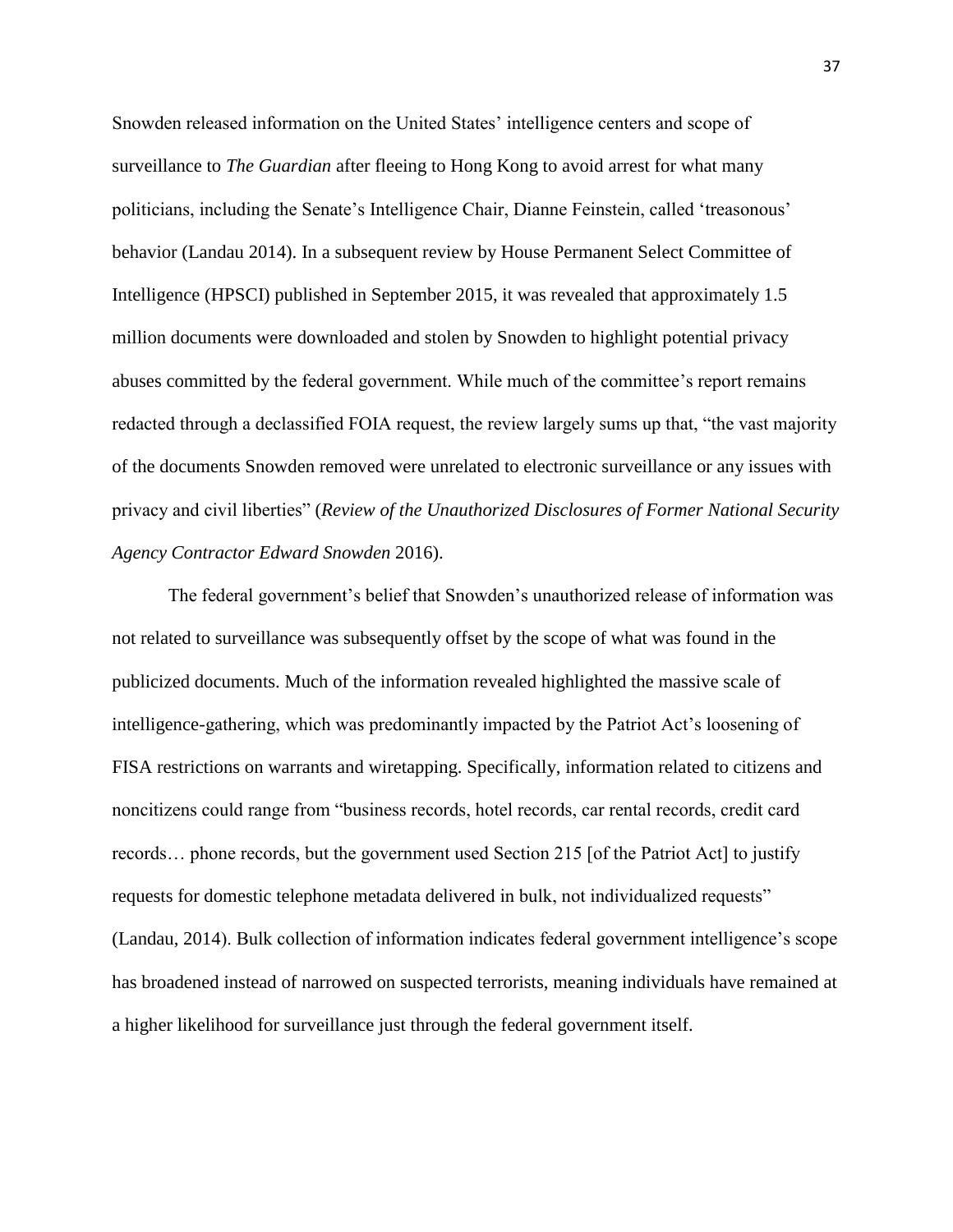These developments have not occurred without a fair share of legal challenges. In 2013 and 2015, after the discovery of the scope of internet and phone surveillance by the NSA, the ACLU filed several lawsuits due to the intelligence program violating "constitutional rights of free speech, association, and privacy." Plaintiffs in the *Wikimedia Foundation v. NSA* 2015 case consisted of large organizations that included the Wikimedia Foundation, Rutherford Institute, Amnesty International USA, and the Human Rights Watch among others who allege this intelligence-gathering impacts their ability to investigate and communicate confidentially with sources. These organizations are additionally concerned as their own databases could be utilized by intelligence agencies for analyzing internet activities at a massive scale. This case is ongoing in the federal district court and the latest update was in 2018 where Wikimedia cited issues with the government remaining unwilling to provide certain evidence that would validate the plaintiff's standing to sue (Buatti and Palmer 2016; "ACLU Sues NSA to Stop Mass Internet Spying" 2015; "Wikimedia Foundation v. NSA: Court Rules for Government on Evidentiary Issue" 2018). Other cases involved the FBI utilizing Best Buy Geek Squad employees as informants to conduct warrantless searches on clients' computers at the national repair facility in Brooks, Kentucky. Released documents from DOJ sources would later establish the FBI's reliance upon Geek Squad and other unidentified computer companies since at least 2008. This led to the EFF filing a FOIA request to the FBI in early 2017. The FBI denied the request and as well as a subsequent administrative appeal to the DOJ. EFF sued the DOJ and the lawsuit is pending as of this publication (Mackey 2018; "FBI Geek Squad Informants FOIA Suit" 2017).

Unfortunately, this misuse of post-9/11 intelligence databases is not only committed by federal agents. In 2016, the EFF cited numerous cases of local police violating intelligence protocol and authority in a nationwide study. Between 2013 to 2015, "more than 325 officers and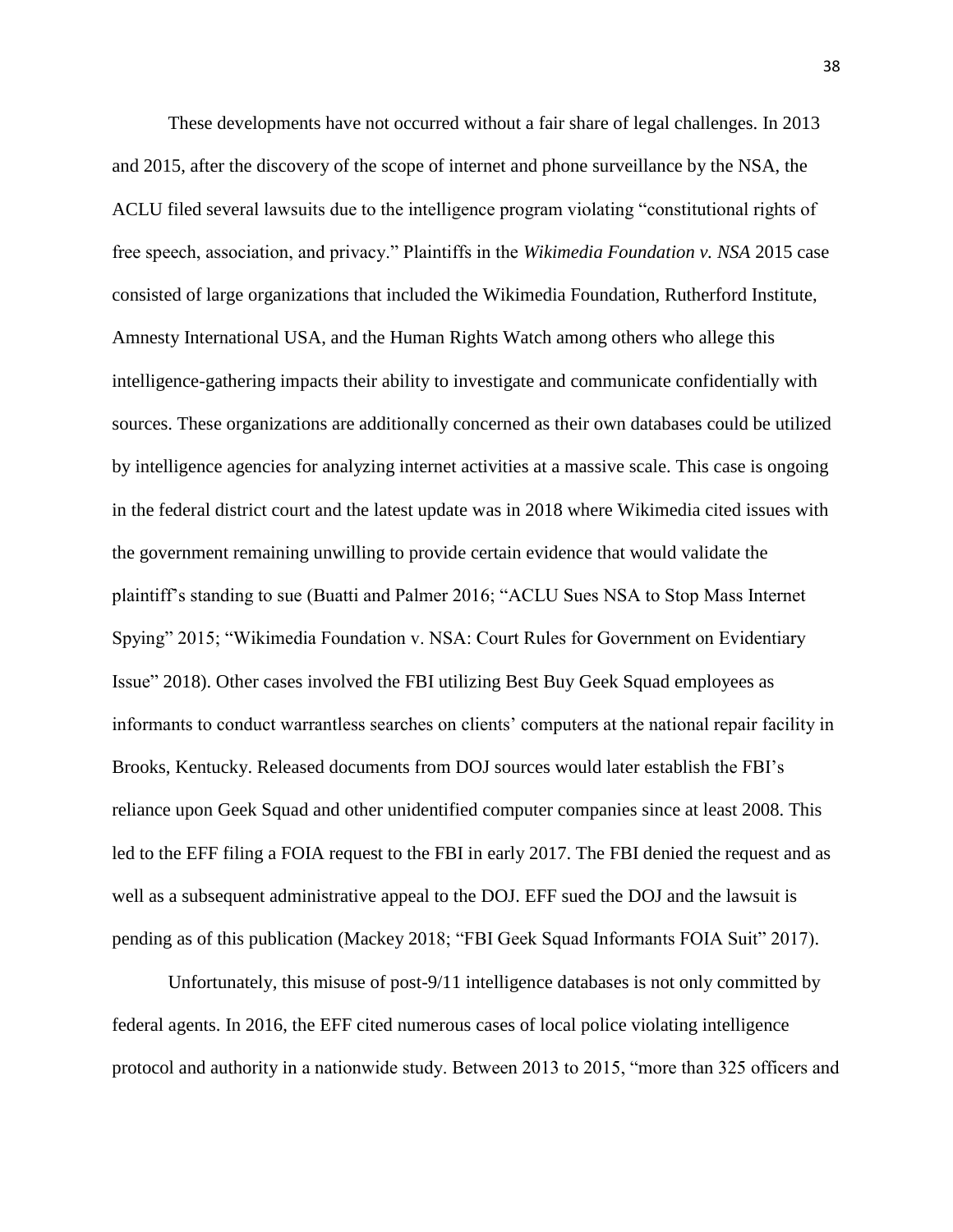employees either resigned or were fired or suspended for unauthorized database queries. In other 250 cases, staff received reprimands, counseling or other lower levels of discipline," demonstrating a disconcerting scale of how data is potentially handled at the local level (Maass 2016). In Minneapolis, while 88 incidents of violating data use were cited by state agencies, a state audit estimated that roughly half of 11,000 law enforcement officers had accessed databases like the Driver and Vehicle Services (DVS) and misused data for personal reasons rather than for an investigation ("Audit Finds Common Misuse of Minnesota Driver Data" n.d.). Other cases involved officer's utilizing federal and state databases to sell data, racial profile, stalk, and screen personal acquaintances or ex-lovers, citing at 432 cases of misuses in Florida and data violations doubling in California from 2010 to 2015 (Maass 2016). This level of information available to nearly all participating local and state police agencies nationwide means that the potential for mishandling data increases. The scope of these incidents also helped to demonstrate the scope of how many law enforcement officers are actively utilizing the database in total as well. In the 2010s, this level of intelligence and information-sharing is not explicitly for counterterrorism anymore, either.

While these measures instituted by the United States were meant to stop terrorism (when used appropriately), much of it has led to an expanded use for the drug war and immigration control. The organization of a federal-local partnership investigation begins with suspecting a criminal act and demonstrating probable cause to a judge, typically a federal judge if a federal warrant is served. The information that leads to gaining a warrant for searching or arresting an individual may come from various sources and these sources have expanded since 9/11. Local law enforcement and private security are expected to report suspicious activities and collaborate with authorities like the estimated 4,000 JTTF members to ensure information is communicated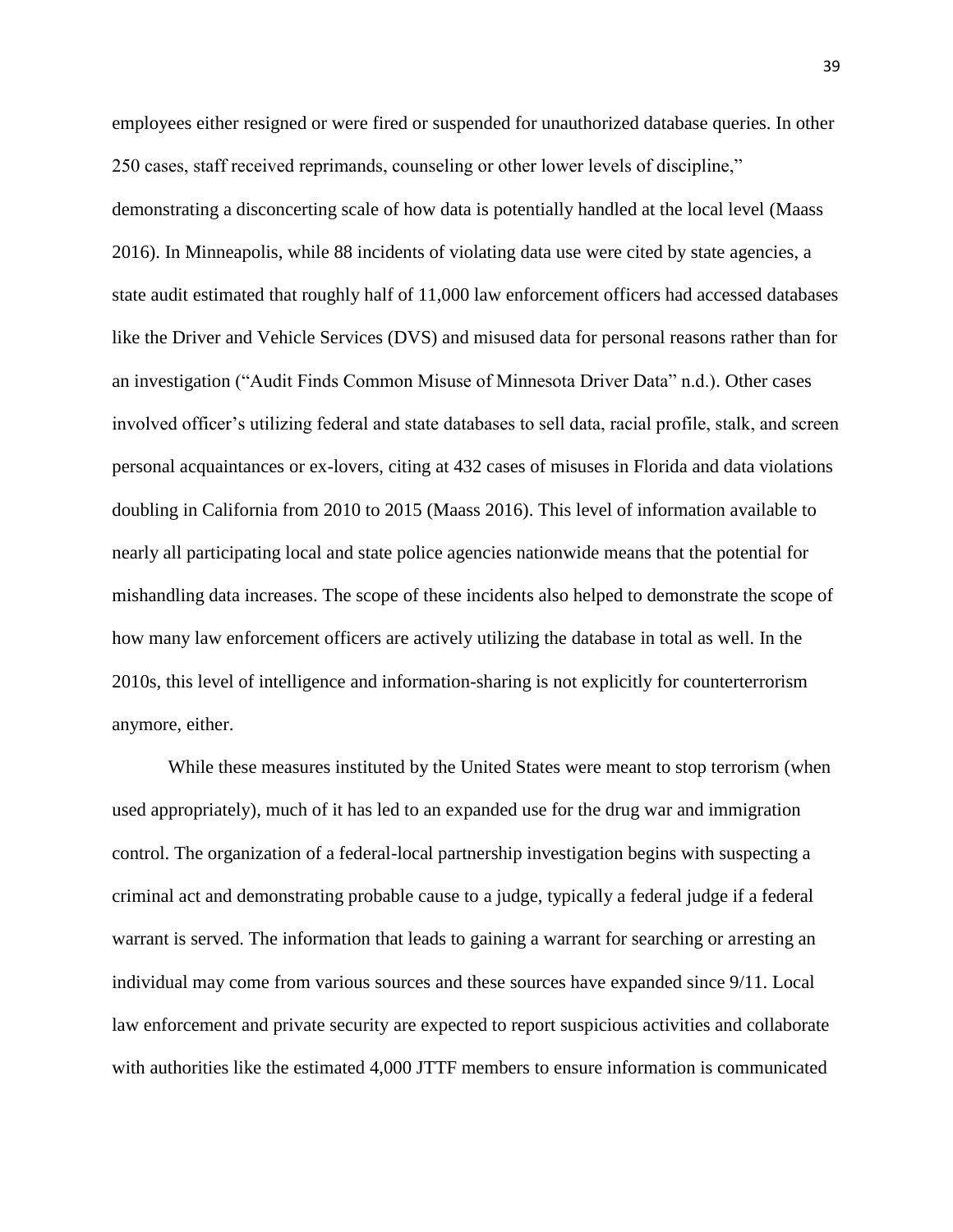across all levels nationwide. The ACLU reported that out of the Patriot Act's 3,970 "sneak peek" search warrants in 2010, less than 1% was used for a terror-related case, but instead 76% of warrants were drug-related ("Surveillance Under the Patriot Act," n.d.). This shift in national security priorities has meant that no longer is contemporary motivation set on specific organized terrorist cells infiltrating the nation, but undocumented individuals, regardless of ties to known terrorist groups. This intelligence search, created by the federal government and trickled down into the local police agencies, is not a small operation either. Through a "transparency report" created by the Office of the Director of National Intelligence, 90,000 foreign persons or organizations were investigated through the Foreign Intelligence Surveillance Act just within 2014 (*Telecommunications Reports* 2015). Out of the total 24 million individuals arrested by a federal authority from 1991 to 2009, 22 million were arrested on the US-Mexico border, leading to a pattern of focusing criminal enforcement on civil violations. Beyond immigration control, other federal agencies actively encourage other forms of widespread policing in local law enforcement. In 2018, the DOJ's FBI, Bureau of Alcohol and Tobacco, Firearms and Explosives (ATF), and the Drug Enforcement Administration (DEA) were featured in a Human Rights Watch report regarding their utilization of "parallel construction," a method that means providing alternative explanations for investigations. This method helps to bypass FISA's restrictions on warrantless searches as well as hide the federal intelligence techniques in court settings if the intelligence methods were illegal. It also assisted local and state authorities to target specific suspects with federal information, allowing a greater number of investigations and eventual prosecutions to occur at a local level. While the exact number of parallel constructions is unknown and "it's not clear how widespread the practice is," this tactic does not apply only to terrorism cases. Instead, most tips from federal authorities to local police involved "whisper"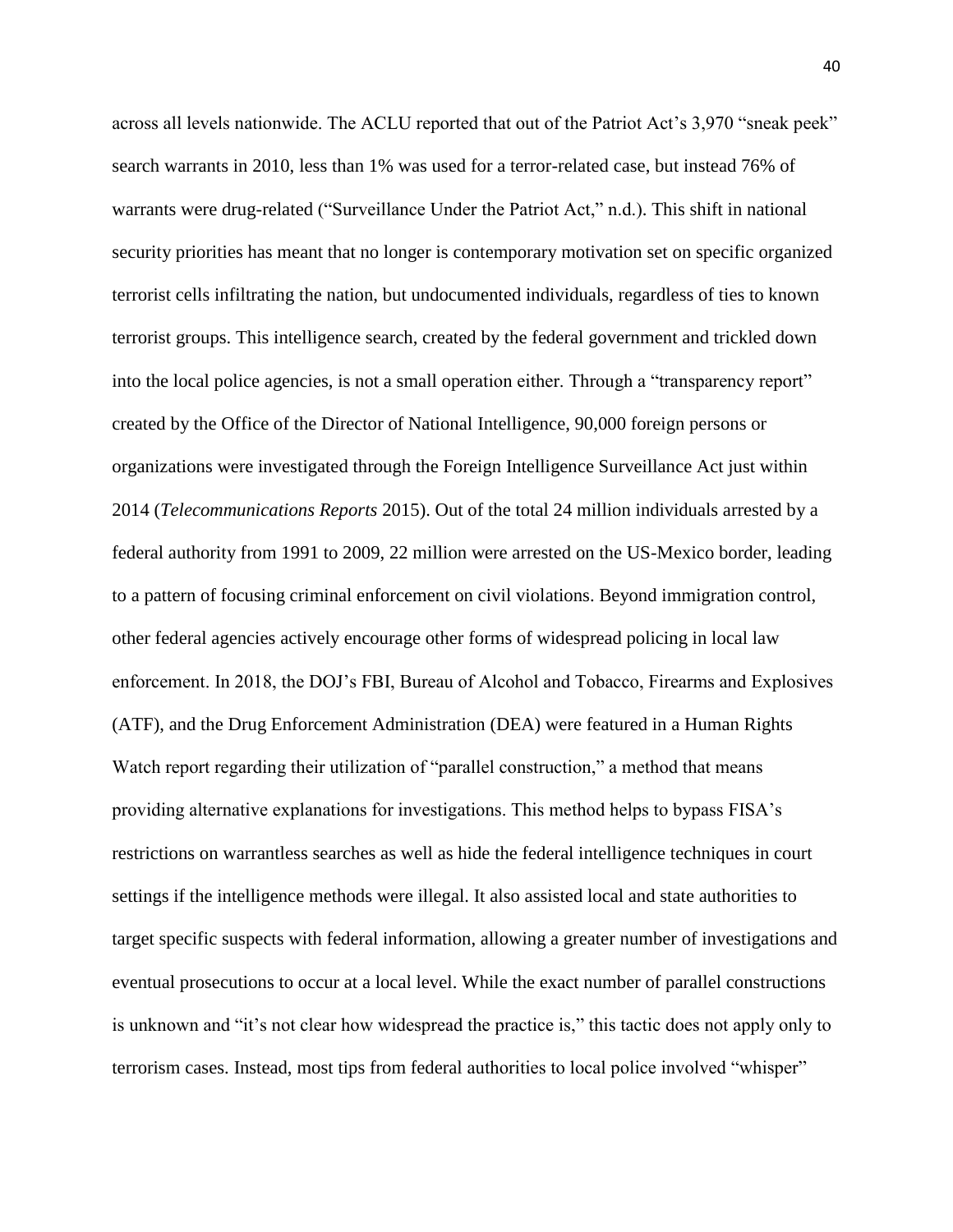stops, a federal tip to local police that leads to a minor traffic violation to then start an investigation. These stops typically targeted individuals who would not be convicted or connected to any terrorist plot but would be charged for possessing drugs. The danger of this type of federal-local partnership means that the lack of transparency in court evidence of how a n investigation was originally started "harms defendant's rights and impedes justice for human rights violations" (Avenue, York, and t 1.212.290.4700 2018; "Report Alleges Police Use Secret Evidence Collected By Feds To Make Arrests" n.d.).

The question then becomes if the same is true at the local level. After 9/11, the nonfederal law enforcement was granted through multiple federal programs. For immigration and population management, these initiatives took the form of,

> "*Ad hoc* local-federal policing related to anti-gang enforcement, workplace raids, fugitive operations (targeting non-citizens who have not complied with formal deportation orders), drug enforcement operations, as well as certain local-federal information sharing initiatives such as the recent Secure Communities program, which allows for local and state police to determine the immigration status of individuals arrested for a crime and booked into a nonfederal holding facility" (Coleman and Kocher 2011).

Secure Communities is organized through the DHS, however the DOJ and local law enforcement are critical to its function. While ICE notes that "only federal DHS officers make immigration enforcement decisions," the initiative was implemented to all 3,181 jurisdictions across the U.S. in 2013. After a brief suspension from 2014 to 2017 due to DHS policy, the initiative was restarted under executive order 13768 by President Trump, named *Enhancing Public Safety in the Interior of the United States*. Since its reactivation, approximately 43,300 individuals have been deported for a total of over 363,400 across the lifespan of the program ("Secure Communities" n.d.). These numbers are in part due to the number of local law enforcement officials potentially available to arrest and detain suspects as "crime control largely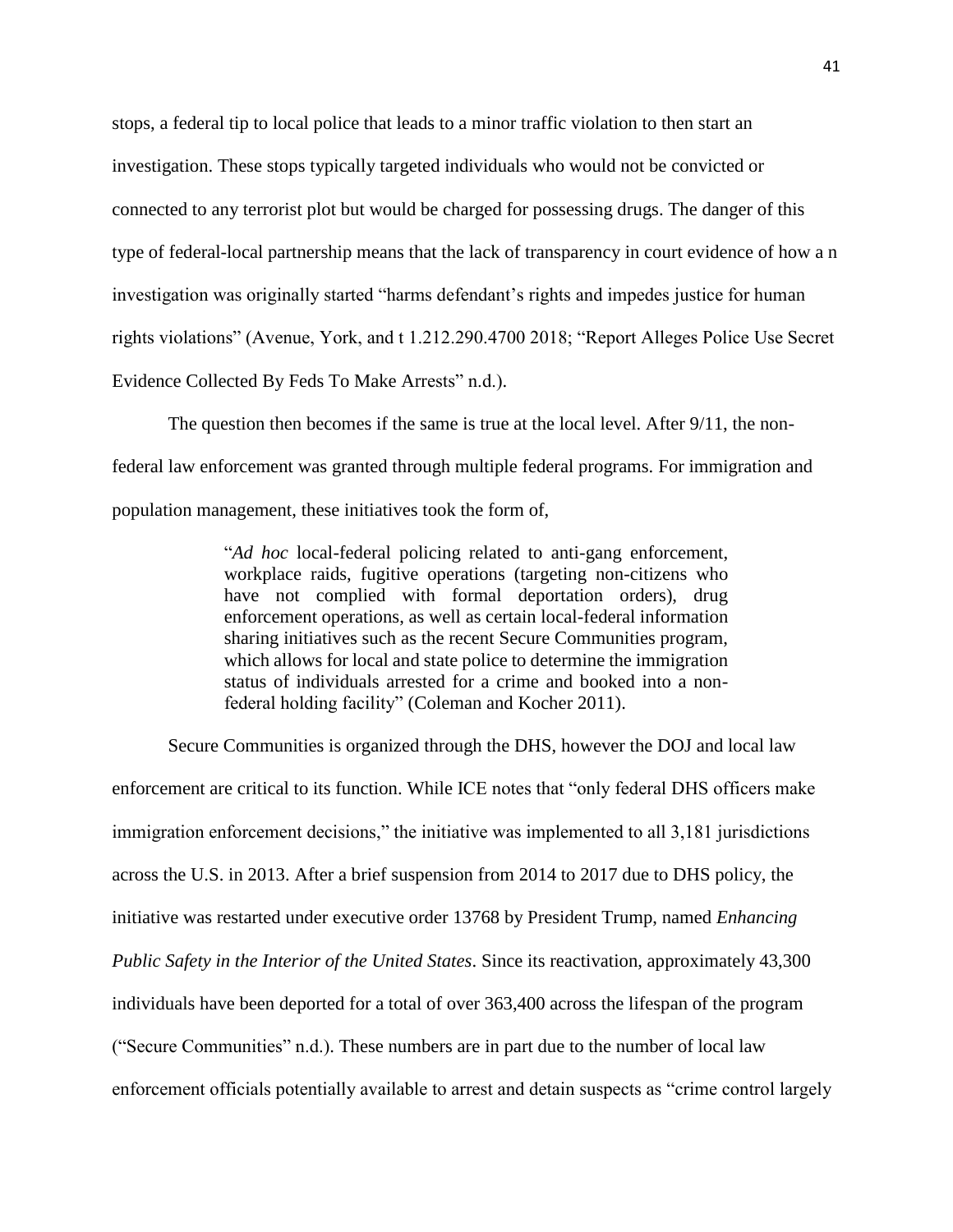falls under the domain of local police." Other crimes like gang violence and drug trafficking have involved more cooperation between federal-local partnerships such as in the case in Chicago in 2014. After local police gained information from citizens about drug activity in the area, federal authorities were brought in to charge 27 individuals for drug trafficking. Federal U.S. Attorney of Illinois Zachary Fardon noted that this is,

> "one of the most significant cases brought so far by a multijurisdictional task force of federal and local law enforcement… the strike force has the ability to develop nimble and quick-moving investigations that can disrupt the drug trade" (Meisner n.d.).

Implementation of fusion centers and nationwide databases that allow crime analysts and line officers access to potential "red flags" at the click of a mouse still remains a major shift in local police efforts. Intelligence is now not necessarily associated with counterterrorism prevention but to organized crime, drug trafficking, and violent offenses that otherwise were not targeted by intelligence-led policing. No longer is terrorism considered in the top five average concerns to a majority of local police, now the typical threats are violent crimes, drug trafficking, gang violence, and the opioid epidemic while domestic and foreign terrorism are ranked as lower priority (Myers 2018). With this shift in national threat assessments and novel intelligence operations comes a stronger partnership with the federal government that has grown since the 2010s.

Ultimately, 2001 to 2009 served as the experimental and unlimited expansion of the federal government's intelligence capabilities through the Patriot Act and increased prioritization in intelligence-led policing beyond just counterterrorism. The 2010s would in turn feature continued backlash by civil liberty advocates due to the potential for violating privacy and the unusually massive scope of surveillance. Legal challenges against the U.S. intelligence community, unlike those featured in the 2000s, involve a wider range of violations and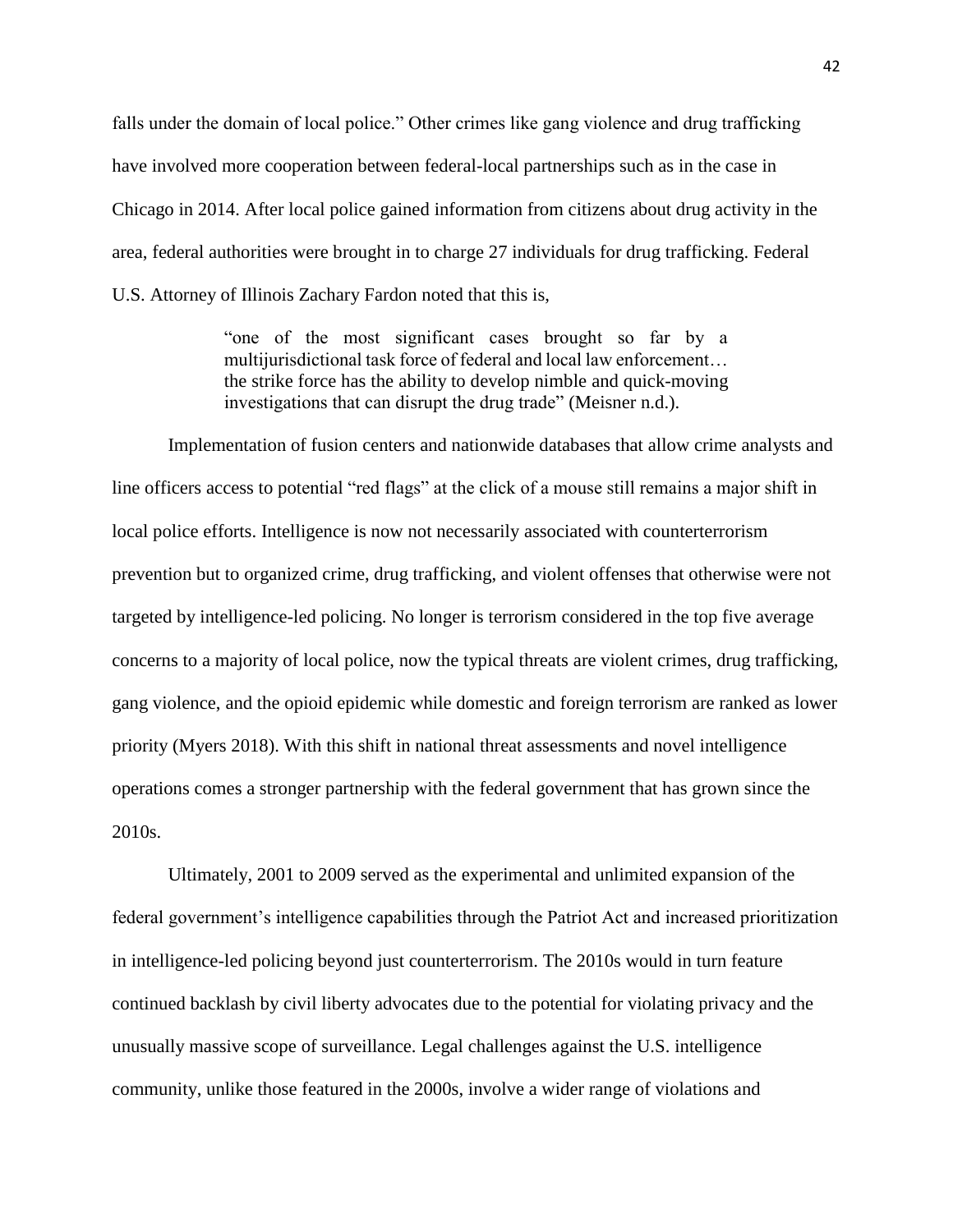investigations involved. Immigration control and unrelated crimes would benefit from these new intelligence organizations and databases, shifting law enforcement's attentions away from exclusively counterterrorism efforts. Local law enforcement would now cooperate more extensively with the federal government and partnered police associations to gain access to these intelligence centers.

While this partnership has remained controversial due to the federal and local government's increased scale of intelligence, no longer can the lack of communication be associated between federal and local law enforcement. However, the idea that these partnerships only focus on terrorism is no longer accurate. While counterterrorism remains an essential aspect to intelligence-led policing, traditional policing has married information databases and federal partnerships to increase the scale to which investigations and arrests can be made. Since the 2000s, this highlights a unique progression in post-9/11 law enforcement and the priorities of the United States in terms of national security. Local police have increased access and dialogue with federal agents for investigation and prevention of similar acts like 9/11 through conferences, training, and intelligence resources.

#### **Resource Allocation**

### **2001 - 2009 9/11 Aftermath**

 To combat terrorism, a police agency requires a lot of support not only through communication advances and better laws but through better funding and resource allocation. Training, funding, and support through the federal government changed significantly after 9/11 for local law enforcement. Just as jurisdiction and communication changes occurred, the expectation and execution of law enforcement occupational capacity and organization rapidly increased. Immediately after the attack, law enforcement agencies, both federal and local,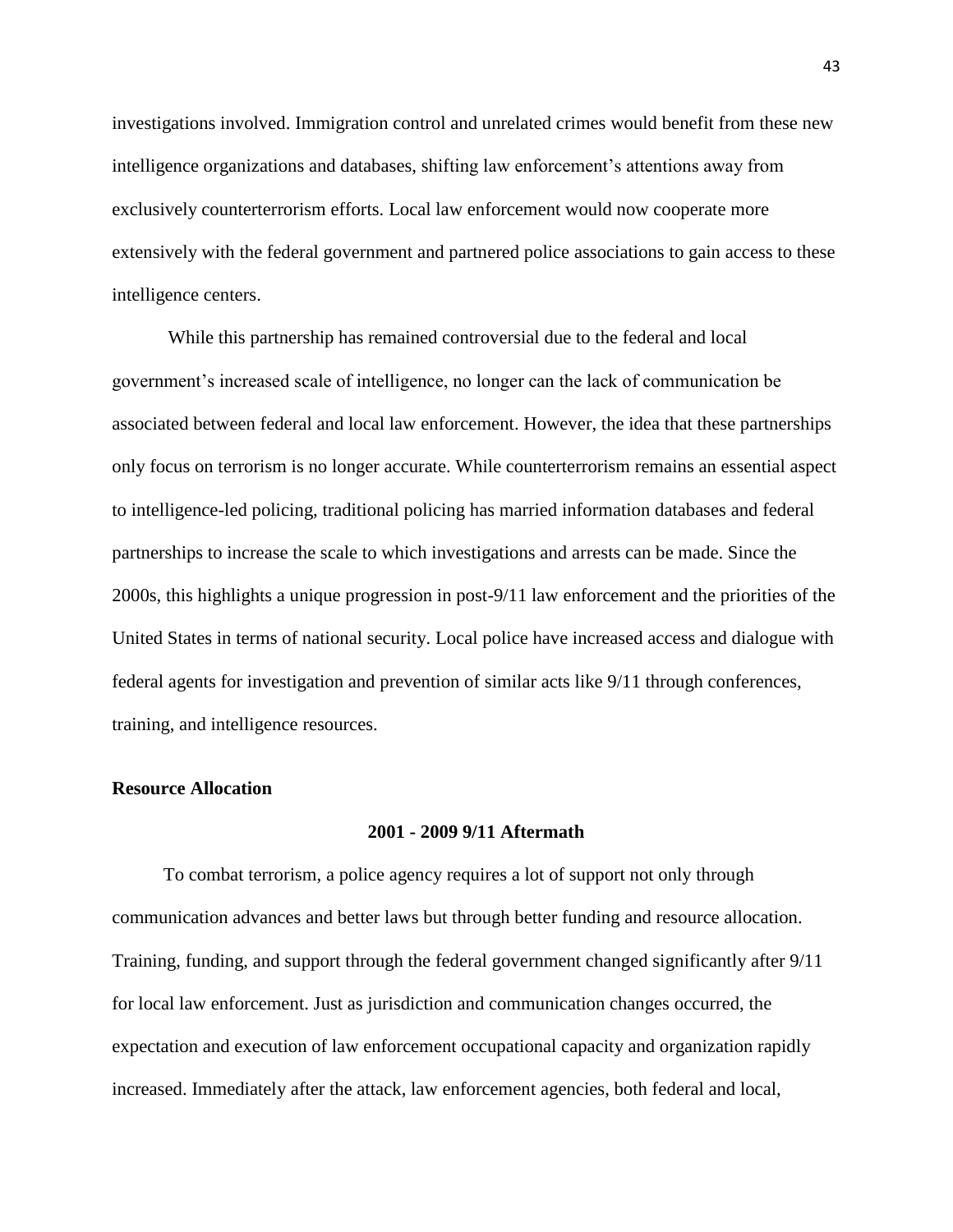recognized the lack of manpower and consistency in training and policing as dangerous weaknesses in homeland defense. Resources were now flooding back to law enforcement authorities at a faster rate and as a higher priority not seen in decades.

Something that is important to address is that these resources were wanted for a long time. Many of the national security flaws illustrated prominently by the September 11th, 2001 attacks were not perpetuated out of purposeful negligence or oversight by law enforcement. Notable incidents like the 1995 Oklahoma City bombing and 1996 Atlanta Olympic Park bombing had already previously demonstrated the dangers of terrorism domestically, but 9/11 was presented as a new form of terrorism that weaponized everyday American life (airplanes, travel, urban spaces, morning commutes, politically-important public spaces, etc.). It was, as noted in Birkland's "The World Changed Today," a massive event that Congress was expected to address since most security concerns were previously overlooked by non-law enforcement authorities. Response was therefore immediate and great after 9/11 as "proposed changes included federalized (or at least trained and certified) passenger screeners" as well as accommodating more lenient policing methods for law enforcement through laws like the Patriot Act (Birkland 2004).

After 9/11, the importance of law enforcement positions was reinforced as local and federal law enforcement accommodated larger occupation capacities. One way this was addressed was through the Homeland Security Act of 2002 that transferred federal officers and employees into the Department of Homeland Security. By 2003, the majority of federal officers with arrest and firearm authority were now attributed with the DHS and DOJ rather than the Department of Treasury or other smaller departments (Reaves 2006). Border control officers experienced a large increase after 9/11 and would ultimately lead to "165,000 deportations in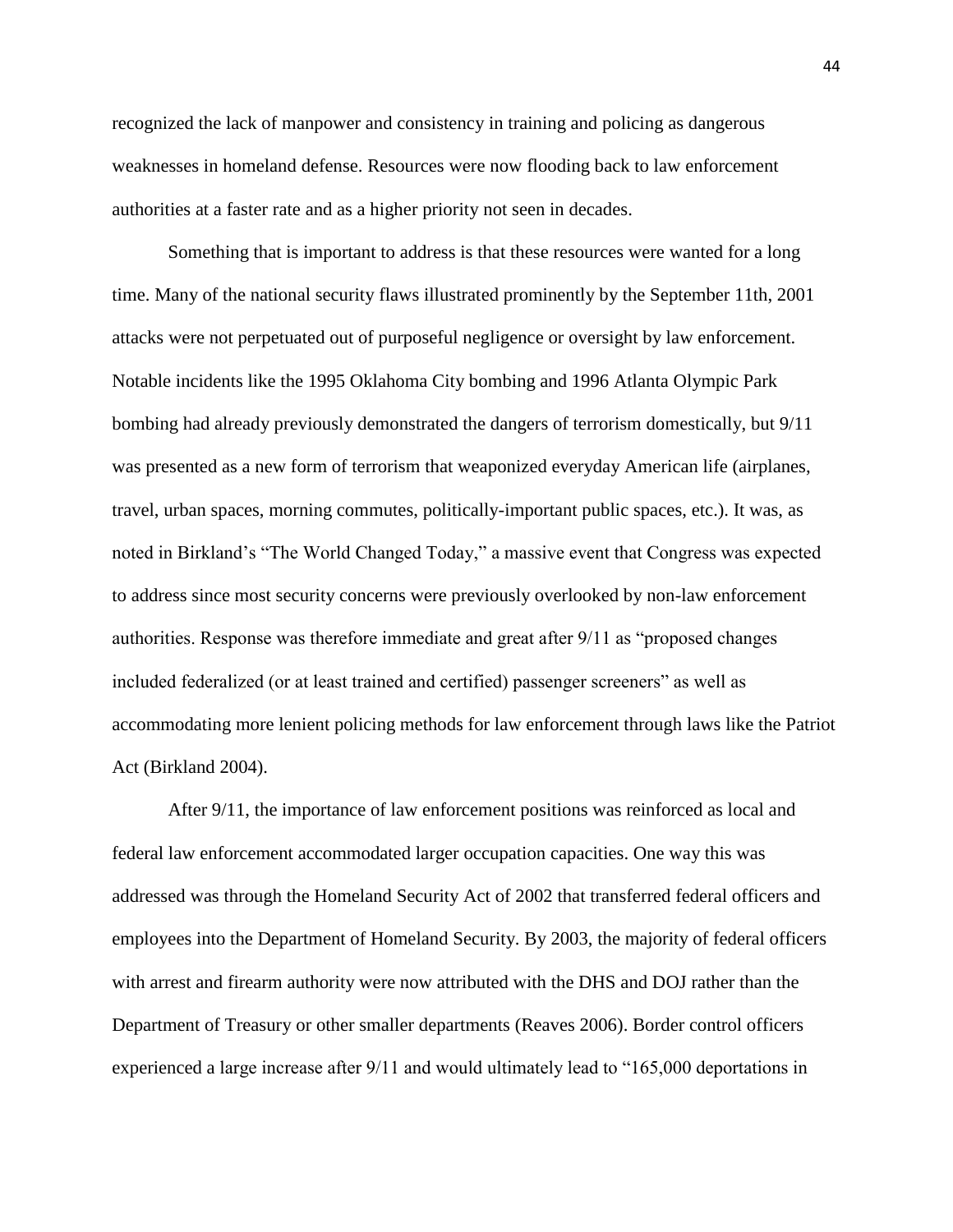2002 to nearly 400,000 in 2009" as formalized partnerships through the  $287(g)$  and JTTF expanded immigration enforcement (Kirk et al. 2011). Locally, jobs such as crime analysts, intelligence operatives and more emergency responders were now essential to combat terrorism domestically. The Bureau of Justice Statistics notes that from 2004 to 2008, "full-time employment by state and local law enforcement agencies nationwide increased by about 57,000 (or 5.3%)," and that this equated to 1,133,000 individuals, both sworn and not, employed through state and local agencies ("Bureau of Justice Statistics (BJS) - Census of State and Local Law Enforcement Agencies, 2008" n.d.).

 Training officers became another challenge as law enforcement shifted towards intelligence-led policing. After 9/11, ports of entry and other transportation into major cities became critical for evaluating dangerous materials for future terrorist attacks. However, when cargo containers from the Middle East were investigated by federal inspectors soon after 9/11 at a lower Manhattan port of entry, "the X-rays and searches, however, had always been geared to looking for smuggled drugs… But they had little training in looking for bombs" (Brill 2016). With newer risks and terrorist methods illustrated by September 11th, 2001, training for law enforcement personnel rapidly shifted towards preventing and combating terrorism at a broad level that required new skills for the nation's police. Past efforts for counterterrorism programs were difficult to measure successfully and now required a shift in thought to develop investigation systems that didn't rely on "success on arrests, prosecutions, and convictions," but instead focused on the prevention of crime (Paulling, n.d.). Additionally, it was not only a change required at the federal level but for all law enforcement nationwide.

In 2002, the FBI acknowledged the need for improvement within their agency and stated in a press release to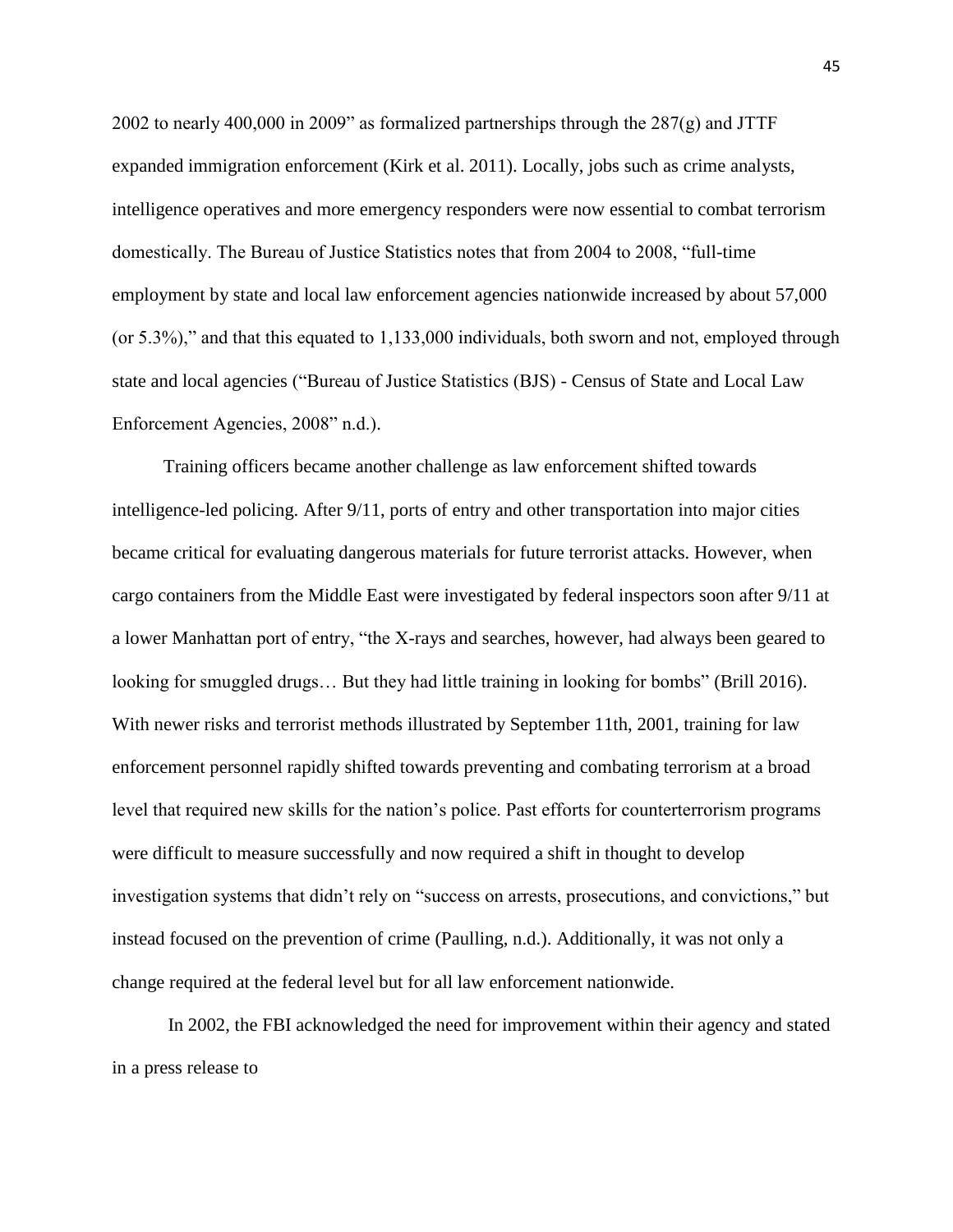"1) institute a case review system to learn from past investigations; and 2) establish a working group, chaired by the Deputy Assistant Director from the Criminal Investigative Division, to implement this system and analyze lessons learned."

Changes were made internally soon after to accommodate a new special agent career track that focused exclusively on counterterrorism. This effort included mentorships by established agents, forums with experienced personnel, and terror-related curriculum in addition to Quantico training. By 2009, development of this career path was in its infancy still as curriculum and web-based forums were not utilizing all available expertise from long-term agents and investigations (Paulling, n.d.). While the FBI worked on these internal programs, local law enforcement became a critical partner to train alongside.

The FBI, one of the top investigative authorities within the DOJ, assumed the majority of training responsibility post-9/11. Even prior to 9/11, there were several large training programs offered to state and local law enforcement, which included the National Executive Institute (NEI), Hogan's Alley for scenario-based training, and the FBI Academy. After 9/11, the number and scope of training options expanded. The Law Enforcement Executive Development Seminars (LEEDS) provided leadership and police programs to mid-sized law enforcement agencies serving 50,000 people or more. Other programs such as the Law Enforcement Instructor School (LEIS) addressed training gaps in the fragmented police network so that "state and local law enforcement attendee participants learn and practice a variety of teaching strategies to deliver effective instruction" ("Training Academy" n.d.).

However, other more specialized terrorism-related training was emphasized by the FBI after 9/11. In the FBI's 2004 Authorization and Budget Request presentation to the House, it was emphasized that there would be,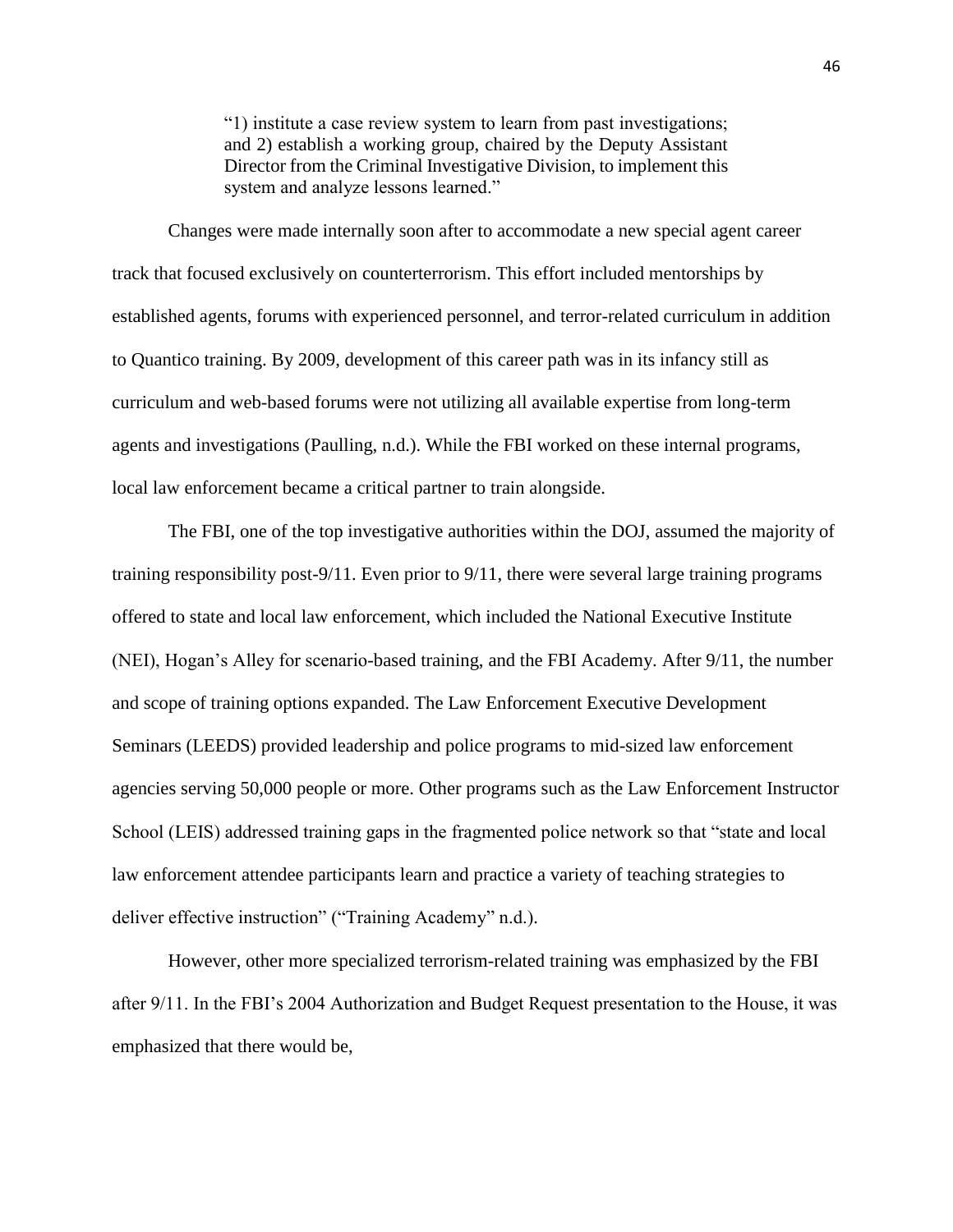"500 JTTF agents and state and local law enforcement personnel with specialized counterterrorism training and by the end of the year, basic counterterrorism training to every JTTF member. [The FBI] also are expanding basic counterterrorism training on a national level and estimate that almost 27,000 federal, state and local law enforcement officers will ultimately benefit from these FBI training initiatives" ("FBI Authorization" n.d.).

The consistency of training and preparedness remains difficult to document and certain cases point to training gaps remaining in the 2000s. In one specific instance, a 2007 census regarding local and state South Carolina law enforcement found that, "when asked if scenariobased training had been conducted by their agency, a minority (sixty-three, or 37 percent of participating agencies) indicated they had engaged in this type of training." Other critical resources like hospitals and the assistance of federal agencies were also not commonly utilized for training local police on terrorism situations. In the same census, only 25% state and local agencies created formal standards to respond to terrorist attacks and very few agencies requested funding from federal, state or local governments (Pelfrey 2007).

Practice such as TOPOFF exercises are additionally difficult to determine preparedness for terrorism. TOPOFF exercises were mandated by Congress since 1998 and, after 9/11, headed by the Department of Homeland Security to simulate different disasters, both manmade (cyberattacks, bombings, etc.) and natural disasters. While the DHS assumes authority, DOJ federal officers respond and work with local police as if the drills are real. These drills are tightly-controlled and only actively include federal, state, and local government, meaning that participation by the public and the media is restricted. In 2007, Portland, Phoenix, and Guam were selected to partake in a terrorism scenario in which a dirty bomb (an explosive that contains radiation) would go off. *Time* reported on the preparation for the drills and noted, in regards to the effectiveness, "aside from the miscommunication and tribalism among local, state and federal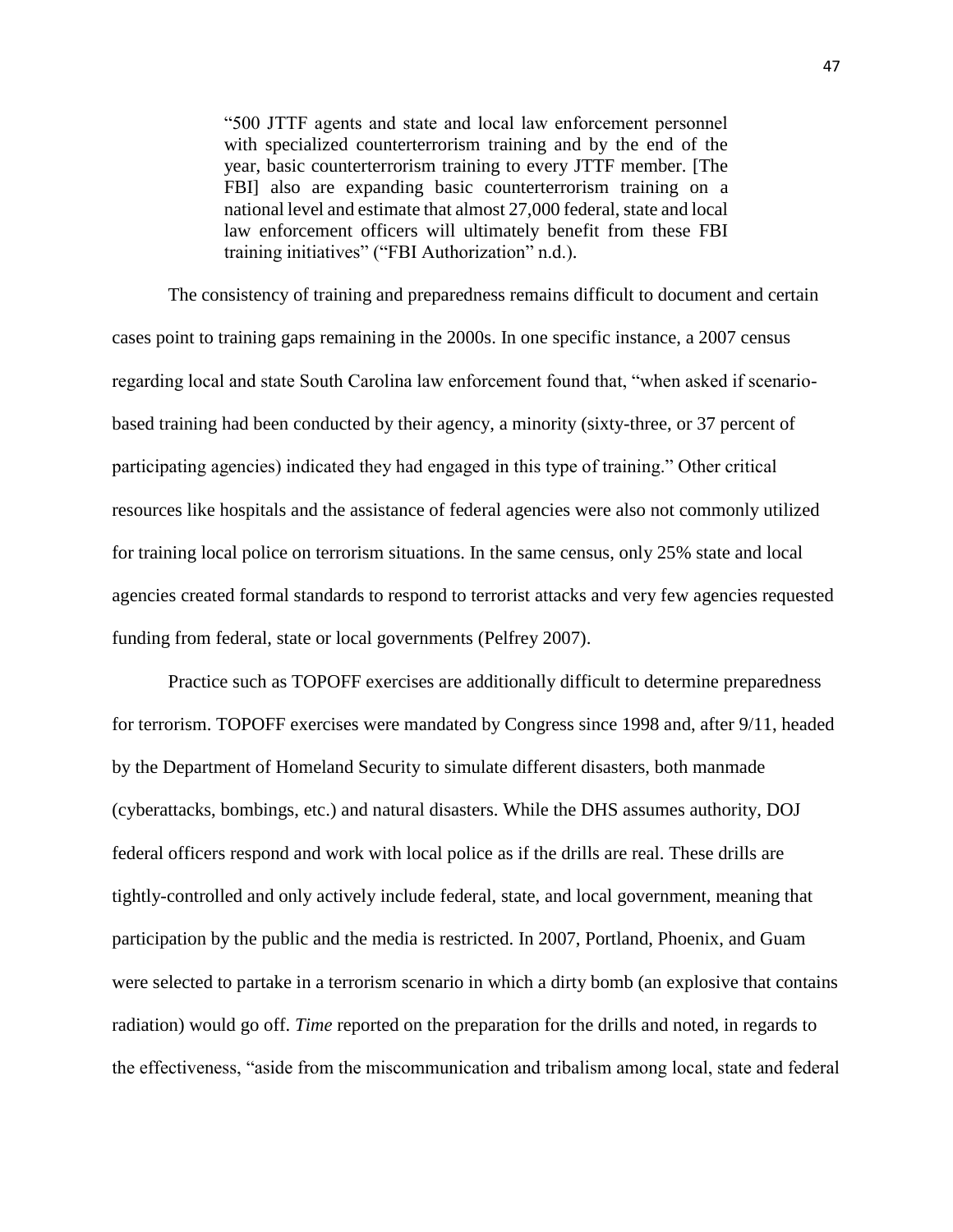officials before, during and after events, none of them have really been all that realistic." In addition, these scenarios are prompted to all participants beforehand and the reports afterwards are classified, leaving the actual problems and potential solutions found from each drill unavailable for both the public and intelligence community to examine (Ripley 2007).

 Regardless of the difficulty measuring success, funding continued. The FBI budget roughly tripled since 2001 by the mid-2010s and agents assigned to national security consist of roughly half of all those employed (Brill, 2016). By 2005, the FBI's financial structure was also established to organize budget requests through four units: Intelligence, Counterterrorism/Counterintelligence (CT/CI), Criminal Enterprises/Federal Crimes, and Criminal Justice Services ("Federal Bureau of Investigation Annual Financial Statements - Fiscal Year 2011," n.d.). On May 6th, 2003, FBI Executive Assistant Director, Pasquale J. D'Amuro, presented the 2004 Authorization and Budget Request before the House of Representatives. In this presentation, major technologic and structural changes were introduced and justified for continued funding. Notably, 21,000 desktop computers and high-speed internet to roughly 600 FBI locations were provided while new job positions were added through increased Joint Terrorism Task Forces and fusion centers between multi-level government law enforcement ("FBI Authorization" n.d.).

 Locally, law enforcement shifted its finances and resources to accommodate larger counterterrorism programs. In 2003, the Portland Police Bureau (PPB) was awarded a \$1.3 million grant from the DOJ to address overtime associated with homeland security-related investigations. Other efforts detailed the PPB's 2004-2006 Community Policing Strategic Plan included training with federal and state law enforcement, creating the Explosive Disposal Unit (EDU) for responding to "terrorist activities and WMD events," and maintaining the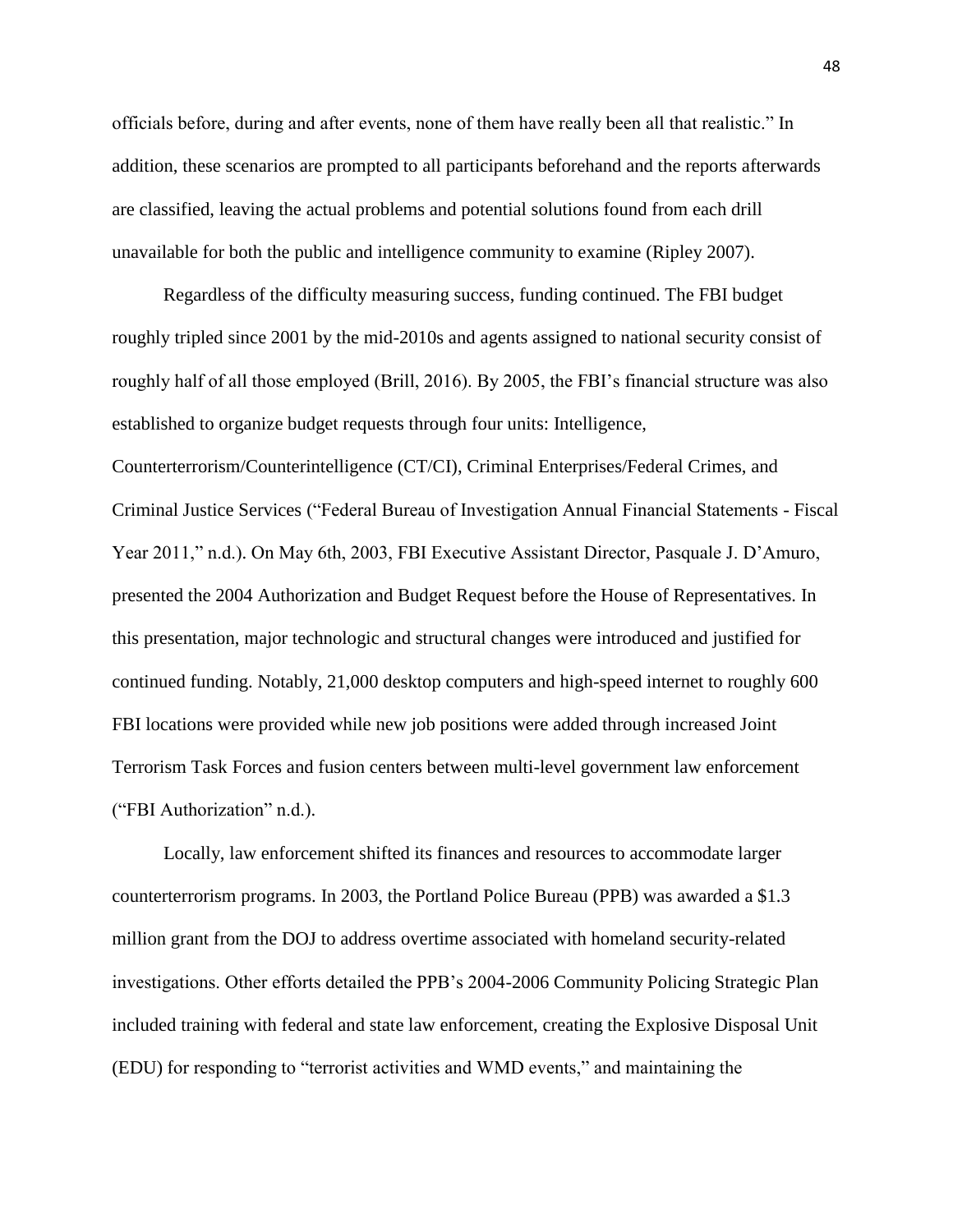Arab/Muslim Police Advisory Council that was established in 2002. At this time PPB's Criminal Intelligence division also participated with the FBI's JTTF (*2004-06 Community Policing Strategy Plan* 2004).

In New York City, the NYPD operated on approximately \$3.5 billion in 2005. That same year, federal funding assisted with hiring 730 new officers for a Republican National Convention in anticipation of any potential terrorist threat at the event. Other priorities such as renewing police infrastructure and improving communications and computer equipment accounted for over \$250 million in spending. Something notable is that the NYPD is reliant on federal grants for much of the counterterrorism assistance provided Soon after 9/11, Congress allocated significant grants to both state and local governments. Cities like New York City received only \$95 million out of total funding or roughly \$5.47 per person, while

> "Wyoming, for example, received \$38.31 per person in State Homeland Security funds… If all of the homeland security and bioterrorism grants were distributed on a threat-based allocation similar to the High Threat Urban Area Security Initiative, [New York City] would receive at least \$400 million in the next fiscal year" (Johnson and Richards, n.d.).

 With all of these moving parts, it can be difficult to find the common thread beyond the increased funding and increased personnel employed through the DOJ and most local law enforcement agencies. However, what would soon become more apparent by the 2010s, was the increased reliance of early post-9/11 infrastructure and resources to apply intelligence-led policing on all levels, not just counterterrorism. Gang violence, organized crime, the war on drugs, and immigration control would become vital objectives for most federal and local police. Legislature and administration changes would reemphasize these priorities as would the departments responsible for executing orders such as the DOJ and DHS.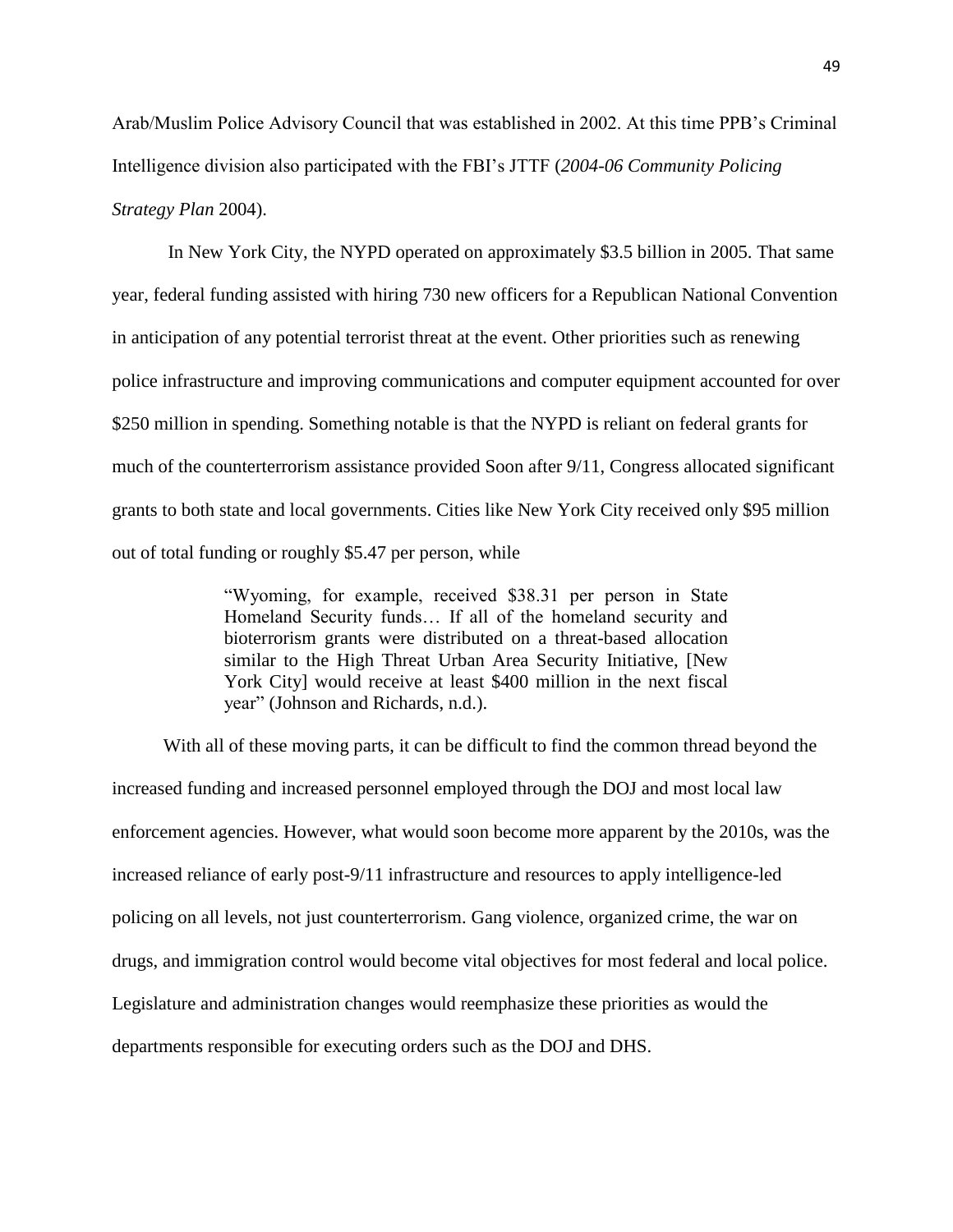#### **2010 - 2019 9/11 Aftermath**

By 2016, there were 15,328 "general-purpose" law enforcement agencies within the United States. "General-purpose" in this context exclusively refers to local or state police. In the August 2018 statistical brief through the Bureau of Justice Statistics, the amount of full-time sworn officers nationally decreased since 2000. While 52,000 officers were reported to be now employed in either a state or local police agency from 1997 to 2016, this was accommodated with the estimated 56 million increase in U.S. population occurring also (Hyland 2018). In late 2011, the FBI employed 13,900 special agents and approximately 22,000 support staff, totaling roughly at 36,000. Since late 2018, the total number of professionals employed by the FBI has remained consistent at 35,390 ("Audit of the Federal Bureau of Investigation Annual Financial Statements Fiscal Year 2017" 2017).

National security funding in the United States has remained controversial. The War on Terror since 2002 has cost an estimated \$2.8 trillion both abroad and domestically since 2017. Out of the \$71 billion total homeland security spending in 2017, the Department of Justice was responsible for 6% while the Department of Homeland Security retained over 51% spending authority. Border and transportation security have consistently accounted for 39% of \$379 billion of total homeland security spending since 2002 to 2017 ("The United States Has Spent at Least \$2.8 Trillion on Counterterrorism since 9/11" n.d.). In a 2012 *Washington Post* article, it was reported that Senate investigators had assessed 77 fusion centers headed by the DHS that involved federal, state and local law enforcement during a nine-year period. In the report, it was noted that money was spent on frivolous technologies like SUVs, big-screen TVs, and "shirtbutton" cameras whereas training consisted of brief, generalized five-day workshops on intelligence reporting for non-federal officers. Lack of budget oversight was also a noted as a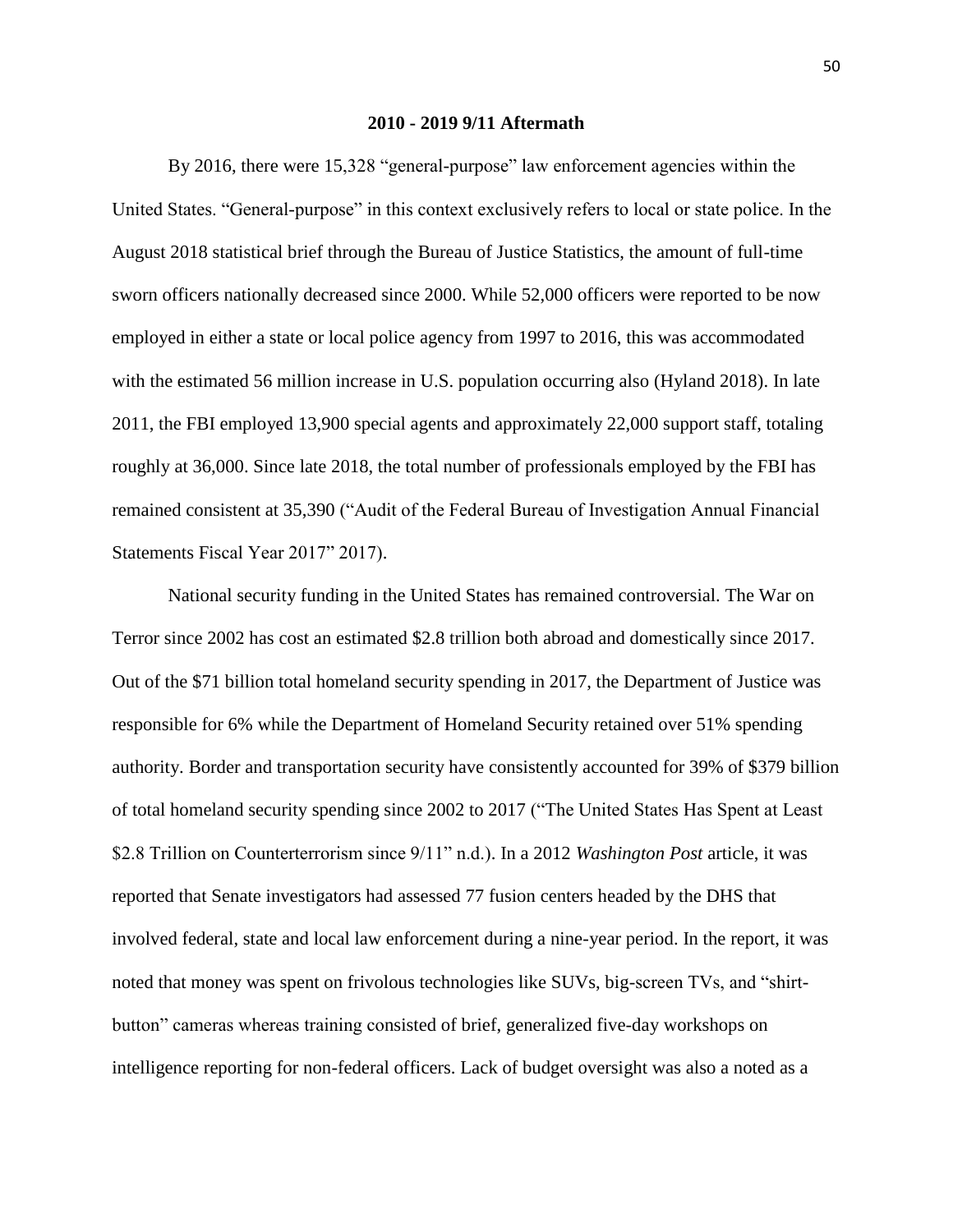major issue for the fusion centers as official estimated total federal spending "between \$289 million and \$1.4 billion." Other federal grants supplied to state and local officials for intelligence purposes were also wasted on a \$2 million Philadelphia fusion center that never opened and several instances of money misappropriated to non-law enforcement departments ("DHS 'Fusion Centers' Portrayed as Pools of Ineptitude and Civil Liberties Intrusions" n.d.).

For the fiscal year 2011, the Office of Inspector General summarized the FBI's financial expenditures and budget. The total FBI budget available was \$10.3 billion in 2011 and roughly 61% of the net cost was allocated to the Counterterrorism/Counterintelligence unit ("Federal Bureau of Investigation Annual Financial Statements - Fiscal Year 2011," n.d.) By 2016, the FBI requested \$8,483,607,000 from Congress which included \$20 million for cybersecurity capabilities citing objectives to streamline information sharing and to better organize programs across the agency. In the official 2017 fiscal year audit for the FBI the total budgetary resources were \$12.71 billion with \$4.8 billion allocated to the Counterterrorism/Counterintelligence unit ("Audit of the Federal Bureau of Investigation Annual Financial Statements Fiscal Year 2017" 2017). The majority of the FBI's budget is routinely allocated to terrorism-related programs, demonstrating funding has remained constant and accommodative for national security expenditures since the immediate post-9/11 period.

In comparison to local law enforcement, finances and resources can vary. The Portland Police Bureau in Portland, Oregon published their 2018-2019 Requested Budget and highlighted the need for additional occupational force and training for their Emergency Response and Problem-Solving program. The estimated \$1.3 million-dollar request would

> "add a dedicated RRT [Rapid Response Team] unit, crime analyst, and a Police Administrative Support Specialist to deliver a higher quality of EMU [Emergency Management Unit] and RRT services year-round as these officers will address training, equipment needs,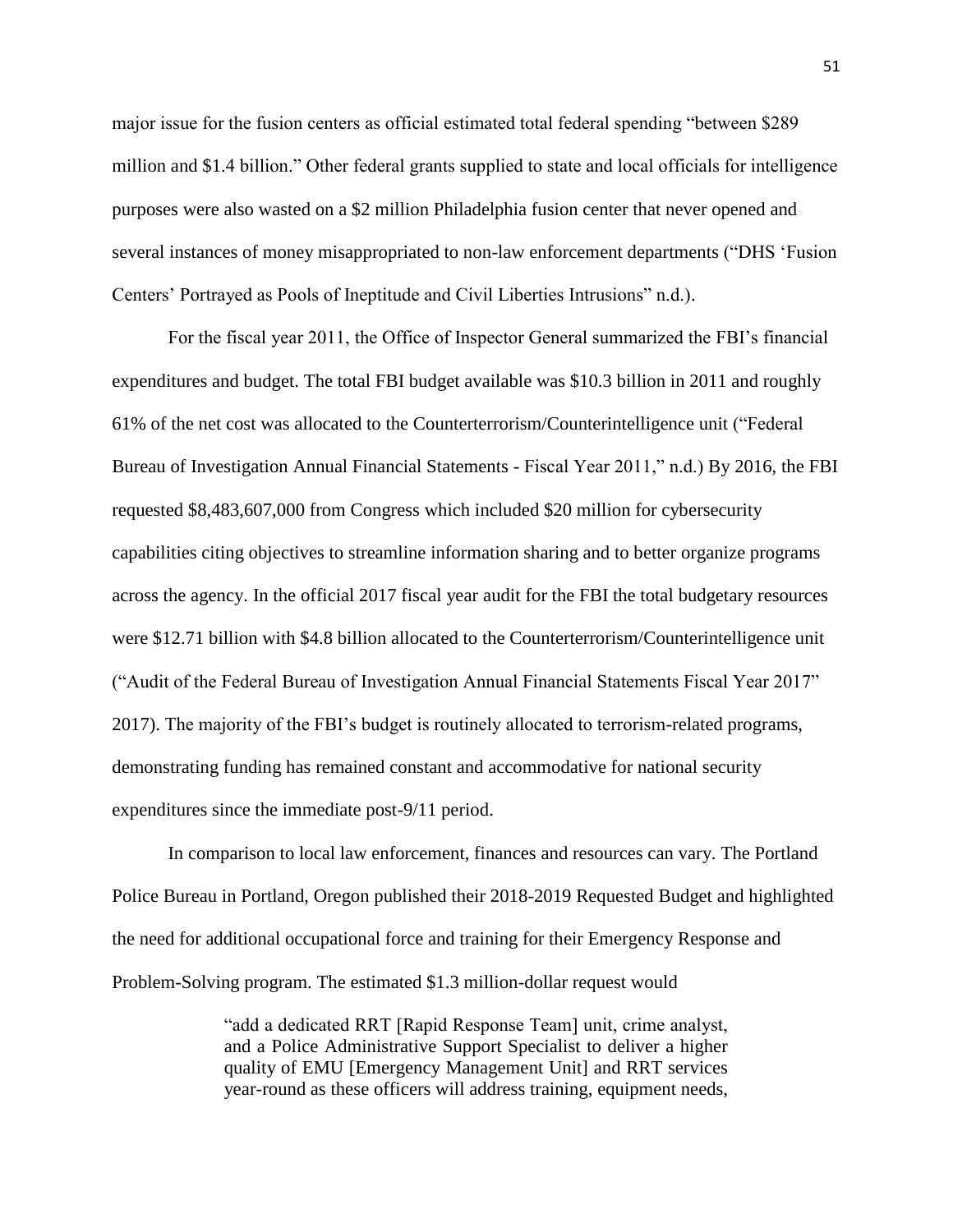and resources without pulling from the current pool of detached officers."

This would additionally allow the bureau more time to improve training coordination with local partners for conducting intelligence and threat assessments. The police budget accounts for 4.5% of the city's budget and the Emergency Response and Problem-Solving program accounts for 35.2% of the requested \$229,569,464 for 2018-2019 (Portland Police Bureau, 2018). Interestingly, out of the 103 Joint Terrorism Task Forces in the nation, Portland formally removed its police from the force in early 2019 and this will inevitably change how resources, training and funding will be allocated between local and federal law enforcement within the city (*Emergency Preparedness News* 2019). However, this break from traditional collaboration since 9/11 may highlight the different dynamics possible when federal and local police do not coordinate through formalized partnerships.

The New York Police Department handles considerably larger funding to focus predominantly on intelligence and counterterrorism. The Counterterrorism Bureau handles all terrorist threats within the city, provides training, and responds to all threats with specialized police units. In the 2016 fiscal year, the NYPD handled roughly \$150,000 for its Intelligence and Counterterrorism Bureau. Up to the preliminary 2019 budget request, the budget increased and has consistently remained around \$190,000. However, the total number of civilians and sworn officers involved in the bureau has decreased from approximately 1,700 in 2016 to 1,500 in 2019. This could signal shifts in priorities as, within the same report, funding for school security to prevent attacks within the New York area increased dramatically from an estimated \$275,000 in 2016 to almost \$290,000 in the 2019 preliminary budget. Overall, total budgets for the NYPD and patrol services have increased in the 2010s but have not poured exclusively into the Counterterrorism Bureau. However, in 2018, out of the \$208 million provided to the police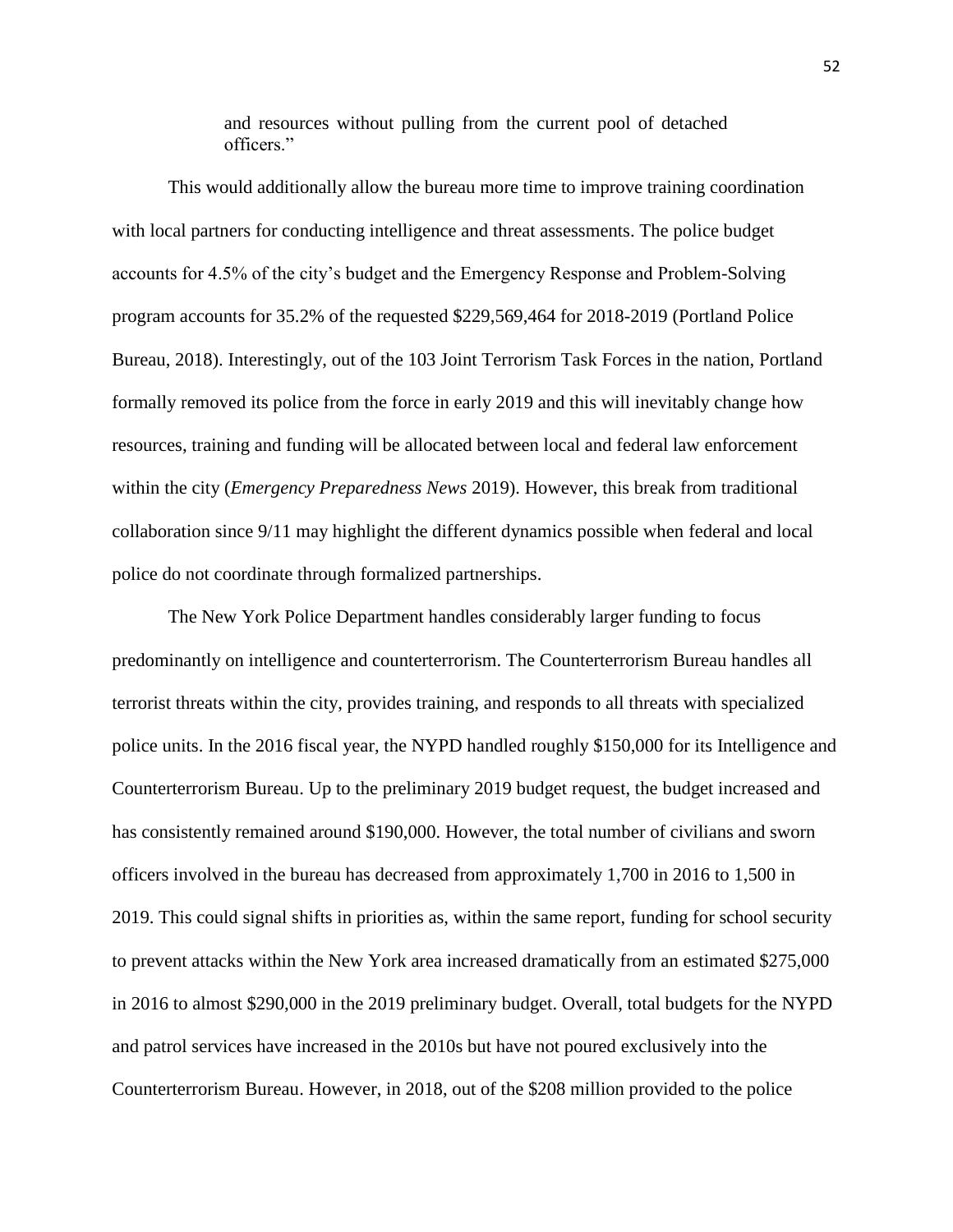department by the federal government, almost half still originated from two counterterrorism grants: Urban Areas Security Initiative (UASI) and Securing the Cities. While the state and local governments dictate the majority of the financial allocations within the city budget and NYPD, much of the Counterterrorism program "is entirely funded by federal grants… as a result, it creates considerable fluctuations in the budget" (Johnson and Richards, n.d.).

With the finances invariably tied to the federal government and heavy investment through local police, there has remained the question about the actual effectiveness of the resources allocated to U.S. counterterrorism. In a 2015 report, the Department of Homeland Security's airport security, TSA, was internally investigated. In 95% instances banned materials including fake explosive devices were not identified during screening (Campbell 2015). In 2013 after the Boston Marathon Bombing that led to three deaths and numerous bodily injuries, it was reported that the FBI had in 2011 contacted Tamerlan Tsarnaev, one of the bombers, after inquired by the Russian government. No follow-up or work was done to tie Tamerlan to organized crime, bombmaking, or extreme ideologies, which were later identified on his social media prior to the attack (Daly 2013). More recently, legislative changes to background check systems for gun purchases bypassed checks through the Social Security Administration and FBI to identify dangerous or disturbed individuals. In early 2018, Nikolas Cruz purchased an AR-15 and killed 17 people at Marjory Stoneman Douglas High School in Parkland, Florida. Cruz was repeatedly reported to the police and mental health professionals prior to the attack due to his aggressive, threatening behavior. In one instance, Cruz commented "I'm going to be a professional school shooter" on a Youtube video and a bail bondsman responsible for Cruz notified the FBI. Reportedly, they were unable to identify Cruz as the commenter (Emma, Ehley, and Ducassi n.d.). Noticeably, in the last example, the face of terrorism has shifted and resources have failed to accommodate these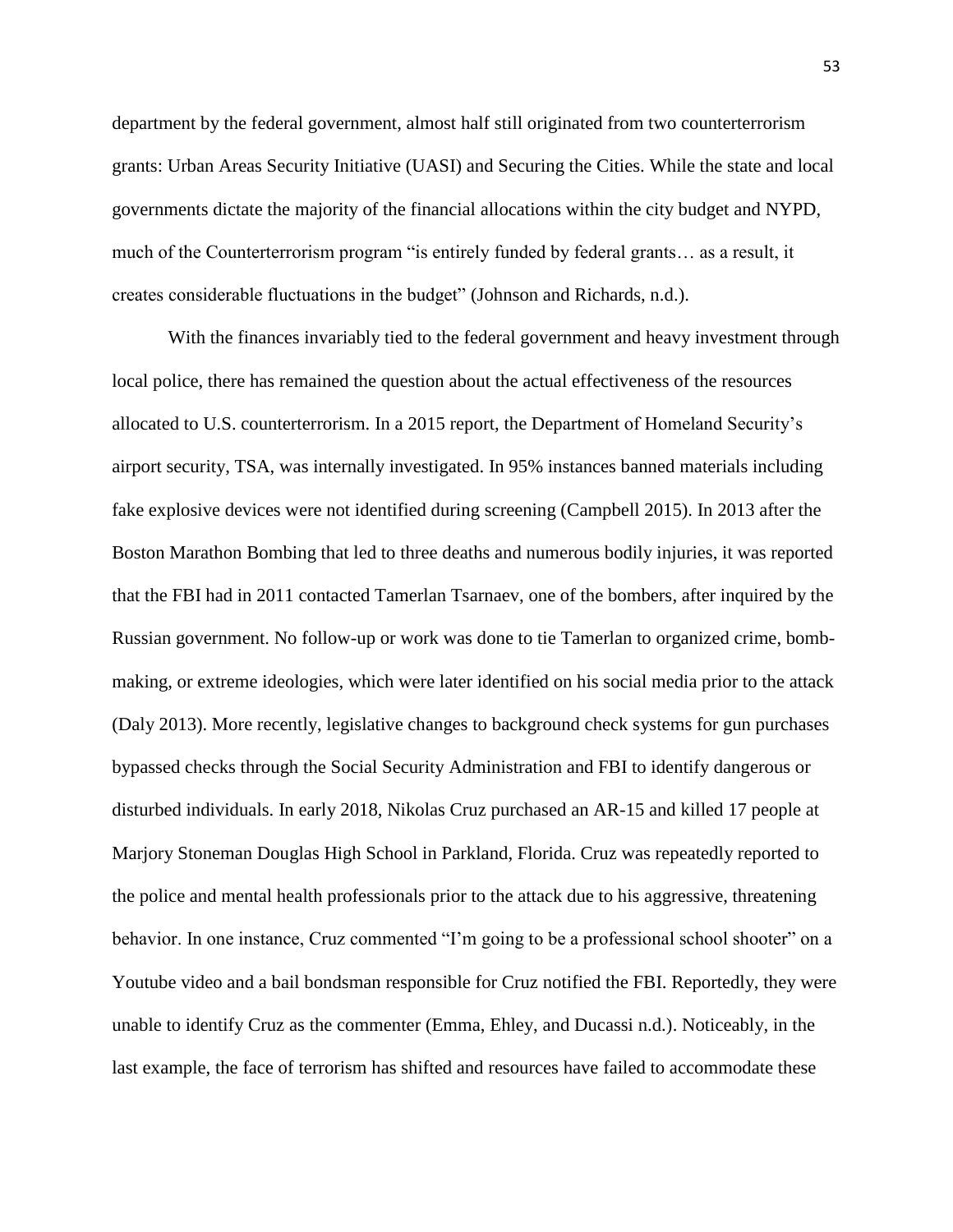changes as rapidly as they transform. Just as terrorism was viewed as a foreign threat before 9/11, terrorism has not remained an operation organized by many people with a specific ideology that targets buildings with planes, but instead has increased in methodology and scope. The FBI published a study in September 2013 that identified 160 active shooter incidents between 2000 and 2013 and, while the variables of geographic location, victim type, and shooting location range widely, "the findings establish an increasing frequency of incidents annually." The conclusion of the report emphasized the importance that with these attacks there should be training and exercises for both law enforcement and civilians to anticipate and prevent future shootings (*Time* n.d.).

In response to the shift in terrorism threats, resources and funding by agencies such as the FBI have become allocated more to address these threats. In late 2012, the DOJ and the FBI created the Active Shooter Program to create nationwide protocols for responding to a shooting incident known as the Advanced Law Enforcement Rapid Response Training (ALERRT). Since 2012, "ALERRT has trained more than 114,000 law enforcement first responders," and FBI field offices provide conferences for local police ("Training Academy - FBI," n.d.). For the 2020 budget request, the FBI requested \$16.6 million specifically for technical and analytical capabilities to strengthen background information efforts as well as include 48 new positions within the agency. As FBI Director, Christopher Wray, noted during the House Appropriations Committee,

> "The FBI is most concerned about lone offender attackers, primarily shootings, as they have served as the dominant mode for lethal domestic extremist violence… we continue to encourage information sharing, which is evidenced through our partnerships with many federal, state, local, and tribal agencies assigned to Joint Terrorism Task Forces around the country" (*FBI Budget Request for Fiscal Year 2020* 2019).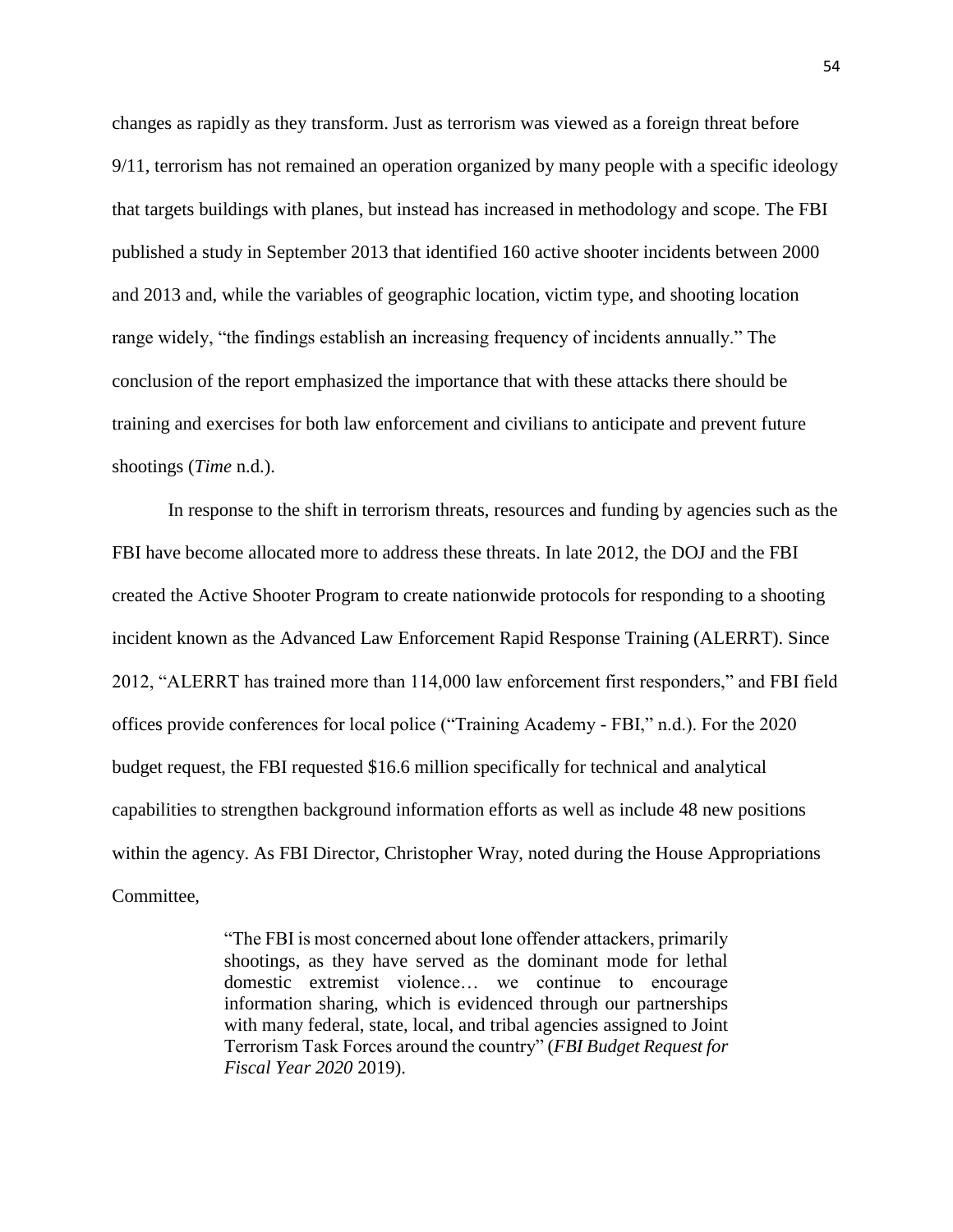Terrorism unfortunately is not a static concept and how the federal government and local law enforcement addresses new terrorism is difficult to predict. Just as 9/11 destroyed prior misconceptions as to how terrorism itself functions in conjunction with policing, newer forms of terrorism will change how training, funding, and other resources are allocated in the short-term and long-term.

 In regards to the 2000s and 2010s, resources were made readily available after 9/11 to both federal and local law enforcement entities. Beyond counterterrorism funding which has remained consistent, if not reliant upon federal grants, there is evidence that budgets are increasing in general and do not allocate primarily into the counterterrorism programs for police departments. Federally, the FBI remains the largest resource for counterterrorism and still retains the largest funding in comparison to most local agencies. For the local law enforcement, the money and resources are not just tied to counterterrorism. While this is a generalization of the approximately 16,000 local and state law enforcement agencies present in the country, intelligence is no longer inherent with terrorism but has expanded into immigration, violent crime, and other priorities for police. With this shift to intelligence-led policing at a larger scale not seen at this level in United States history, resources after 9/11 have provided wide-scale training and higher prioritization on preliminary budgets. However, although some information remains classified or ill-documented, the actual results of the money and resources spent from 2002 to 2019 is difficult to prove. 9/11-level incidents have not occurred domestically since 2001, but the actual justification for huge spending no longer appears to apply to exclusively prevent this. Law enforcement in the United States is now granted large spending that involves almost all areas of policing and encourages the utilization of early post-9/11 resources for many police objectives, not just counterterrorism.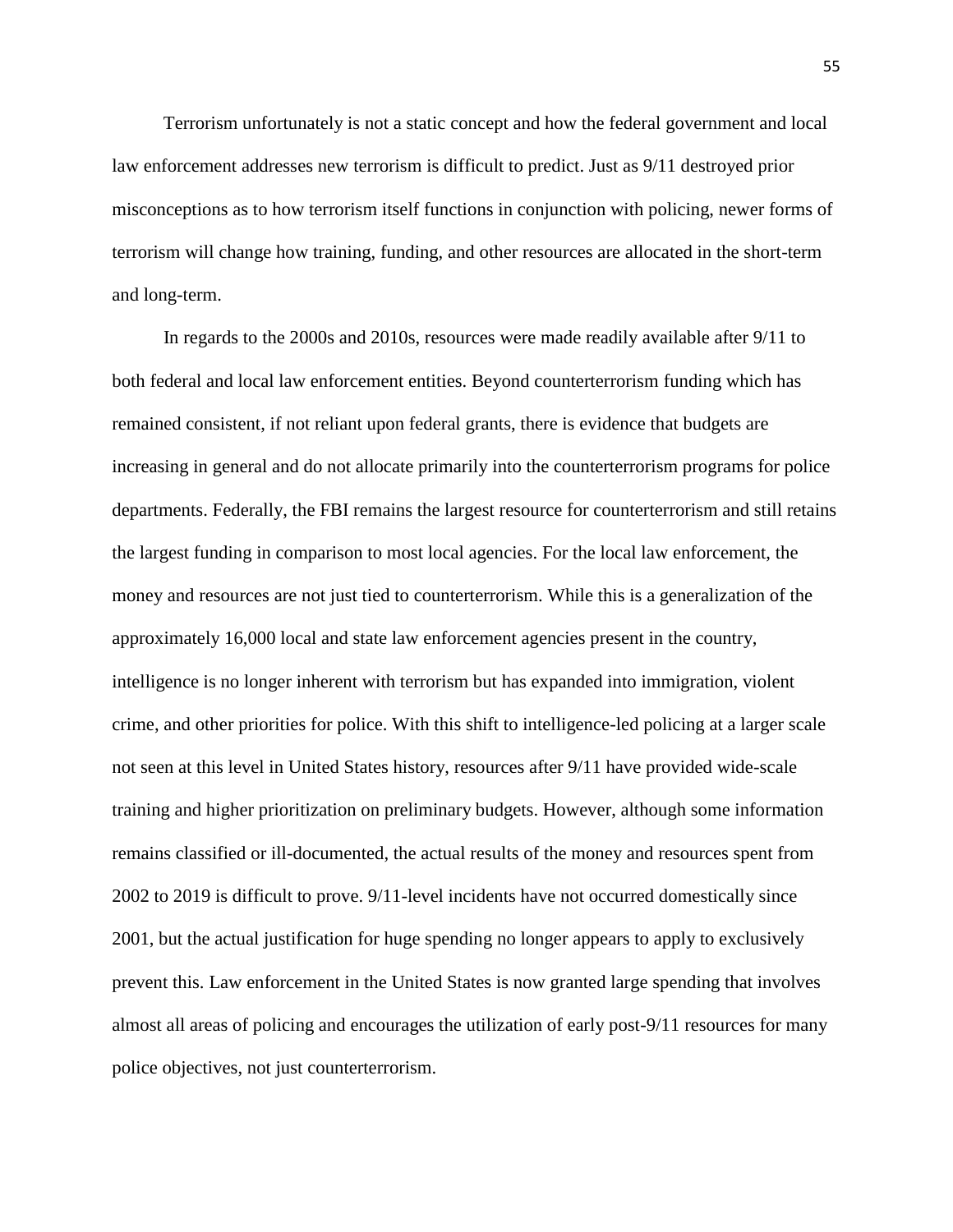### **Conclusion**

The scale of post-9/11 law enforcement is giant and this paper only scratches the surface of the potential debate and analysis present in the available resources and research presented since the event. This research is intended to set the foundation for understanding three critical levels of federal-local partnerships in the United States: jurisdiction, intelligence, and resource allocation. While early literature from the 2000s highlight the short-term impact of massive organizational change, shifting political and security priorities, and the development of new resources for both federal and local law enforcement, the 2010s is a different story.

From the research and analysis conducted for this paper, the concepts and progression of U.S. law enforcement is fascinating to witness. Law enforcement is a major industry within the country and, due to the past failures in terms of communication and hierarchy present prior to 9/11, federal-local partnerships are bound together in newer, complicated ways not witnessed before in United States history. The desire to combat terrorism in the homeland introduced new departments, new protocols, and new resources for law enforcement at all levels, including private security. With these changes came the ability to gain a greater scale of information through databases and fusion centers. It's important to note that this is where many of the problems of law enforcement remain today.

Traditional law enforcement is now supplemented by what was originally meant to be tools to combat terrorism in U.S. communities. Immigration, drug trafficking, and newer forms of terrorism have demanded these capabilities and, in the 2010s, the shift towards intelligenceled policing at all levels for all crimes is becoming a greater reality. Legal battles and human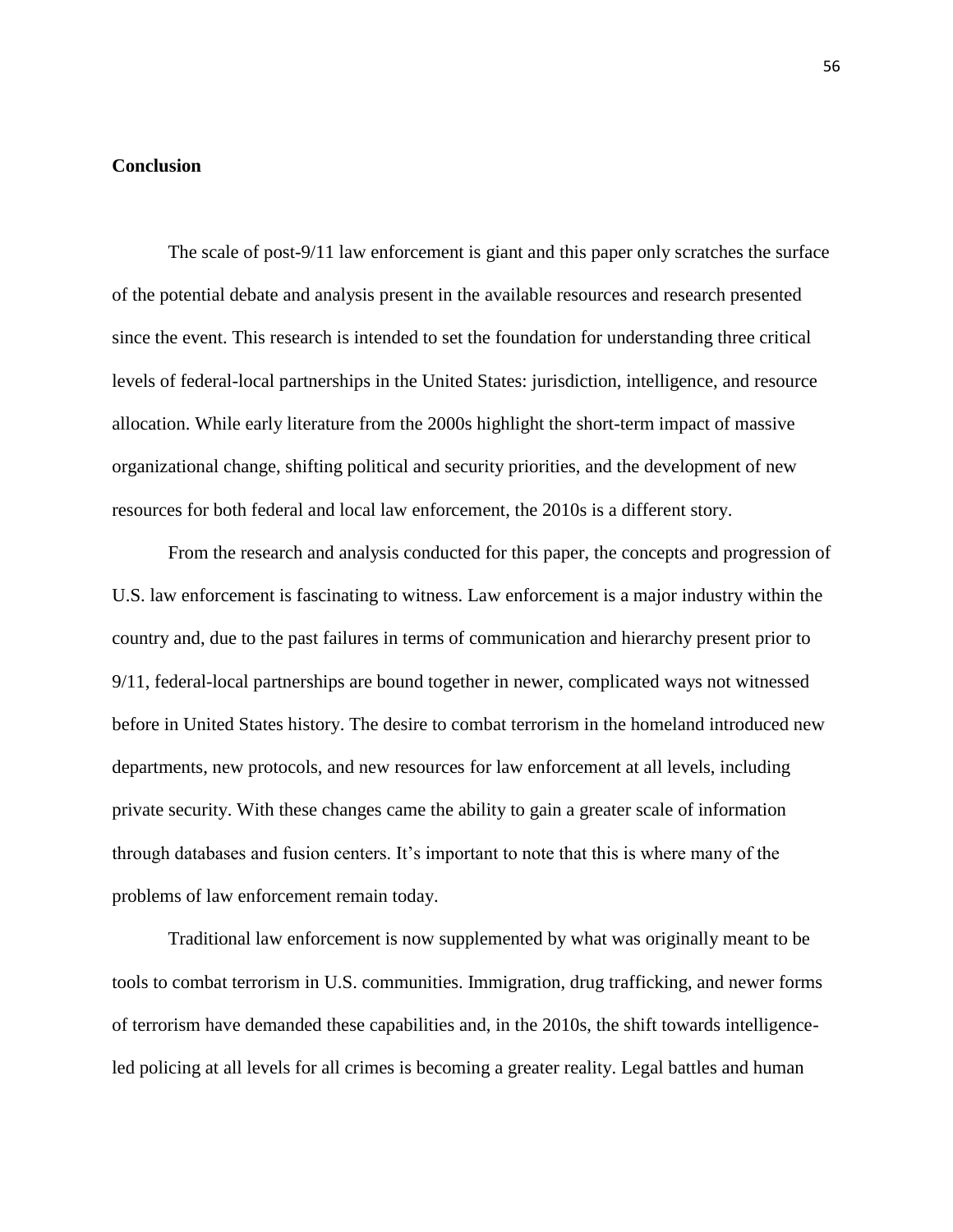rights organizations have become the auditors for assessing the dangers of implementing such tools on a wider scale for all criminal and civil investigations and arrests. Cities and other jurisdictions of the United States have additionally opposed the normalized and expected collaboration between federal and local authorities. The growing number of sanctuary cities and growing distrust for federal task forces are pointing to a new future where fragmentation between local and federal law enforcement reappears but in a new form not before documented. The United States is a giant territory and the manner of how policing is conducted across each state, each county, and by each officer is critical to understanding how the federal government and local authorities continue to interact and create or destroy policies and precedents together.

Due to this complicated reality, the scope of this paper is limited and now invites response from political science scholars to assess and reevaluate the post-9/11 institutions that the United States relies on still today. With time, more FOIA requests and more publications will allow the political science community greater access to the operations occurring between federal and local law enforcement in the 2010s. This paper, while it attempts to fill a missing gap in the story of the U.S.'s national security narrative, is intended to provide the big picture of how a singular terrible catalyst informs long-term security policies, partnerships, and priorities within a nation.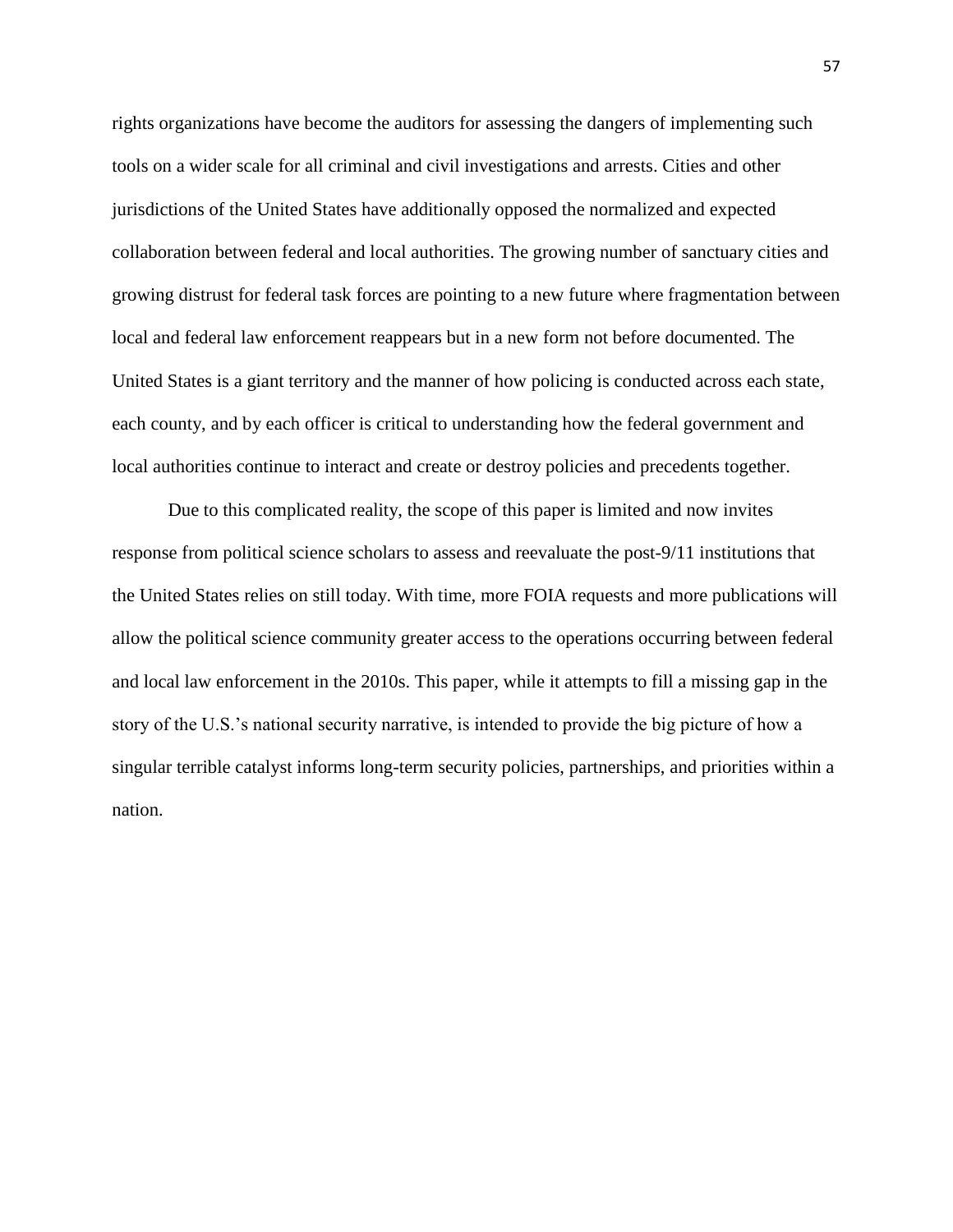#### References

*2004-06 Community Policing Strategy Plan*. 2004. Portland Police Bureau.

- "2017 Annual Report." 2018. Major Cities Chiefs Association.
- "A Special Report: Immigration and the States." n.d. Accessed May 20, 2019. http://www.ncsl.org/research/immigration/a-special-report-immigration-and-thestates.aspx.

"About." n.d. Accessed May 21, 2019. http://www.nypdshield.org/public/about.aspx.

- "ACLU Sues NSA to Stop Mass Internet Spying." 2015. ACLU.
- Andy Campbell. 400AD. "TSA Fails 95 Percent Of Undercover Security Tests: Report." HuffPost. 07:21 400AD. https://www.huffpost.com/entry/tsa-fails-95-percenttests-homeland-security\_n\_7485558.
- "Audit Finds Common Misuse of Minnesota Driver Data." n.d. Star Tribune. Accessed May 24, 2019. http://www.startribune.com/feb-21-audit-finds-common-misuse-ofminnesota-driver-data/192090631/.
- "Audit of the Federal Bureau of Investigation Annual Financial Statements Fiscal Year 2017." 2017. Office of the Inspector General.
- Avenue, Human Rights Watch | 350 Fifth, 34th Floor | New York, and NY 10118-3299 USA | t 1.212.290.4700. 2018. "US: Secret Evidence Erodes Fair Trial Rights." Human Rights Watch. January 9, 2018. https://www.hrw.org/news/2018/01/09/us-secretevidence-erodes-fair-trial-rights.
- Birkland, Thomas A. 2004. "'The World Changed Today': Agenda-Setting and Policy Change in the Wake of the September 11 Terrorist Attacks." *Review of Policy Research* 21 (2): 179–200. https://doi.org/10.1111/j.1541-1338.2004.00068.x.
- Bloss, William. 2007. "Escalating U.S. Police Surveillance after 9/11: An Examination of Causes and Effects." *Surveillance & Society* 4 (3). https://doi.org/10.24908/ss.v4i3.3448.
- Brill, Steven. 2016. "Is America Any Safer?" *The Atlantic*, September 2016. https://www.theatlantic.com/magazine/archive/2016/09/are-we-anysafer/492761/.
- Buatti, Jim, and Aeryn Palmer. 2016. "In Federal Appeals Court for Wikimedia v NSA: Here's How It Went." ACLU.
- "Bureau of Justice Statistics (BJS) Census of State and Local Law Enforcement Agencies, 2008." n.d. Accessed May 24, 2019. https://www.bjs.gov/index.cfm?ty=pbdetail&iid=2216.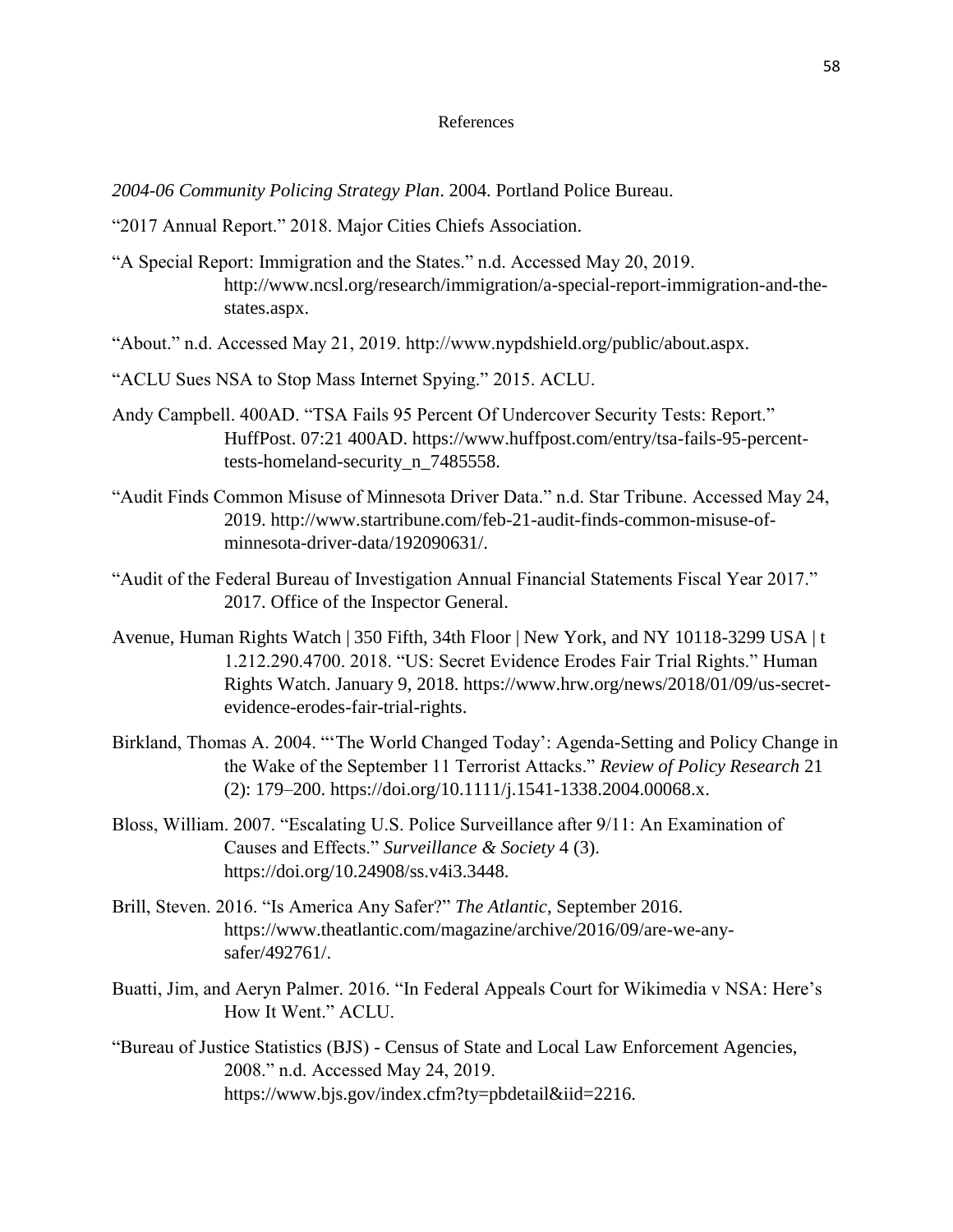- Bush, George W. 2004. "Executive Order 13354 of August 27, 2004." Code of Federal Regulations.
- "Bush-Era Wiretap Program Had Limited Results, Report Finds CNN.Com." n.d. Accessed May 23, 2019. http://www.cnn.com/2009/POLITICS/07/12/bush.wiretap/index.html.
- "Citing Deep Distrust, Portland Pulls from FBI Anti-Terror Panel Oregonlive.Com." n.d. Accessed February 15, 2019. https://www.oregonlive.com/portland/2019/02/citing-deep-distrust-portland-pullsfrom-fbi-anti-terror-panel.html.
- "COINTELPRO." n.d. Folder. FBI. Accessed May 22, 2019. https://vault.fbi.gov/cointel-pro.
- Coleman, Mathew. 2009. "What Counts as the Politics and Practice of Security, and Where? Devolution and Immigrant Insecurity after 9/11." *Annals of the Association of American Geographers* 99 (5): 904–13. https://doi.org/10.1080/00045600903245888.
- Coleman, Mathew, and Austin Kocher. 2011. "Detention, Deportation, Devolution and Immigrant Incapacitation in the US, Post 9/11." *The Geographical Journal* 177 (3): 228–37. https://doi.org/10.1111/j.1475-4959.2011.00424.x.
- Congress. 2007. "Implementing Recommendations of the 9/11 Commission Act of 2007."
- ———. 2002. "Homeland Security Act of 2002."
- ———. 2001. "Uniting and Strengthening America by Providing Appropriate Tools Required to Intercept and Obstruct Terrorism."

"Criminal Intelligence Enterprise (CIE)." 2012. Major Cities Chiefs Association.

- Daly, Michael. 2013. "Why Didn't the FBI Recognize Tamerlan Tsarnaev After 2011 Interview?," April 24, 2013. https://www.thedailybeast.com/articles/2013/04/24/why-didn-t-the-fbi-recognizetamerlan-tsarnaev-after-2011-interview.
- "DHS 'Fusion Centers' Portrayed as Pools of Ineptitude and Civil Liberties Intrusions." n.d. Washington Post. Accessed May 10, 2019. https://www.washingtonpost.com/investigations/dhs-fusion-centers-portrayed-aspools-of-ineptitude-and-civil-liberties-intrusions/2012/10/02/10014440-0cb1- 11e2-bd1a-b868e65d57eb\_story.html.
- *Emergency Preparedness News*. 2005. "Portland, FBI Strike Uneasy Agreement as JTTF Earns Some Positive Reviews," June 21, 2005. General OneFile.
- Emery, Theo. 2009. "It's Official: The ATF and FBI Don't Get Along." *Time*, October 24, 2009. http://content.time.com/time/nation/article/0,8599,1932091,00.html.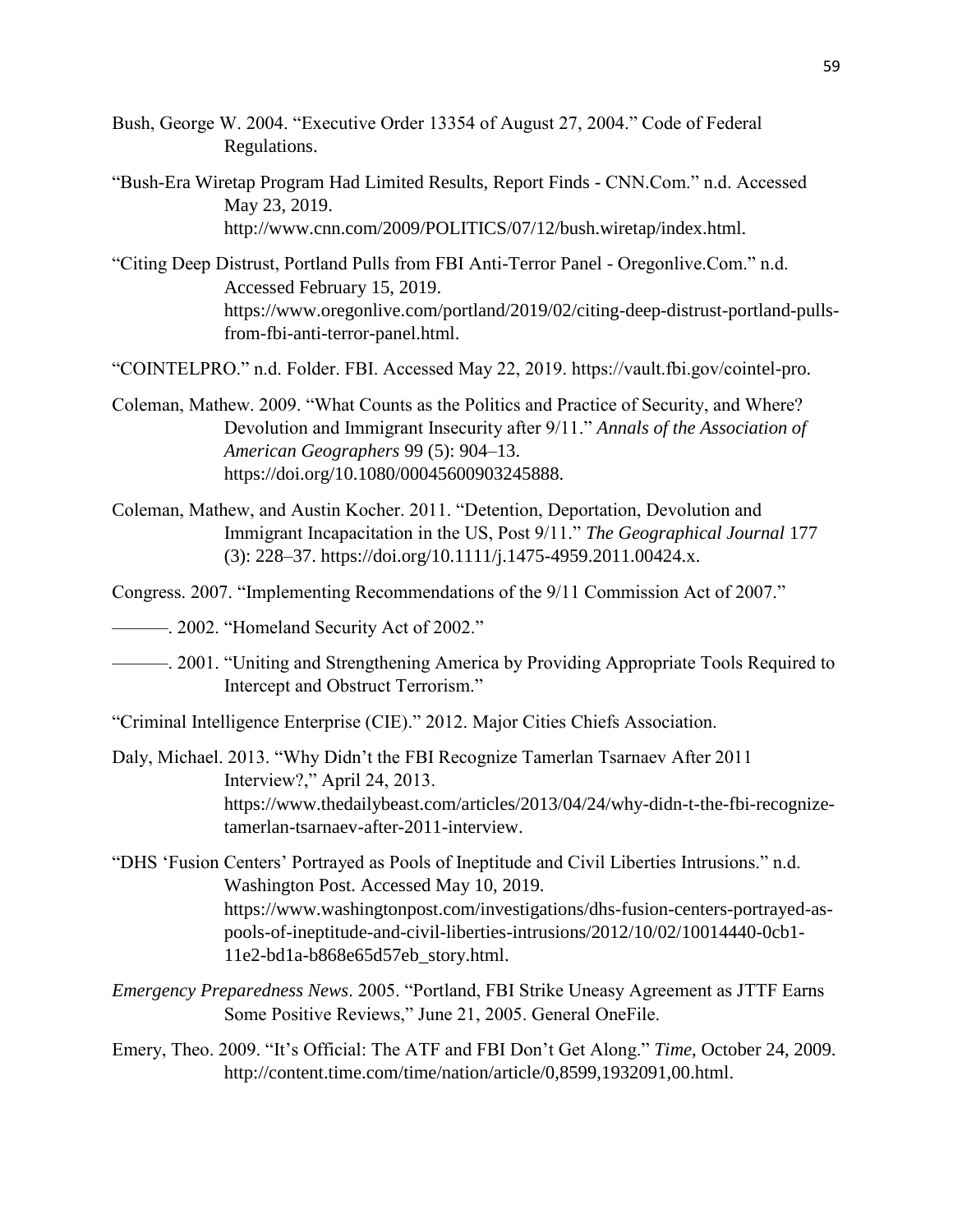- Emma, Caitlin, Brianna Ehley, and Daniel Ducassi. n.d. "How the Alleged Florida Shooter Escaped Years of Warnings." POLITICO. Accessed May 12, 2019. http://politi.co/2Gh4sUE.
- "Extended Immigrant Hold Ruled Unconstitutional But Fight Far From Over." 2017. March 3, 2017. https://miami.cbslocal.com/2017/03/03/judge-dade-holding-arrestedimmigrants-for-ice-is-unconstitutional/.
- "FBI Authorization." n.d. FBI. Accessed May 10, 2019. https://www.fbi.gov/news/testimony/fbiauthorization.
- *FBI Budget Request for Fiscal Year 2020*. 2019. FBI.
- "FBI Geek Squad Informants FOIA Suit." 2017. Electronic Frontier Foundation. August 25, 2017. https://www.eff.org/cases/fbi-geek-squad-informants-foia-suit.

"Federal Bureau of Investigation Annual Financial Statements - Fiscal Year 2011." n.d., 75.

- "FISC Orders on Illegal Government Surveillance." 2012. Electronic Frontier Foundation. August 29, 2012. https://www.eff.org/cases/fisc-orders-illegal-governmentsurveillance.
- "History." n.d. Accessed May 22, 2019. https://www.dni.gov/index.php/who-we-are/history.
- Hyland, Shelley. 2018. "Full-Time Employees in Law Enforcement Agencies, 1997-2016," 7.
- Johnson, Hon Corey, and Hon Donovan J Richards. n.d. "THE COUNCIL OF THE CITY OF NEW YORK," 74.
- "Joint Terrorism Task Forces." n.d. Page. Federal Bureau of Investigation. Accessed February 28, 2019. https://www.fbi.gov/investigate/terrorism/joint-terrorism-task-forces.
- Kennedy, Caress. n.d. "LAW ENFORCEMENT AND PRIVATE SECURITY," 4.
- Kirk, David, Andrew V. Papachristos, Jeffrey Fagan, and Tom Tyler. 2011. "The Paradox of Law Enforcement in Immigrant Communities: Does Tough Immigration Enforcement Undermine Public Safety?" *SSRN Electronic Journal*. https://doi.org/10.2139/ssrn.1939506.
- Landau, Susan. 2014. "Making Sense of Snowden, Part II: What's Signficant in the NSA Revelations." Web Extra.
- Lynch, Jennifer. 2011. "New FBI Documents Provide Details on Government's Surveillance Spyware." Electronic Frontier Foundation. April 29, 2011. https://www.eff.org/deeplinks/2011/04/new-fbi-documents-show-depthgovernment.
- Maass, Dave. 2016. "Police Around the Country Regularly Abuse Law Enforcement Databases." Electronic Frontier Foundation. September 28, 2016.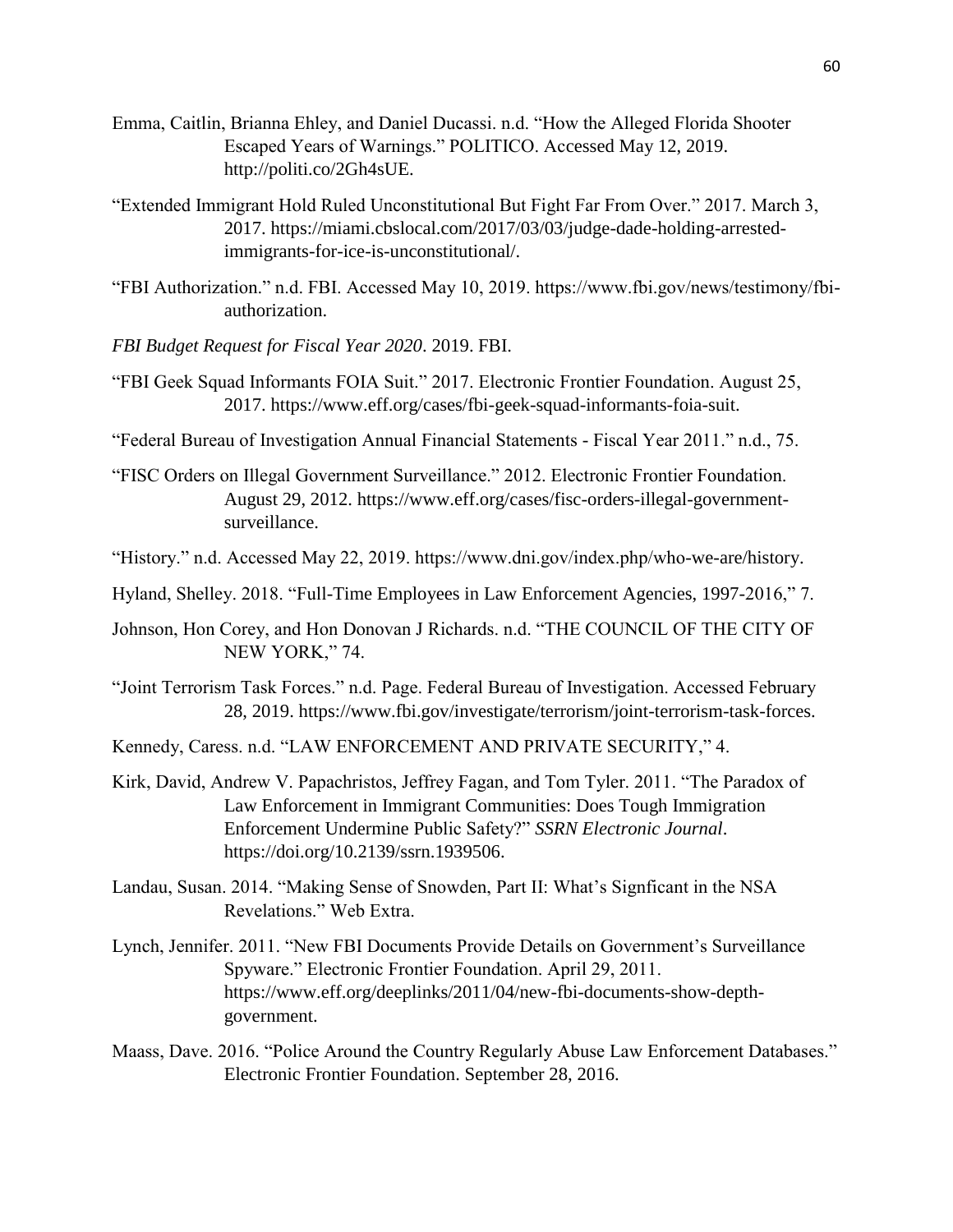https://www.eff.org/deeplinks/2016/09/police-around-country-regularly-abuselaw-enforcement-databases.

- Mackey, Aaron. 2018. "Geek Squad's Relationship with FBI Is Cozier Than We Thought." Electronic Frontier Foundation. March 6, 2018. https://www.eff.org/deeplinks/2018/03/geek-squads-relationship-fbi-cozier-wethought.
- Maguire, Edward R., and William R. King. 2004. "Trends in the Policing Industry." *The ANNALS of the American Academy of Political and Social Science* 593 (1): 15– 41. https://doi.org/10.1177/0002716204262960.
- "Maps: Sanctuary Cities, Counties, and States." n.d. CIS.Org. Accessed May 20, 2019. https://cis.org/Map-Sanctuary-Cities-Counties-and-States.
- Meisner, Jeremy Gorner and Jason. n.d. "More than 2 Dozen Gang Members Arrested in Drug Investigation." Chicagotribune.Com. Accessed May 24, 2019. https://www.chicagotribune.com/news/breaking/chi-more-than-2-dozen-gangmembers-arrested-in-drug-investigation-20140612-story.html.
- Murphy, Laura W. n.d. "A Case Study on FBI Surveillance of Dr. Martin Luther King," 15.
- Myers, Rick. 2018. "FOR IMMEDIATE RELEASE," 3.
- Nash, Jr. 2012. "On the Efficient Deployment of Rules and Standards to Define Federal Jurisdiction." *Vanderbilt Law Review* 65 (2): 509–561.
- "National Criminal Intelligence Sharing Plan." 2013. Bureau of Justice Assistance.
- "National Sheriffs' Association Position Paper on Comprehensive Immigration Reform." 2011. National Sheriffs' Association.
- "National Strategy for Information Sharing." 2012. The White House.
- Nationwide SAR Initiative. 2014. "Reporting Suspicious Activities." Department of Justice.
- "Operation Partnership: Trends and Practices in Law Enforcement and Private Security Collaborations." n.d., 144.
- Paulling, Kristen Cederholm. n.d. "Transforming Counterterrorism Training in the FBI : Preserving Institutional Memory and Enhancing Knowledge Management," 92.
- Pelfrey, William V. 2007. "Local Law Enforcement Terrorism Prevention Efforts: A State Level Case Study." *Journal of Criminal Justice* 35 (3): 313–21. https://doi.org/10.1016/j.jcrimjus.2007.03.007.
- Reaves, Brian A. 2006. "Federal Law Enforcement Officers, 2004: (563112006-001)." American Psychological Association. https://doi.org/10.1037/e563112006-001.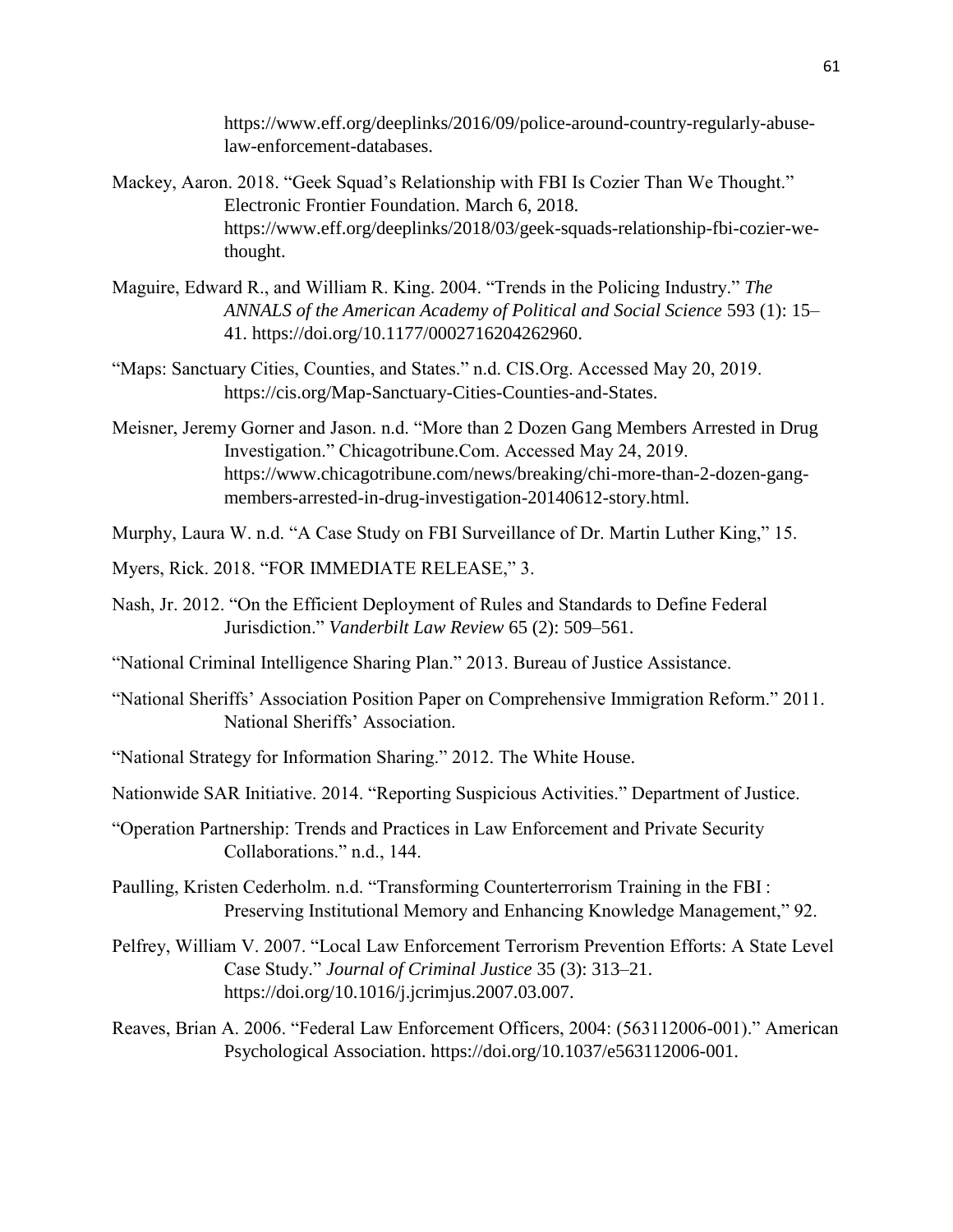- "Recommendations for First Amendment-Protected Events for State and Local Law Enforcement Agencies." n.d., 36.
- "Report Alleges Police Use Secret Evidence Collected By Feds To Make Arrests." n.d. NPR.Org. Accessed May 24, 2019. https://www.npr.org/2018/02/01/578369420/report-alleges-police-use-secretevidence-collected-by-feds-to-make-arrests.
- *Review of the Unauthorized Disclosures of Former National Security Agency Contractor Edward Snowden*. 2016. House of Representatives.
- Ripley, Amanda. 2007. "The Trouble with Terror Drills." *Time*, October 12, 2007. http://content.time.com/time/nation/article/0,8599,1670823,00.html.
- Romero, Victor C. 2003. "Decoupling 'Terrorist' from 'Immigrant': An Enhanced Role for the Federal Courts Post 9/11." *SSRN Electronic Journal*. https://doi.org/10.2139/ssrn.365800.
- Rumold, Mark. 2015. "In Response to EFF Lawsuit, Government Ordered to Release Secret Surveillance Court Documents Today." Electronic Frontier Foundation. January 26, 2015. https://www.eff.org/deeplinks/2015/01/response-eff-lawsuitgovernment-ordered-release-secret-surveilance-court-documents.
- "San Francisco Dropped the Joint Terrorism Task Force Two Years Ago. Now the FBI Wants to Pick Things Back Up." 2019. *Mission Local* (blog). February 27, 2019. https://missionlocal.org/2019/02/sf-left-the-joint-terrorism-task-force-two-yearsago-now-the-fbi-wants-to-pick-things-back-up/.
- Sarre, Rick. n.d. "THE TRAGIC QUALITY OF CONTRACT GUARDS: A DISCUSSION OF THE REACH AND THEORY OF PRIVATE SECURITY IN THE WORLD TODAY," 19.
- "SB 1070 in 2018: What Are Our Rights?" 2018. ACLU of Arizona. July 27, 2018. https://www.acluaz.org/en/news/sb-1070-2018-what-are-our-rights.
- "Secure Communities." n.d. Accessed May 23, 2019. https://www.ice.gov/secure-communities.
- Stewart, Daniel M. 2011. "Collaboration Between Federal and Local Law Enforcement: An Examination of Texas Police Chiefs' Perceptions." *Police Quarterly* 14 (4): 407– 30. https://doi.org/10.1177/1098611111423744.
- Strom, Kevin. n.d. "The Private Security Industry: A Review of the Definitions, Available Data Sources, and Paths Moving Forward," 98.
- "Supervisors Approve Mayor Breed's Police Commission Appointments." 2018. The San Francisco Examiner. September 12, 2018. https://www.sfexaminer.com/news/supervisors-approve-mayor-breeds-policecommission-appointments/.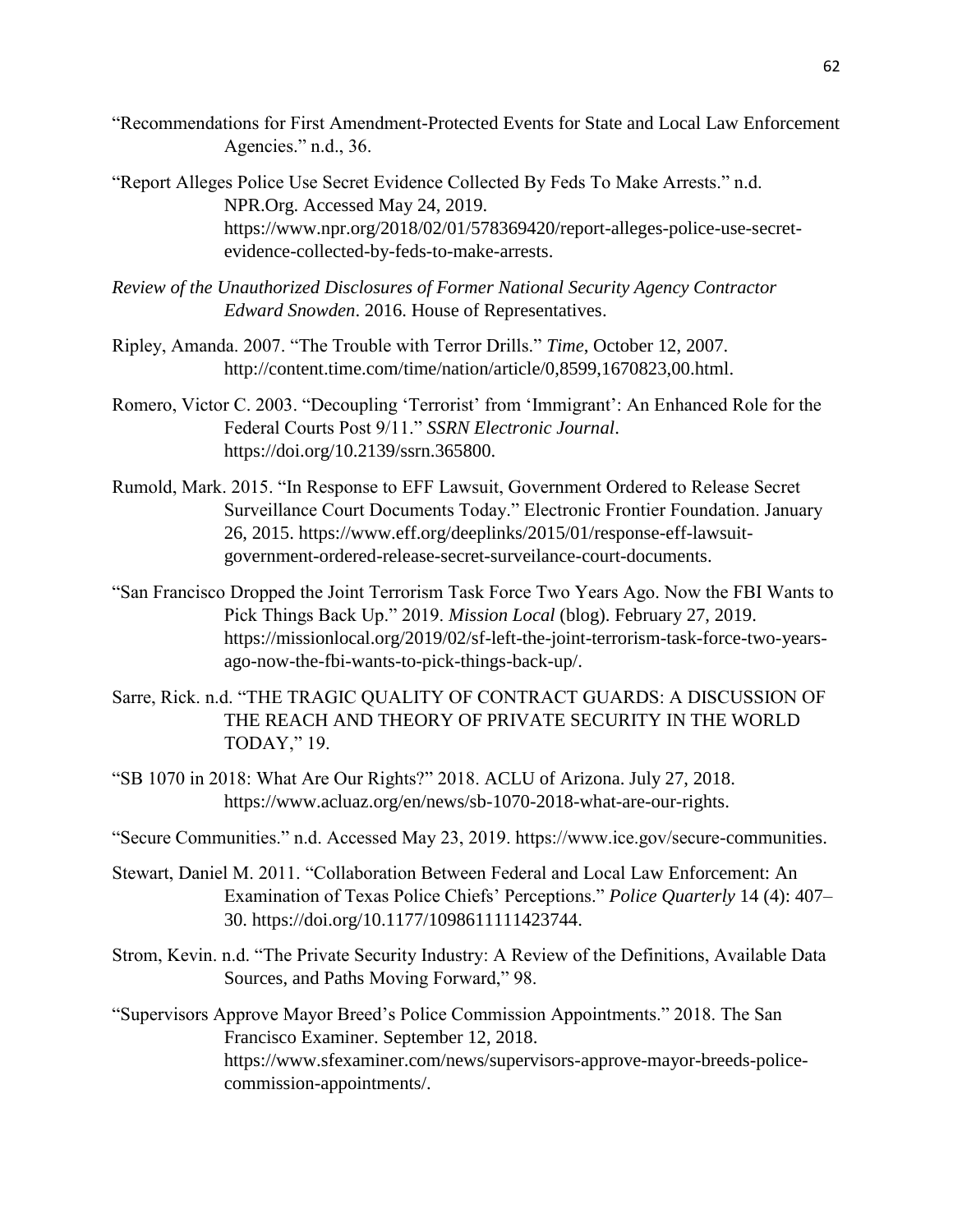- *Supplementary Detailed Staff Reports on Intelligence Activities and the Rights of Americans*. 1976. 3 vols. Senate.
- "Surveillance Under the Patriot Act." n.d. ACLU.
- "Surveillance Under the USA/PATRIOT Act." n.d. American Civil Liberties Union. Accessed May 24, 2019. https://www.aclu.org/other/surveillance-under-usapatriot-act.
- *Telecommunications Reports*. 2015. "The U.S. Intelligence Community Targeted More than 90,000 Foreign Persons or Organizations for Surveillance," May 1, 2015. General OneFile.
- "The  $9/11$  Commission Report." n.d., 585.
- "The 287(g) Program: An Overview | American Immigration Council." n.d. Accessed May 24, 2019. https://www.americanimmigrationcouncil.org/research/287g-programimmigration.
- "The Constitution of the United States." n.d., 21.
- "The FBI and the National Security Threat Landscape: The Next Paradigm Shift." n.d. Speech. Federal Bureau of Investigation. Accessed May 20, 2019. https://www.fbi.gov/news/speeches/the-fbi-and-the-national-security-threatlandscape-the-next-paradigm-shift.
- "The Foreign Intelligence Surveillance Act of 1978." n.d. Accessed May 23, 2019. https://it.ojp.gov/PrivacyLiberty/authorities/statutes/1286.
- "The United States Has Spent at Least \$2.8 Trillion on Counterterrorism since 9/11." n.d. Center for Public Integrity. Accessed May 16, 2019. https://publicintegrity.org/nationalsecurity/the-united-states-has-spent-at-least-2-8-trillion-on-counterterrorismsince-9-11/.
- *Time*. n.d. "FBI Study Confirms Rise in Active Shootings Over the Past Decade." Accessed May 12, 2019a. http://time.com/3426549/shooting-rise-fbi-7-years/.
- ———. n.d. "What to Know About President Trump's Immigration Orders." Accessed May 22, 2019b. http://time.com/4648516/donald-trump-immigration-executive-orders/.
- "Training Academy." n.d. Folder. Federal Bureau of Investigation. Accessed May 16, 2019. https://www.fbi.gov/services/training-academy.
- Voice, Americas's. 2017. "Immigration 101: What Is a Sanctuary City?" America's Voice. April 25, 2017. https://americasvoice.org/blog/what-is-a-sanctuary-city/.
- Waxman, Matthew. n.d. "Police and National Security: American Local Law Enforcement and Counter-Terrorism After 9/11," 23.
- White, Jonathan. 2004. *Defending the Homeland: Domestic Intelligence, Law Enforcement, and Security*. Thomson Wadsworth.